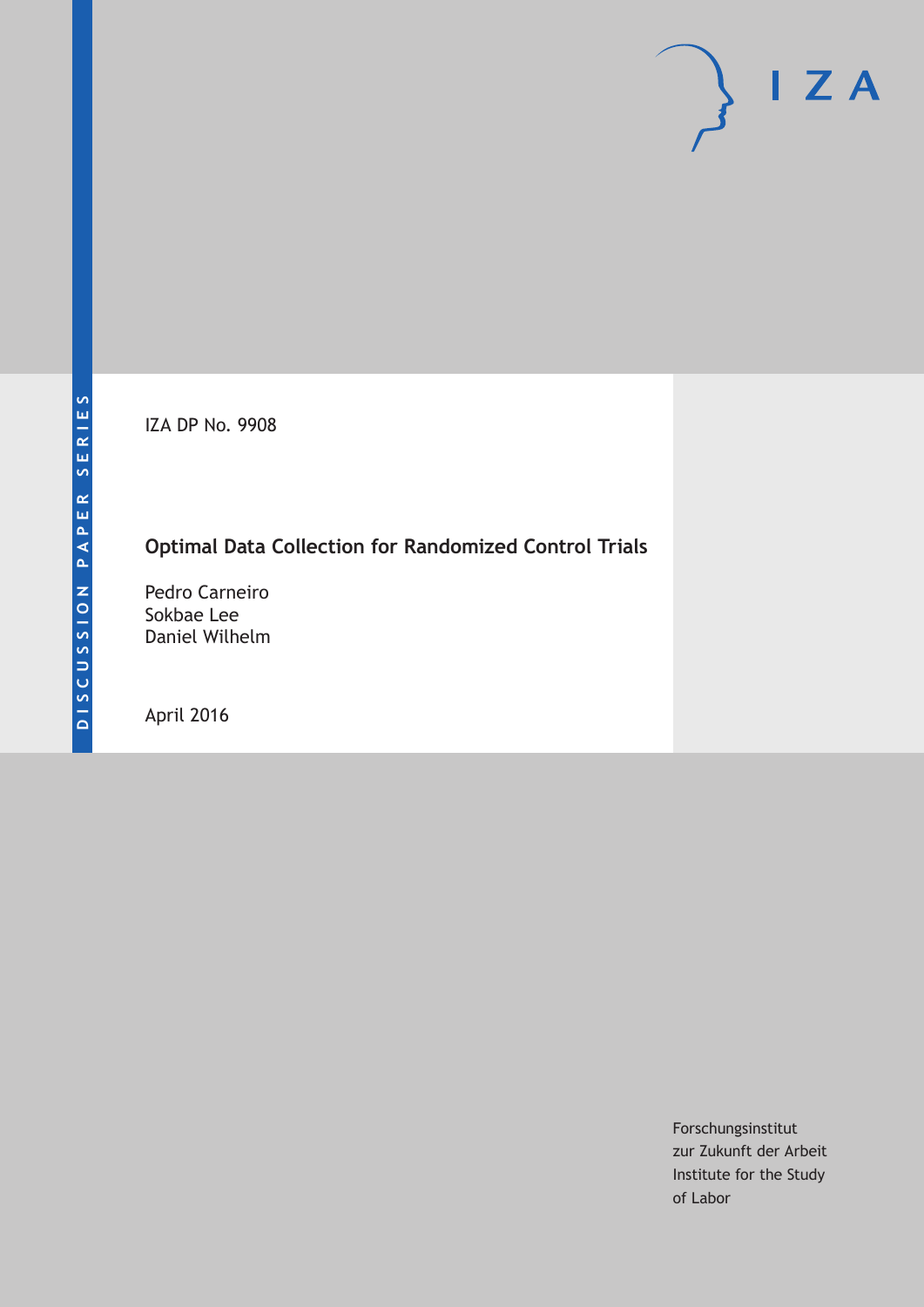# **Optimal Data Collection for Randomized Control Trials**

## **Pedro Carneiro**

*University College London, IFS, CeMMAP and IZA* 

### **Sokbae Lee**

*IFS and CeMMAP* 

### **Daniel Wilhelm**

*University College London and CeMMAP*

### Discussion Paper No. 9908 April 2016

IZA

P.O. Box 7240 53072 Bonn Germany

Phone: +49-228-3894-0 Fax: +49-228-3894-180 E-mail: iza@iza.org

Any opinions expressed here are those of the author(s) and not those of IZA. Research published in this series may include views on policy, but the institute itself takes no institutional policy positions. The IZA research network is committed to the IZA Guiding Principles of Research Integrity.

The Institute for the Study of Labor (IZA) in Bonn is a local and virtual international research center and a place of communication between science, politics and business. IZA is an independent nonprofit organization supported by Deutsche Post Foundation. The center is associated with the University of Bonn and offers a stimulating research environment through its international network, workshops and conferences, data service, project support, research visits and doctoral program. IZA engages in (i) original and internationally competitive research in all fields of labor economics, (ii) development of policy concepts, and (iii) dissemination of research results and concepts to the interested public.

IZA Discussion Papers often represent preliminary work and are circulated to encourage discussion. Citation of such a paper should account for its provisional character. A revised version may be available directly from the author.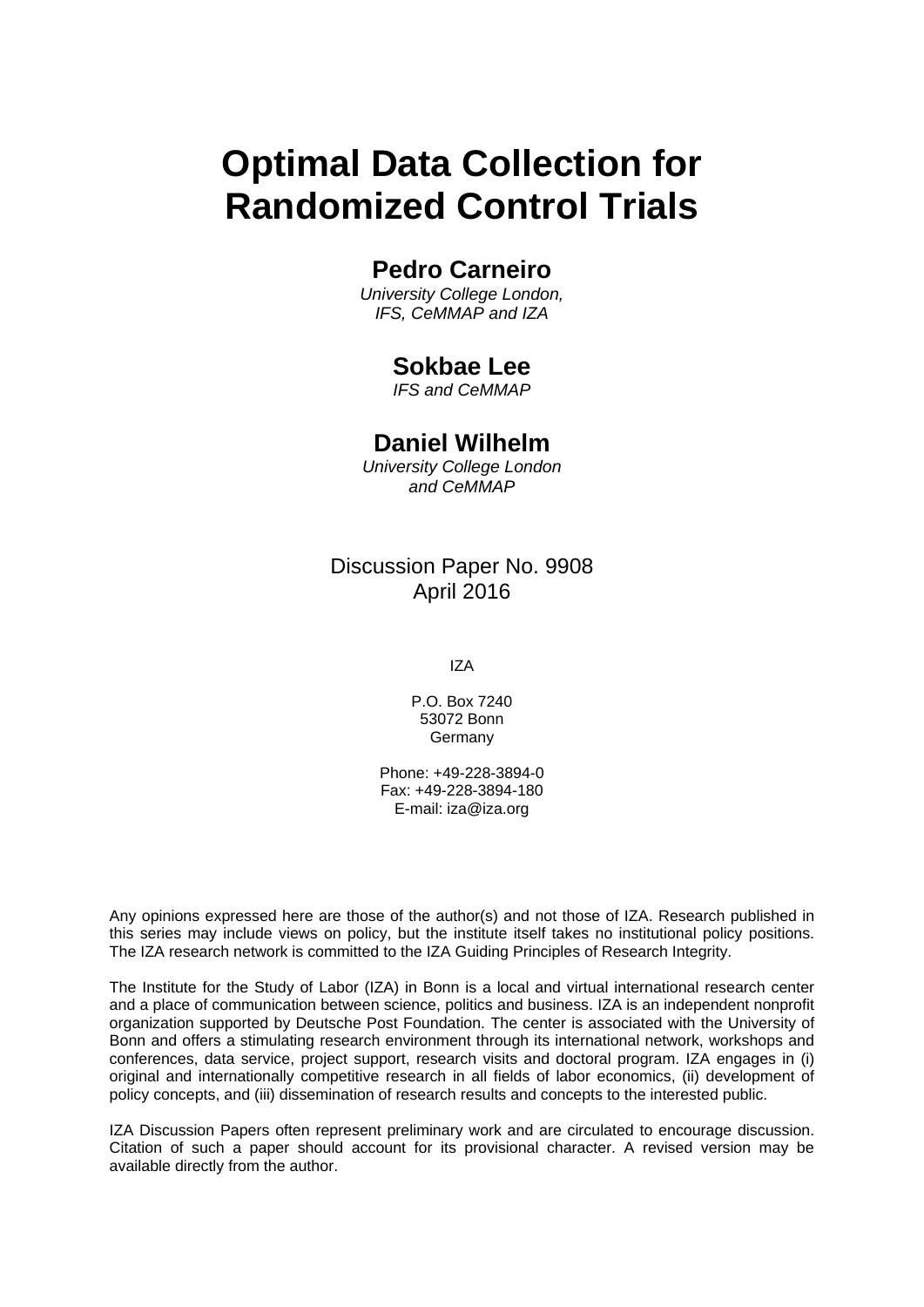IZA Discussion Paper No. 9908 April 2016

## **ABSTRACT**

## **Optimal Data Collection for Randomized Control Trials\***

In a randomized control trial, the precision of an average treatment effect estimator can be improved either by collecting data on additional individuals, or by collecting additional covariates that predict the outcome variable. We propose the use of pre-experimental data such as a census, or a household survey, to inform the choice of both the sample size and the covariates to be collected. Our procedure seeks to minimize the resulting average treatment effect estimator's mean squared error, subject to the researcher's budget constraint. We rely on a modification of an orthogonal greedy algorithm that is conceptually simple and easy to implement in the presence of a large number of potential covariates, and does not require any tuning parameters. In two empirical applications, we show that our procedure can lead to substantial gains of up to 58%, measured either in terms of reductions in data collection costs or in terms of improvements in the precision of the treatment effect estimator.

JEL Classification: C55, C81

Keywords: randomized control trials, big data, data collection, optimal survey design, orthogonal greedy algorithm, survey costs

Corresponding author:

 $\overline{\phantom{a}}$ 

Pedro Carneiro Department of Economics University College London Gower Street WC1E 6BT, London United Kingdom E-mail: p.carneiro@ucl.ac.uk

<sup>\*</sup> We thank Frank Diebold, Kirill Evdokimov, Michal Kolesar, David McKenzie, Ulrich Müller, Imran Rasul, and participants at various seminars for helpful discussions. An early version of this paper was presented at Columbia University and Princeton University in September 2014, and at New York University and University of Pennsylvania in December 2014. This work was supported in part by the European Research Council (ERC-2014-CoG-646917-ROMIA) and by the UK Economic and Social Research Council (ESRC) through a grant (RES-589-28-0001) to the ESRC CeMMAP.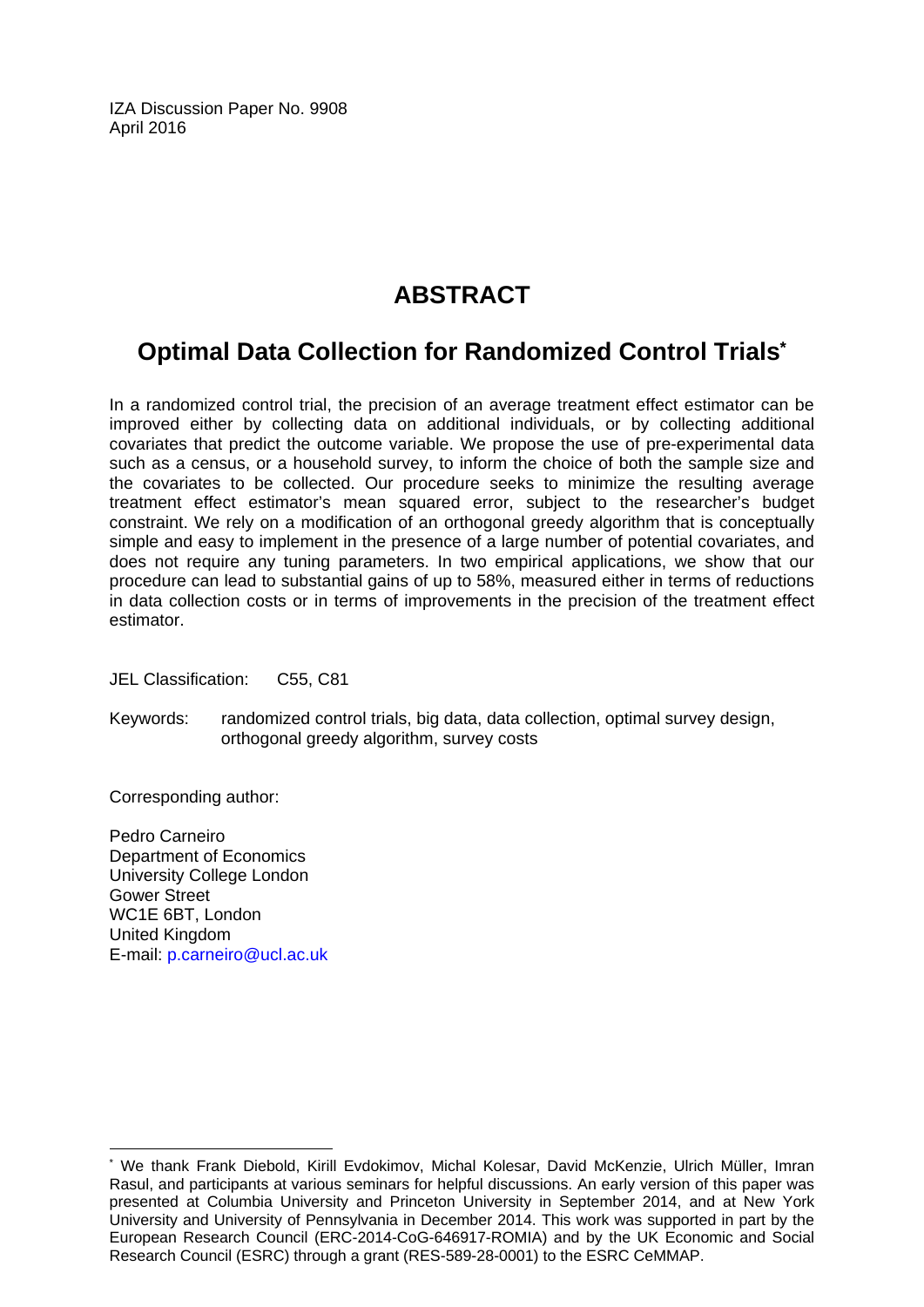### I Introduction

This paper is motivated by the observation that empirical research in economics increasingly involves the collection of original data through laboratory or field experiments (see, e.g. Duflo, Glennerster, and Kremer, 2007; Banerjee and Duflo, 2009; Bandiera, Barankay, and Rasul, 2011; List, 2011; List and Rasul, 2011; Hamermesh, 2013, among others). This observation carries with it a call and an opportunity for research to provide econometrically sound guidelines for data collection.

We consider the decision problem faced by a researcher designing the survey for a randomized control trial (RCT). We assume that the goal of the researcher is to obtain precise estimates of the average treatment effect using the experimental data. Data collection is costly and the researcher is restricted by a budget, which limits how much data can be collected. We focus on optimally trading off the number of individuals included in the RCT and the choice of covariates elicited as part of the data collection process.

There are, of course, other factors potentially influencing the choice of covariates to be collected in a survey for an RCT. For example, one may wish to learn about the mechanisms through which the RCT is operating, check whether treatment or control groups are balanced, or measure heterogeneity in the impacts of the intervention being tested. In practice, researchers place implicit weights on each of the main objectives they consider when designing surveys, and consider informally the different trade-offs involved in their choices. We show that there is substantial value to making this decision process more rigorous and transparent through the use of data-driven tools that optimize a well-defined objective. Instead of attempting to formalize the whole research design process, we focus on one particular trade-off that we think is of firstorder importance and particularly conducive to data-driven procedures.

We assume the researcher has access to pre-experimental data from the population from which the experimental data will be drawn or at least from a population that shares similar second moments of the variables to be collected. The data set includes all the potentially relevant variables that one would consider collecting for the analysis of the experiment. The researcher faces a fixed budget for the implementation of the RCT. Given this budget, the researcher chooses the survey's sample size and set of covariates so as to optimize the resulting treatment effect estimator's precision. This choice takes place before the implementation of the RCT and could, for example, be part of a pre-analysis plan in which, among other things, the researcher specifies outcomes of interest, covariates to be selected, and econometric techniques to be used.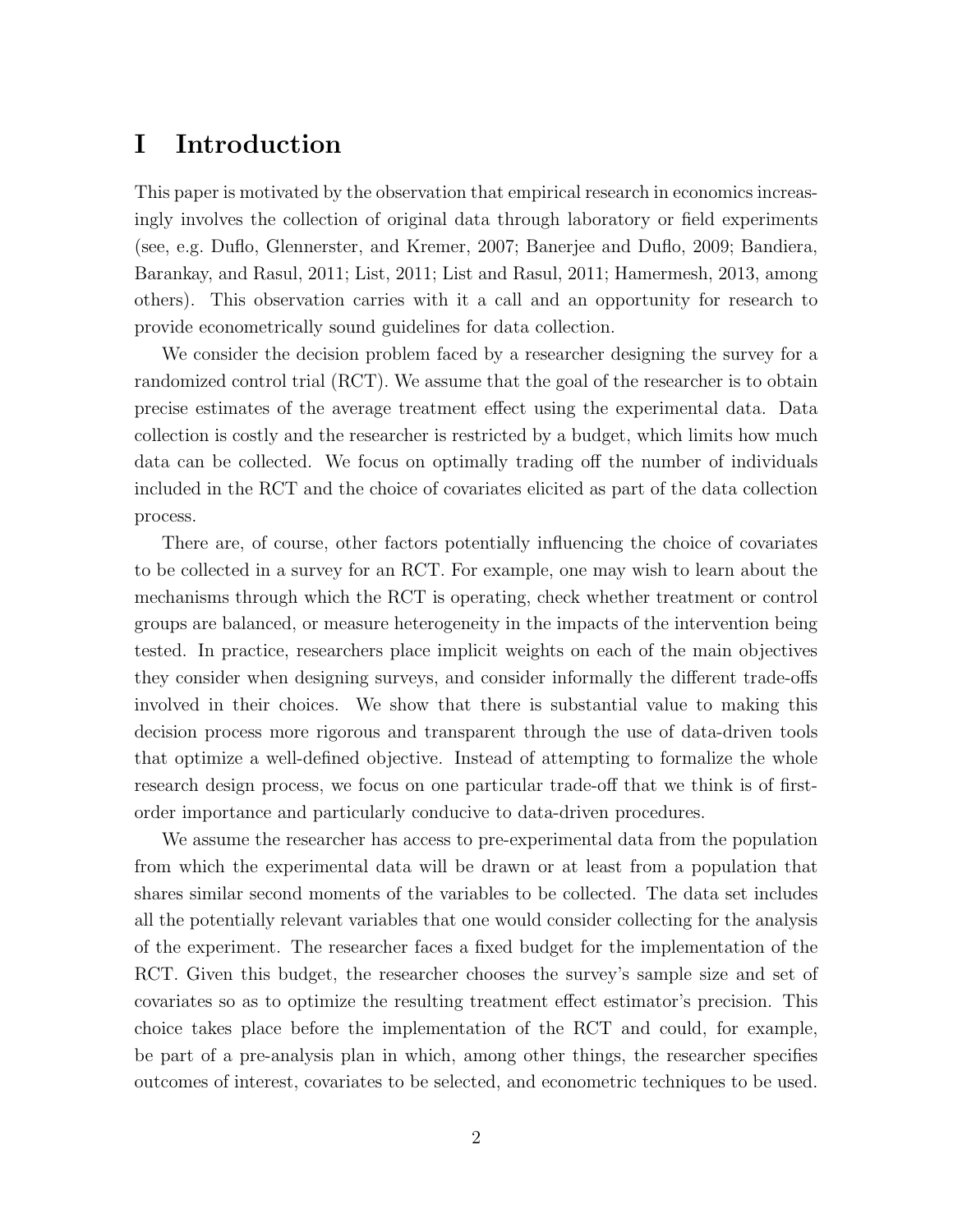In principle, the trade-offs involved in this choice involve basic economic reasoning. For each possible covariate, one should be comparing the marginal benefit and marginal cost of including it in the survey, which in turn, depend on all the other covariates included in the survey. As we discuss below, in simple settings it is possible to derive analytic and intuitive solutions to this problem. Although these are insightful, they only apply in unrealistic formulations of the problem. In general, for each covariate, there is a discrete choice of whether to include it or not, and for each possible sample size, one needs to consider all possible combinations of covariates within the budget. This requires a solution to a computationally difficult combinatorial optimization problem. This problem is especially challenging when the set of potential variables to choose from is large, a case that is increasingly encountered in today's big data environment. Fortunately, with the increased availability of high-dimensional data, methods for the analysis of such data sets have received growing attention in several fields, including economics (Belloni, Chernozhukov, and Hansen, 2014). This literature makes available a rich set of new tools, which can be adapted to our study of optimal survey design.

In this paper, we propose the use of a computationally attractive algorithm based on the orthogonal greedy algorithm (OGA) – also known as the orthogonal matching pursuit; see, for example, Tropp (2004) and Tropp and Gilbert (2007) among many others. To implement the OGA, it is necessary to specify the stopping rule, which in turn generally requires a tuning parameter. One attractive feature of our algorithm is that, once the budget constraint is given, there is no longer the need to choose a tuning parameter to implement the proposed method, as the budget constraint plays the role of a stopping rule. In other words, we develop an automated OGA that is tailored to our own decision problem. Furthermore, it performs well even when there are a large number of potential covariates in the pre-experimental data set.

There is a large and important body of literature on the design of experiments, starting with Fisher (1935). There also exists an extensive body of literature on sample size (power) calculations; see, for example, McConnell and Vera-Hernández  $(2015)$  for a practical guide. Both bodies of literature are concerned with the precision of treatment effect estimates, but neither addresses the problem that concerns us. For instance, McConnell and Vera-Hernández (2015) have developed methods to choose the sample size when cost constraints are binding, but they neither consider the issue of collecting covariates nor its trade-off with selecting the sample size.

Both our paper and the standard literature on power calculations rely on the availability of information in pre-experimental data. The calculations we propose can be seen as a substantive reformulation and extension of the more standard power calcula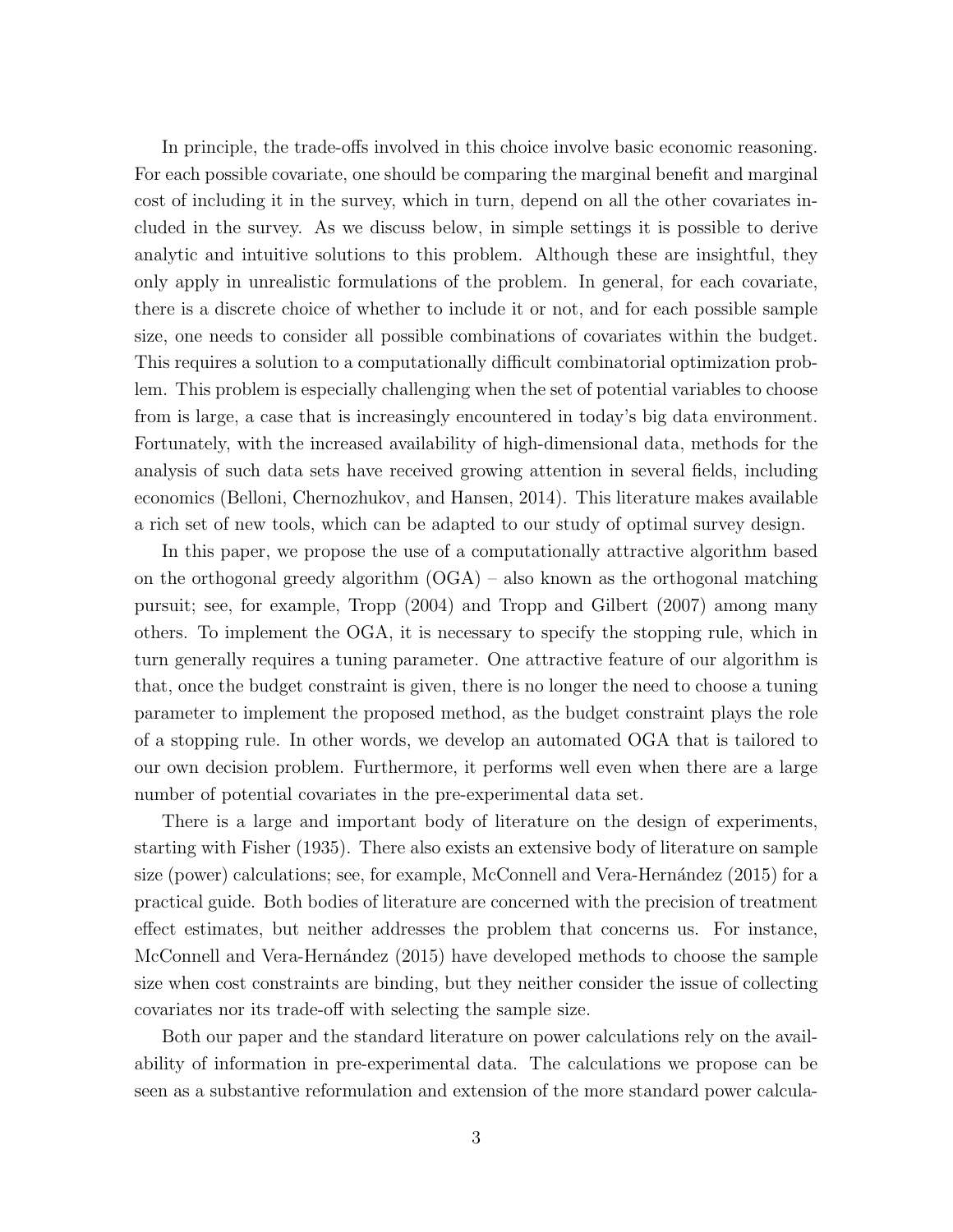tions, which are an important part of the design of any RCT. When conducting power calculations, one searches for the sample size that allows the researcher to detect a particular effect size in the experiment. The role of covariates can be accounted for if one has pre-defined the covariates that will be used in the experiment, and one knows (based on some pre-experimental data) how they affect the outcome. Then, once the significance level and power parameters are determined (specifying the type I and type II errors one is willing to accept), all that matters is the impact of the sample size on the variance of the treatment effect.

Suppose that, instead of asking what is the minimum sample size that allows us to detect a given effect size, we asked instead how small an effect size we could detect with a particular sample size (this amounts to a reversal of the usual power calculation). In this simple setting with pre-defined covariates, the sample size would define a particular survey cost, and we would essentially be asking about the minimum size of the variance of the treatment effect estimator that one could obtain at this particular cost, which would lead to a question similar to the one asked in this paper. Therefore, one simple way to describe our contribution is that we adapt and extend the information in power calculations to account for the simultaneous selection of covariates and sample size, explicitly considering the costs of data collection.

To illustrate the application of our method we examine two recent experiments for which we have detailed knowledge of the process and costs of data collection. We ask two questions. First, if there is a single hypothesis one wants to test in the experiment, concerning the impact of the experimental treatment on one outcome of interest, what is the optimal combination of covariate selection and sample size given by our method, and how much of an improvement in the precision of the impact estimate can we obtain as a result? Second, what are the minimum costs of obtaining the same precision of the treatment effect as in the actual experiment, if one was to select covariates and sample size optimally (what we call the "equivalent budget")?

We find from these two examples that by adopting optimal data collection rules, not only can we achieve substantial increases in the precision of the estimates (statistical importance) for a given budget, but we can also accomplish sizeable reductions in the equivalent budget (economic importance). To illustrate the quantitative importance of the latter, we show that the optimal selection of the set of covariates and the sample size leads to a reduction of about 45 percent (up to 58 percent) of the original budget in the first (second) example we consider, while maintaining the same level of the statistical significance as in the original experiment.

To the best of our knowledge, no paper in the literature directly considers our data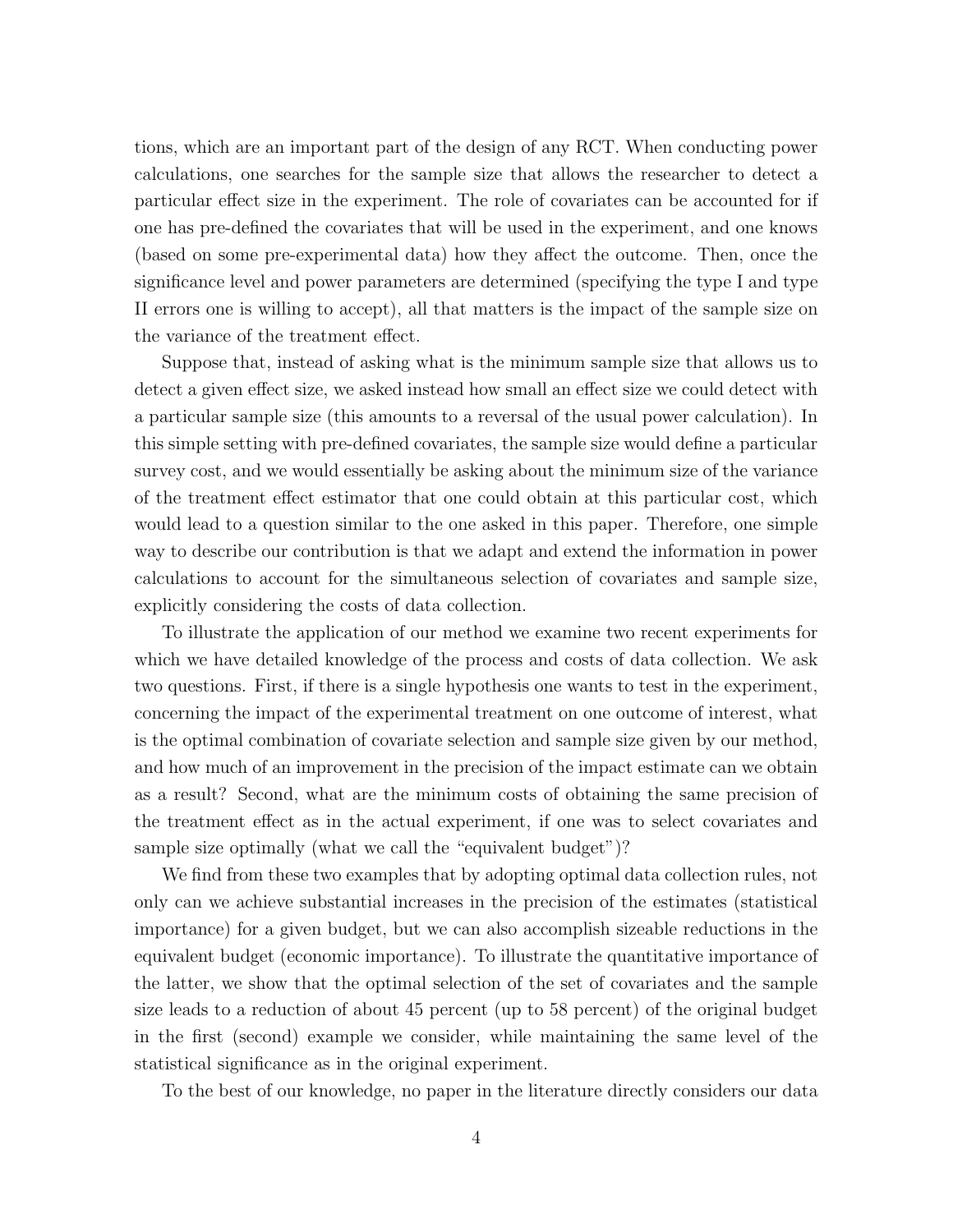collection problem. Some papers address related but very different problems (see Hahn, Hirano, and Karlan, 2011; List, Sadoff, and Wagner, 2011; Bhattacharya and Dupas, 2012; McKenzie, 2012; Dominitz and Manski, 2016). They study some issues of data measurement, budget allocation or efficient estimation; however, they do not consider the simultaneous selection of the sample size and covariates for the RCTs as in this paper. Because our problem is distinct from the problems studied in these papers, we give a detailed comparison between our paper and the aforementioned papers in Section VI.

More broadly, this paper is related to a recent emerging literature in economics that emphasizes the importance of micro-level predictions and the usefulness of machine learning for that purpose. For example, Kleinberg, Ludwig, Mullainathan, and Obermeyer (2015) argue that prediction problems are abundant in economic policy analysis, and recent advances in machine learning can be used to tackle those problems. Furthermore, our paper is related to the contemporaneous debates on pre-analysis plans which demand, for example, the selection of sample sizes and covariates before the implementation of an RCT; see, for example, Coffman and Niederle  $(2015)$  and Olken (2015) for the advantages and limitations of the pre-analysis plans.

The remainder of the paper is organized as follows. In Section II, we describe our data collection problem in detail. In Section III, we propose the use of a simple algorithm based on the OGA. In Section IV, we discuss the costs of data collection in experiments. In Section V, we present two empirical applications, in Section VI, we discuss the existing literature, and in Section VII, we give concluding remarks. Online appendices provide details that are omitted from the main text.

### II Data Collection Problem

Suppose we are planning an RCT in which we randomly assign individuals to either a treatment  $(D = 1)$  or a control group  $(D = 0)$  with corresponding potential outcomes *Y*<sup>1</sup> and *Y*0, respectively. After administering the treatment to the treatment group, we collect data on outcomes *Y* for both groups so that  $Y = DY_1 + (1 - D)Y_0$ . We also conduct a survey to collect data on a potentially very high-dimensional vector of covariates *Z* (e.g. from a household survey covering demographics, social background, income etc.) that predicts potential outcomes. These covariates are a subset of the universe of predictors of potential outcomes, denoted by *X*. Random assignment of *D* means that *D* is independent of potential outcomes and of *X*.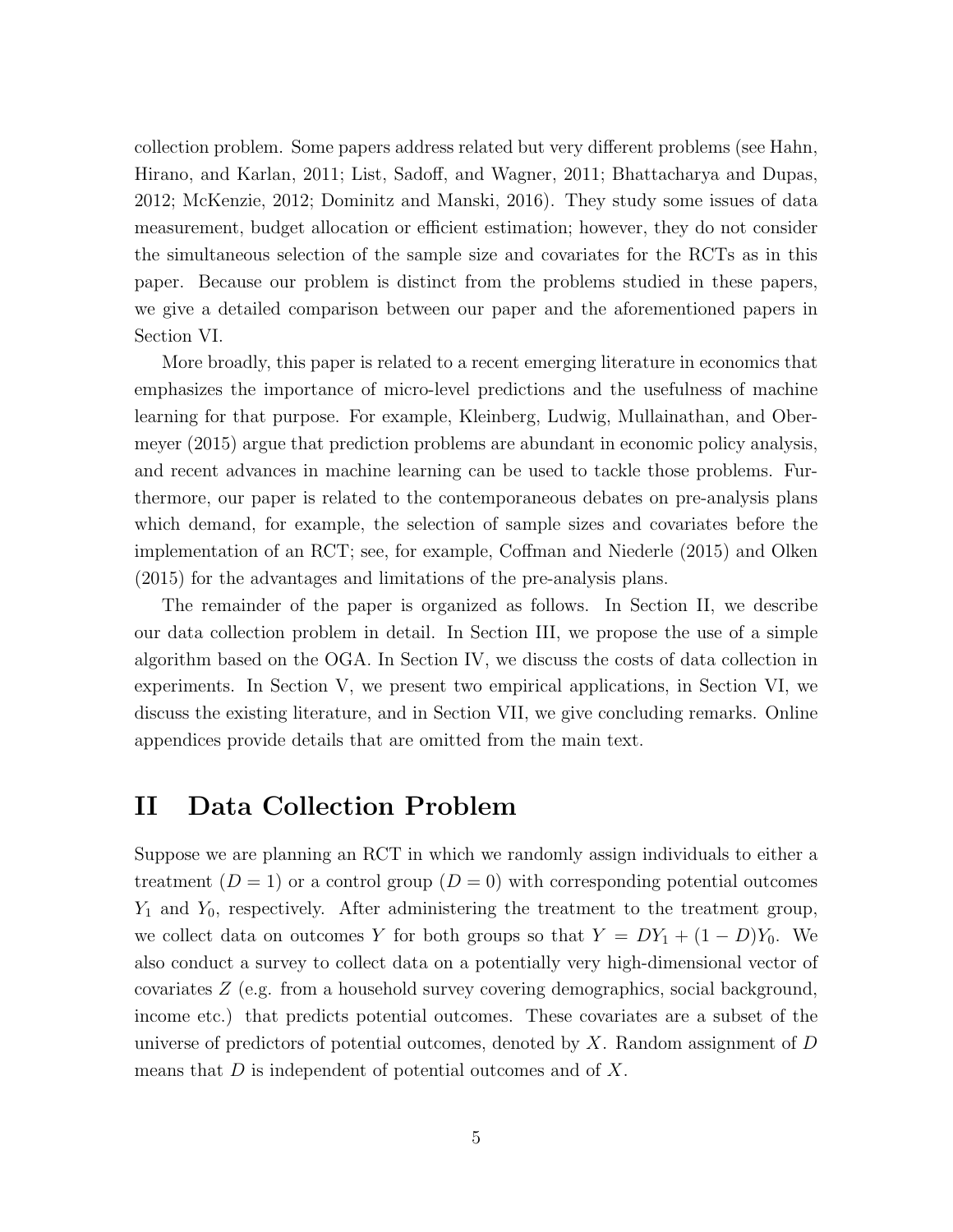Our goal is to estimate the average treatment effect  $\beta_0 := E[Y_1 - Y_0]$  as precisely as possible, where we measure precision by the finite sample mean-squared error (MSE) of a treatment effect estimator. Instead of simply regressing  $Y$  on  $D$ , we want to make use of the available covariates *Z* to improve the precision of the resulting treatment effect estimator. Therefore, we consider estimating  $\beta_0$  in the regression

$$
Y = \alpha_0 + \beta_0 D + \gamma'_0 Z + U,\tag{1}
$$

where  $(\alpha_0, \beta_0, \gamma'_0)'$  is a vector of parameters to be estimated and *U* is an error term. The implementation of the RCT requires us to make two decisions that may have a significant impact on the resulting treatment effect estimator's precision:

- 1. Which covariates *Z* should we select from the universe of potential predictors *X*?
- 2. From how many individuals (*n*) should we collect data on (*Y, D, Z*)?

Obviously, a large experimental sample size *n* improves the precision of the treatment effect estimator. Similarly, collecting more covariates, in particular strong predictors of potential outcomes, reduces the variance of the residual *U* which, in turn, also improves the precision of the estimator. At the same time collecting data from more individuals and on more covariates is costly so that, given a finite budget, we want to find a combination of sample size *n* and covariate selection *Z* that leads to the most precise treatment effect estimator possible.

In this section, we propose a procedure to make this choice based on a pre-experimental data set on *Y* and *X*, such as a pilot study or a census from the same population from which we plan to draw the RCT sample.<sup>1</sup> The combined data collection and estimation procedure can be summarized as follows:

- 1. Obtain pre-experimental data  $S_{\text{pre}}$  on  $(Y, X)$ .
- 2. Use data in  $S_{\text{pre}}$  to select the covariates Z and sample size *n*.
- 3. Implement the RCT and collect the experimental data  $\mathcal{S}_{\text{exp}}$  on  $(Y, D, Z)$ .
- 4. Estimate the average treatment effect using  $S_{\text{exp}}$ .
- 5. Compute standard errors.

<sup>&</sup>lt;sup>1</sup>In fact, we do not need the populations to be identical, but only require second moments to be the same.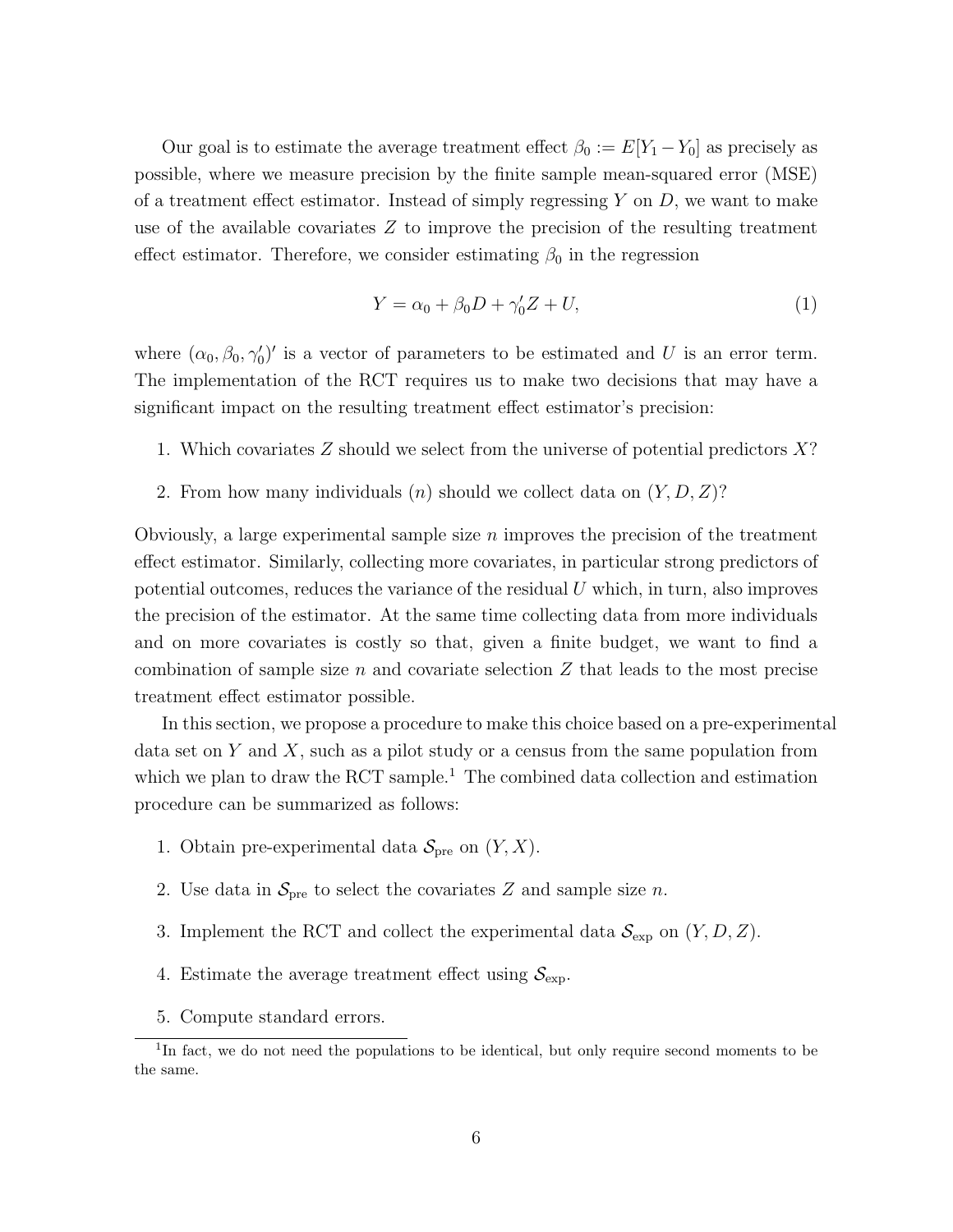We now describe the five steps listed above in more detail. The main component of our procedure consists of a proposal for the optimal choice of *n* and *Z* in Step 2, which is described more formally in Section III.

- Step 1. Obtain pre-experimental data. We assume the availability of data on outcomes  $Y \in \mathbb{R}$  and covariates  $X \in \mathbb{R}^M$  for the population from which we plan to draw the experimental data. We denote the pre-experimental sample of size *N* by  $S_{pre} := \{Y_i, X_i\}_{i=1}^N$ . Our framework allows the number of potential covariates, *M*, to be very large (possibly much larger than the sample size *N*). Typical examples would be census data, household surveys, or data from other, similar experiments. Another possible candidate is a pilot experiment that was carried out before the larger-scale role out of the main experiment, provided that the sample size *N* of the pilot study is large enough for our econometric analysis in Step 2.
- Step 2. Optimal selection of covariates and sample size. We want to use the pre-experimental data to choose the sample size, and which covariates should be in our survey. Let  $S \in \{0,1\}^M$  be a vector of ones and zeros of the same dimension as *X*. We say that the *j*th covariate  $(X^{(j)})$  is selected if  $S_j = 1$ , and denote by  $X<sub>S</sub>$  the subvector of  $X$  containing elements that are selected by *S*. For example, consider  $X = (X^{(1)}, X^{(2)}, X^{(3)})$  and  $S = (1, 0, 1)$ . Then  $X_S =$  $(X^{(1)}, X^{(3)})$ . For any vector of coefficients  $\gamma \in \mathbb{R}^M$ , let  $\mathcal{I}(\gamma) \in \{0,1\}^M$  denote the nonzero elements of  $\gamma$ . Suppose X contains a constant term. We can then rewrite (1) as

$$
Y = \beta_0 D + \gamma'_{\mathcal{I}(\gamma)} X_{\mathcal{I}(\gamma)} + U(\gamma), \tag{2}
$$

where  $\gamma \in \mathbb{R}^M$  and  $U(\gamma) := Y - \beta_0 D - \gamma'_{\mathcal{I}(\gamma)} X_{\mathcal{I}(\gamma)}$ . For a given  $\gamma$  and sample size *n*, we denote by  $\hat{\beta}(\gamma, n)$  the OLS estimator of  $\beta_0$  in a regression of *Y* on *D* and  $X_{\mathcal{I}(\gamma)}$  using a random sample  $\{Y_i, D_i, X_i\}_{i=1}^n$ .

Data collection is costly and therefore constrained by a budget of the form  $c(S,n) \leq B$ , where  $c(S,n)$  are the costs of collecting the variables given by selection *S* from *n* individuals, and *B* is the researcher's budget.

Our goal is to choose the experimental sample size *n* and the covariate selection *S* so as to minimize the finite sample MSE of  $\hat{\beta}(\gamma, n)$ , i.e., we want to choose *n* and  $\gamma$  to minimize

$$
MSE\left(\hat{\beta}(\gamma,n)\middle|D_1,\ldots,D_n\right):=E\left[\left(\hat{\beta}(\gamma,n)-\beta_0\right)^2\middle|D_1,\ldots,D_n\right].
$$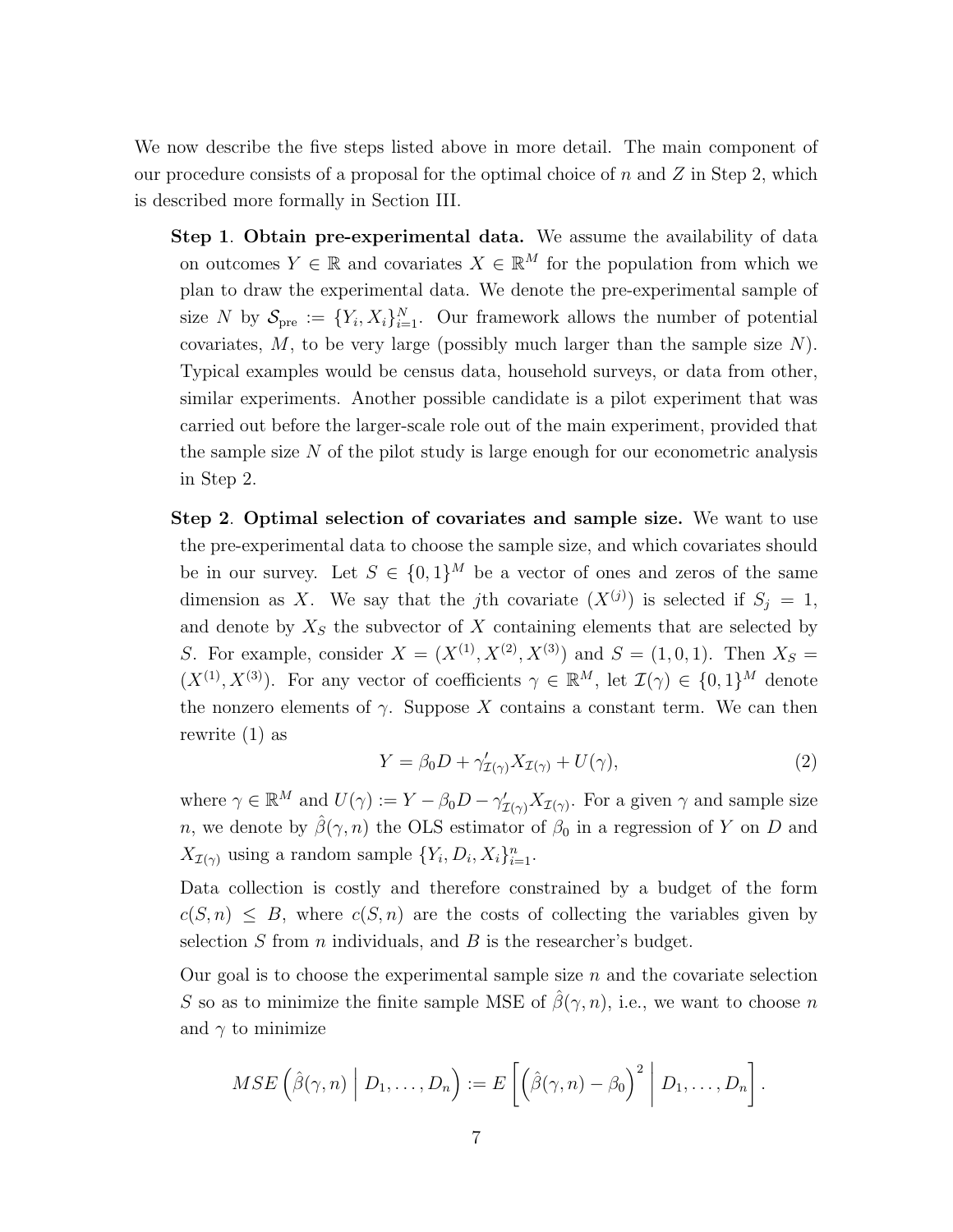subject to the budget constraint. The following lemma characterizes the MSE of the estimator under the homoskedasticity assumption that  $Var(U(\gamma)|D = 1)$  $Var(U(\gamma)|D=0)$  for any  $\gamma \in \mathbb{R}^M$ . This assumption is satisfied, for example, if the treatment effect is constant across individuals in the experiment.

**Lemma 1.** Assume that  $Var(U(\gamma)|D=1) = Var(U(\gamma)|D=0)$  for any  $\gamma \in \mathbb{R}^M$ . *Then, letting*  $\bar{D}_n := n^{-1} \sum_{i=1}^n D_i$ ,

$$
MSE\left(\hat{\beta}(\gamma,n)\middle|D_1,\ldots,D_n\right) = \frac{Var(Y-\gamma'X \mid D=0)}{n\,\bar{D}_n(1-\bar{D}_n)}.\tag{3}
$$

The proof of this Lemma can be found in the appendix. Note that for each  $(\gamma, n)$ , the MSE is minimized by the equal splitting between the treatment and control groups. Hence, suppose that the treatment and control groups are of exactly the same size (i.e.,  $\bar{D}_n = 0.5$ ). By Lemma 1, minimizing the MSE of the treatment effect estimator subject to the budget constraint,

$$
\min_{n \in \mathbb{N}_+, \gamma \in \mathbb{R}^M} MSE\left(\hat{\beta}(\gamma, n) \middle| D_1, \dots, D_n\right) \quad \text{s.t.} \quad c(\mathcal{I}(\gamma), n) \leq B,\tag{4}
$$

is equivalent to minimizing the residual variance in a regression of *Y* on *X* (conditional on  $D = 0$ , divided by the sample size,

$$
\min_{n \in \mathbb{N}_+, \gamma \in \mathbb{R}^M} \frac{1}{n} \text{Var}\left(Y - \gamma' X \mid D = 0\right) \qquad \text{s.t.} \qquad c(\mathcal{I}(\gamma), n) \le B,\tag{5}
$$

Importantly, the MSE expression depends on the data only through  $Var(Y \gamma'X|D=0$ , which can be estimated before the randomization takes place, i.e. using the pre-experimental sample  $S_{\text{pre}}$ . Therefore, the sample counterpart of our population optimization problem (4) is

$$
\min_{n \in \mathbb{N}_+, \gamma \in \mathbb{R}^M} \frac{1}{nN} \sum_{i=1}^N (Y_i - \gamma' X_i)^2 \quad \text{s.t.} \quad c(\mathcal{I}(\gamma), n) \le B. \tag{6}
$$

The problem (6), which is based on the pre-experimental sample, approximates the population problem (5) for the experiment if the second moments in the pre-experimental sample are close to the second moments in the experiment.

In Section III, we describe a computationally attractive OGA that approximates the solution to (6). The OGA has been studied extensively in the signal extraction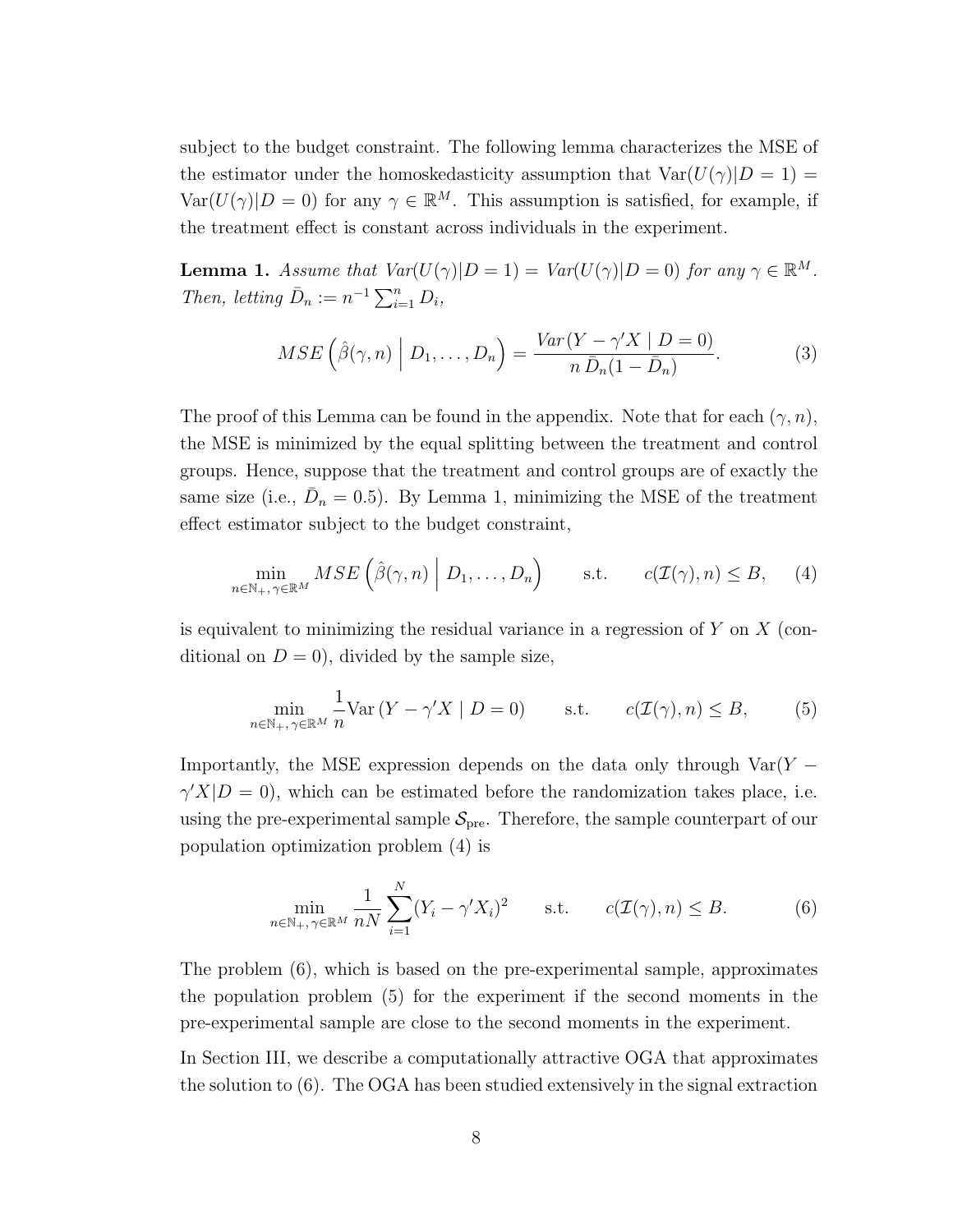literature and is implemented in most statistical software packages. Appendices A and D show that this algorithm possesses desirable theoretical and practical properties.

The basic idea of the algorithm (in its simplest form) is straightforward. Fix a sample size *n*. Start by finding the covariate that has the highest correlation with the outcome. Regress the outcome on that variable, and keep the residual. Then, among the remaining covariates, find the one that has the highest correlation with the residual. Regress the outcome onto both selected covariates, and keep the residual. Again, among the remaining covariates, find the one that has the highest correlation with the new residual, and proceed as before. We iteratively select additional covariates up to the point when the budget constraint is no longer satisfied. Finally, we repeat this search process for alternative sample sizes, and search for the combination of sample size and covariate selection that minimizes the MSE. Denote the OGA solution by  $(\hat{n}, \hat{\gamma})$  and let  $\hat{\mathcal{I}} := \mathcal{I}(\hat{\gamma})$  denote the selected covariates. See Section III for more details.

Note that, generally speaking, the OGA requires us to specify how to terminate the iterative procedure. One attractive feature of our algorithm is that the budget constraint plays the role of the stopping rule, without introducing any tuning parameters.

- Step 3. Experiment and data collection. Given the optimal selection of covariates  $\mathcal{\bar{I}}$  and sample size  $\hat{n}$ , we randomly assign  $\hat{n}$  individuals to either the treatment or the control group (with equal probability), and collect the covariates  $Z := X_{\hat{\tau}}$  from each of them. This yields the experimental sample  $\mathcal{S}_{\exp} := \{Y_i, D_i, Z_i\}_{i=1}^{\hat{n}} \text{ from } (Y, D, X_{\hat{\mathcal{I}}})$ .
- Step 4. Estimation of the average treatment effect. We regress  $Y_i$  on  $(1, D_i, Z_i)$  using the experimental sample  $\mathcal{S}_{\text{exp}}$ . The OLS estimator of the coefficient on  $D_i$  is the average treatment effect estimator  $\beta$ .
- Step 5. Computation of standard errors. Assuming the two samples  $S_{pre}$ and  $S_{\text{exp}}$  are independent, and that treatment is randomly assigned, the presence of the covariate selection Step 2 does not a↵ect the asymptotic validity of the standard errors that one would use in the absence of Step 2. Therefore, asymptotically valid standard errors of  $\hat{\beta}$  can be computed in the usual fashion (see, e.g., Imbens and Rubin, 2015).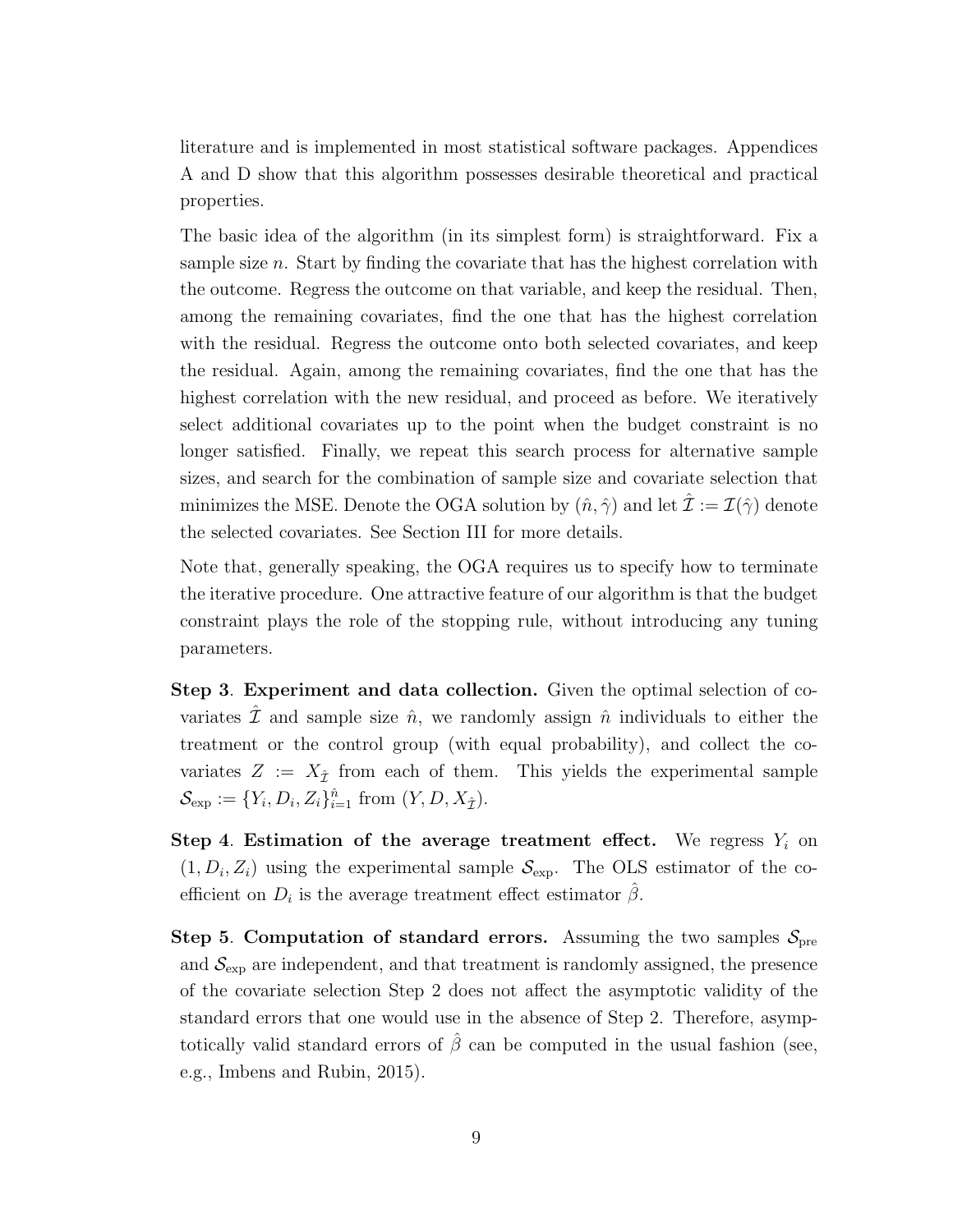#### II.A Discussion

In this subsection, we discuss some of conceptual and practical properties of our proposed data collection procedure.

Availability of Pre-Experimental Data. As in standard power calculations, preexperimental data provide essential information for our procedure. The availability of such data is very common, ranging from census data sets and other household surveys to studies that were conducted in a similar context as the RCT we are planning to implement. In addition, if no such data set is available, one may consider running a pilot project that collects pre-experimental data. We recognize that in some cases it might be difficult to have the required information readily available. However, this is a problem that affects any attempt to a data-driven design of surveys, including standard power calculations. Even when pre-experimental data are imperfect, such calculations provide a valuable guide to survey design, as long as the available pre-experimental data are not very different from the ideal data. In particular, our procedure only requires second moments of the pre-experimental variables to be similar to those in the population of interest.

The Optimization Problem in a Simplified Setup. In general, the problem in equation (6) does not have a simple solution. To gain some intuition about the trade-offs in this problem, in Appendix C we consider a simplified setup in which all covariates are orthogonal to each other, and the budget constraint has a very simple form. We show that if all covariates have the same price, then one wants to choose covariates up to the point where the percentage increase in survey costs equals the percentage reduction in the MSE from the last covariate. Furthermore, the elasticity of the MSE with respect to changes in sample size should equal the elasticity of the MSE with respect to an additional covariate. If the costs of data collection vary with covariates, then this conclusion is slightly modified. If we organize variables by type according to their contribution to the MSE, then we want to choose variables of each type up to the point where the percent marginal contribution of each variable to the MSE equals its percent marginal contribution to survey costs.

Imbalance and Re-randomization. In RCTs, covariates typically do not only serve as a means to improving the precision of treatment effect estimators, but also for checking whether the control and treatment groups are balanced. See, for example,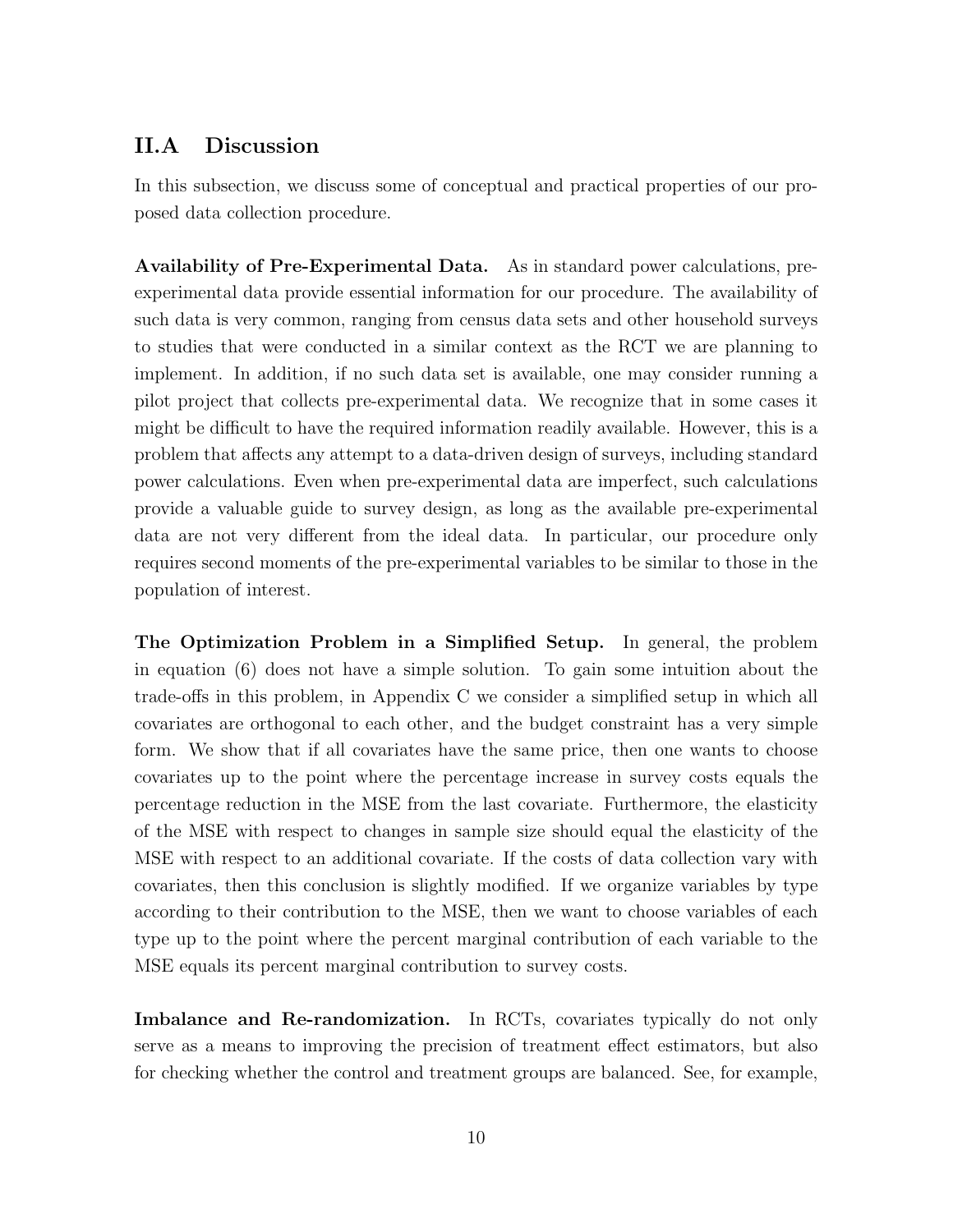Bruhn and McKenzie (2009) for practical issues concerning randomization and balance. To rule out large biases due to imbalance, it is important to carry out balance checks for strong predictors of potential outcomes. Our procedure selects the strongest predictors as long as they are not too expensive (e.g. household survey questions such as gender, race, number of children etc.) and we can check balance for these covariates. However, in principle, it is possible that our procedure does not select a strong predictor that is very expensive (e.g. baseline test scores). Such a situation occurs in our second empirical application (Section V.B). In this case, in Step 2, we recommend running the OGA a second time, forcing the inclusion of such expensive predictors. If the MSE of the resulting estimate is not much larger than that from the selection without the expensive predictor, then we may prefer the former selection to the latter so as to reduce the potential for bias due to imbalance at the expense of slightly larger variance of the treatment effect estimator.

An alternative approach to avoiding imbalance considers re-randomization until some criterion capturing the degree of balance is met (e.g., Bruhn and McKenzie (2009), Morgan and Rubin (2012, 2015)). Our criterion for the covariate selection procedure in Step 2 can readily be adapted to this case: we only need to replace our variance expression in the criterion function by the modified variance in Morgan and Rubin  $(2012)$ , which accounts for the effect of re-randomization on the treatment effect estimator.

Expensive, Strong Predictors. When some covariates have similar predictive power, but respective prices that are substantially different, our covariate selection procedure may produce a suboptimal choice. For example, if the covariate with the highest price is also the most predictive, OGA selects it first even when there are other covariates that are much cheaper but only slightly less predictive. In Section V.B, we encounter an example of such a situation and propose a simple robustness check for whether removing an expensive, strong predictor may be beneficial.

Properties of the Treatment Effect Estimator. Since the treatment indicator is assumed independent of  $X$ , standard asymptotic theory of the treatment effect estimator continues to hold for our estimator (despite the addition of a covariate selection step). For example, it is unbiased, consistent, asymptotically normal, and adding the covariates *X* in the regression in (1) cannot increase the asymptotic variance of the estimator. In fact, inclusion of a covariate strictly reduces the estimator's asymptotic variance as long as the corresponding true regression coefficient is not zero. All these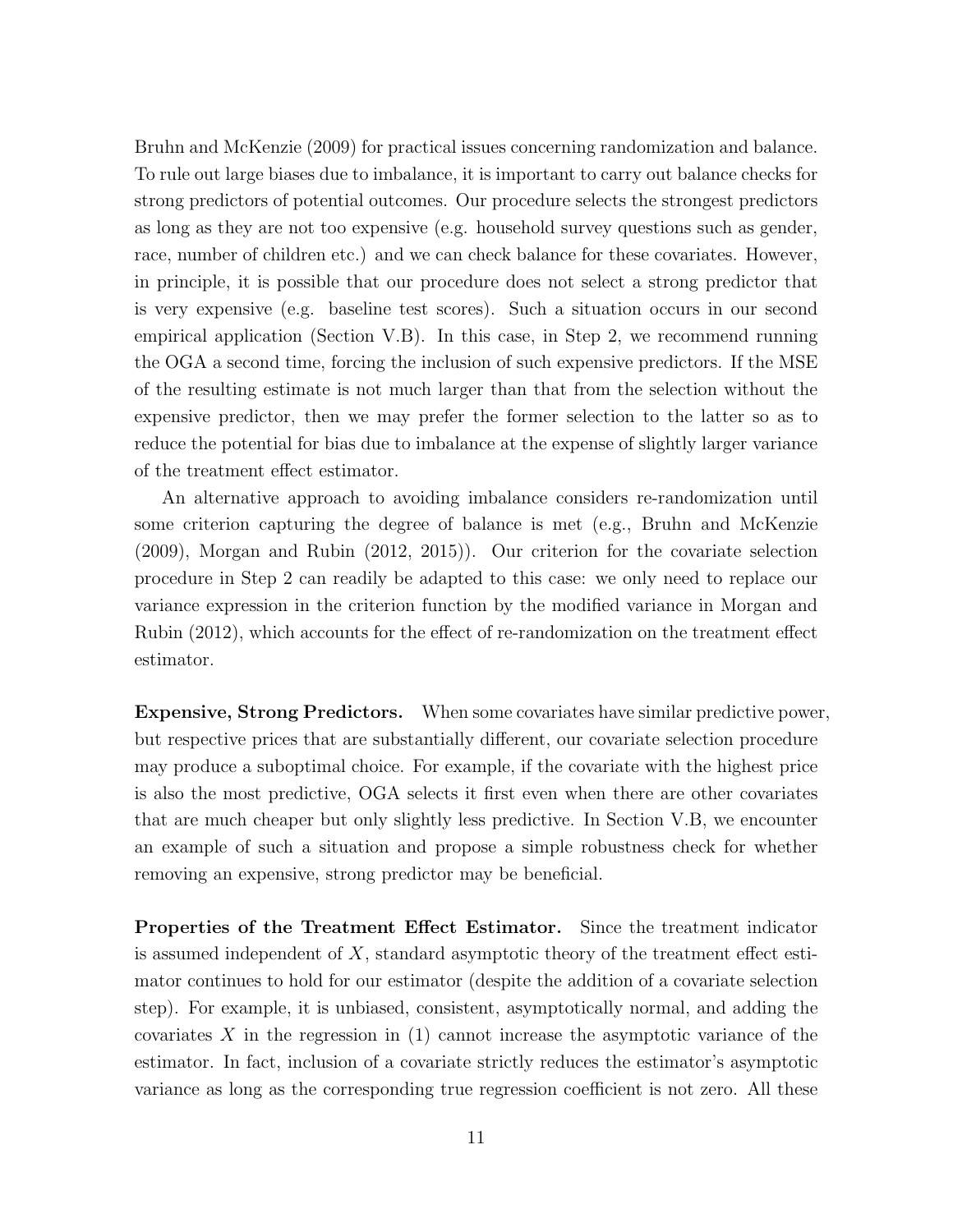results hold regardless of whether the true conditional expectation of *Y* given *D* and *X* is in fact linear and additive separable as in (1) or not. In particular, in some applications one may want to include interaction terms of *D* and *X* (see, e.g., Imbens and Rubin, 2015). Finally, the treatment effect can be allowed to be heterogeneous (i.e. vary across individuals *i*) in which case our procedure estimates the average of those treatment effects.

An Alternative to Regression. Step 4 consists of running the regression in (1). There are instances when it is desirable to modify this step. For example, if the selected sample size  $\hat{n}$  is smaller than the number of selected covariates, then the regression in (1) is not feasible. However, if the pre-experimental sample  $S_{pre}$  is large enough, we can instead compute the OLS estimator  $\hat{\gamma}$  from the regression of *Y* on  $X_{\hat{\tau}}$  in  $\mathcal{S}_{pre}$ . Then use *Y* and *Z* from the experimental sample  $S_{\text{exp}}$  to construct the new outcome variable  $\hat{Y}_i^* := Y_i - \hat{\gamma}' Z_i$  and compute the treatment effect estimator  $\hat{\beta}$  from the regression of  $\hat{Y}_i^*$ on  $(1, D_i)$ . This approach avoids fitting too many parameters when the experimental sample is small and has the additional desirable property that the resulting estimator is free from bias due to imbalance in the selected covariates.

## III A Simple Greedy Algorithm

In practice, the vector  $X$  of potential covariates is typically high-dimensional, which makes it challenging to solve the optimization problem (6). In this section, we propose a computationally feasible algorithm that is both conceptually simple and easy to implement.

We split the joint optimization problem in  $(6)$  over *n* and  $\gamma$  into two nested problems. The outer problem searches over the optimal sample size *n*, which is restricted to be on a grid  $n \in \mathcal{N} := \{n_0, n_1, \ldots, n_K\}$ , while the inner problem determines the optimal selection of covariates for each sample size *n*:

$$
\min_{n \in \mathcal{N}} \frac{1}{n} \min_{\gamma \in \mathbb{R}^M} \frac{1}{N} \sum_{i=1}^N (Y_i - \gamma' X_i)^2 \qquad \text{s.t.} \qquad c(\mathcal{I}(\gamma), n) \le B. \tag{7}
$$

To convey our ideas in a simple form, suppose for the moment that the budget constraint has the following linear form,

$$
c(\mathcal{I}(\gamma), n) = n \cdot |\mathcal{I}(\gamma)| \leq B,
$$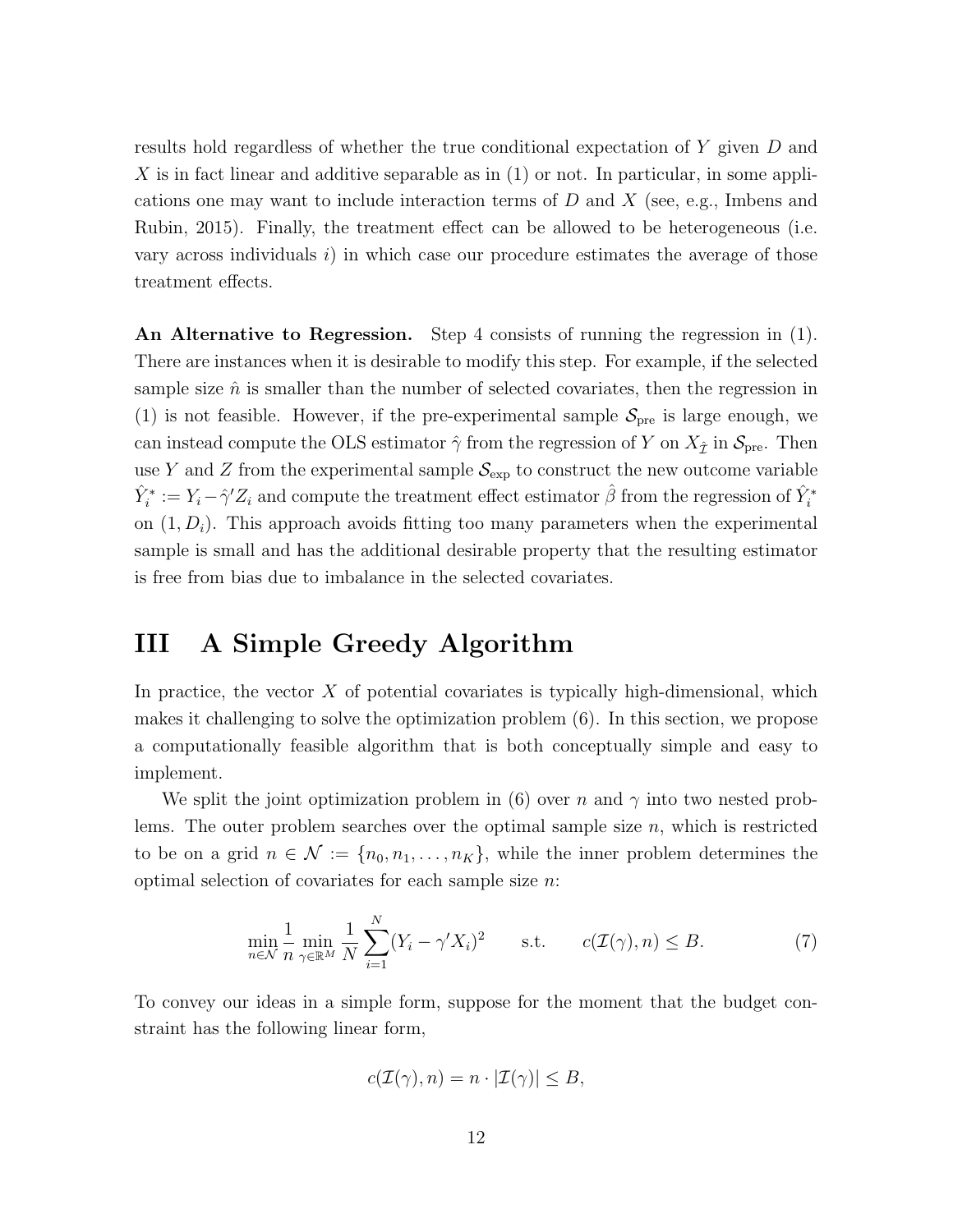where  $|\mathcal{I}(\gamma)|$  denotes the number of non-zero elements of  $\gamma$ . Note that the budget constraint puts the restriction on the number of selected covariates, that is,  $|\mathcal{I}(\gamma)|$  < *B/n*.

It is known to be NP-hard (non-deterministic polynomial time hard) to find a solution to the inner optimization problem in (7) subject to the constraint that  $\gamma$ has *m* non-zero components, also called an *m*-term approximation, where *m* is the integer part of  $B/n$  in our problem. In other words, solving  $(7)$  directly is not feasible unless the dimension of covariates, *M*, is small (Natarajan, 1995; Davis, Mallat, and Avellaneda, 1997).

There exists a class of computationally attractive procedures called greedy algorithms that are able to approximate the infeasible solution. See Temlyakov (2011) for a detailed discussion of greedy algorithms in the context of approximation theory. Tropp (2004), Tropp and Gilbert (2007), Barron, Cohen, Dahmen, and DeVore (2008), Zhang (2009), Huang, Zhang, and Metaxas (2011), Ing and Lai (2011), and Sancetta (2016), among many others, demonstrate the usefulness of greedy algorithms for signal recovery in information theory, and for the regression problem in statistical learning. We use a variant of OGA that can allow for selection of groups of variables (see, for example, Huang, Zhang, and Metaxas (2011)).

To formally define our proposed algorithm, we introduce some notation. For a vector *v* of *N* observations  $v_1, \ldots, v_N$ , let  $||v||_N := (1/N \sum_{i=1}^N v_i^2)^{1/2}$  denote the empirical *L*<sup>2</sup>-norm and let  $Y := (Y_1, ..., Y_N)'$ .

Suppose that the covariates  $X^{(j)}$ ,  $j = 1, \ldots, M$ , are organized into *p* pre-determined groups  $X_{G_1}, \ldots, X_{G_p}$ , where  $G_k \subseteq \{1, \ldots, p\}$  indicates the covariates of group *k*. We denote the corresponding matrices of observations by bold letters (i.e.,  $X_{G_k}$  is the  $N \times |G_k|$  matrix of observations on  $X_{G_k}$ , where  $|G_k|$  denotes the number of elements of the index set  $G_k$ ). By a slight abuse of notation, we let  $\mathbf{X}_k := \mathbf{X}_{\{k\}}$  be the column vector of observations on  $X_k$  when  $k$  is a scalar. One important special case is that in which each group consists of a single regressor. Furthermore, we allow for overlapping groups; in other words, some elements can be included in multiple or even all groups. The group structure occurs naturally in experiments where data collection is carried out through surveys whose questions can be grouped in those concerning income, those concerning education, and so on.

Suppose that the largest group size  $J_{\text{max}} := \max_{k=1,\dots,p} |G_k|$  is small, so that we can implement orthogonal transformations *within each group* such that  $(X'_{G_j}X_{G_j})/N =$  $\mathbf{I}_{|G_j|}$ , where  $\mathbf{I}_d$  is the *d*-dimensional identity matrix. In what follows, assume that  $(\mathbf{X}'_{G_j} \mathbf{X}_{G_j})/N = \mathbf{I}_{|G_j|}$  without loss of generality. Let  $|\cdot|_2$  denote the  $\ell_2$  norm. The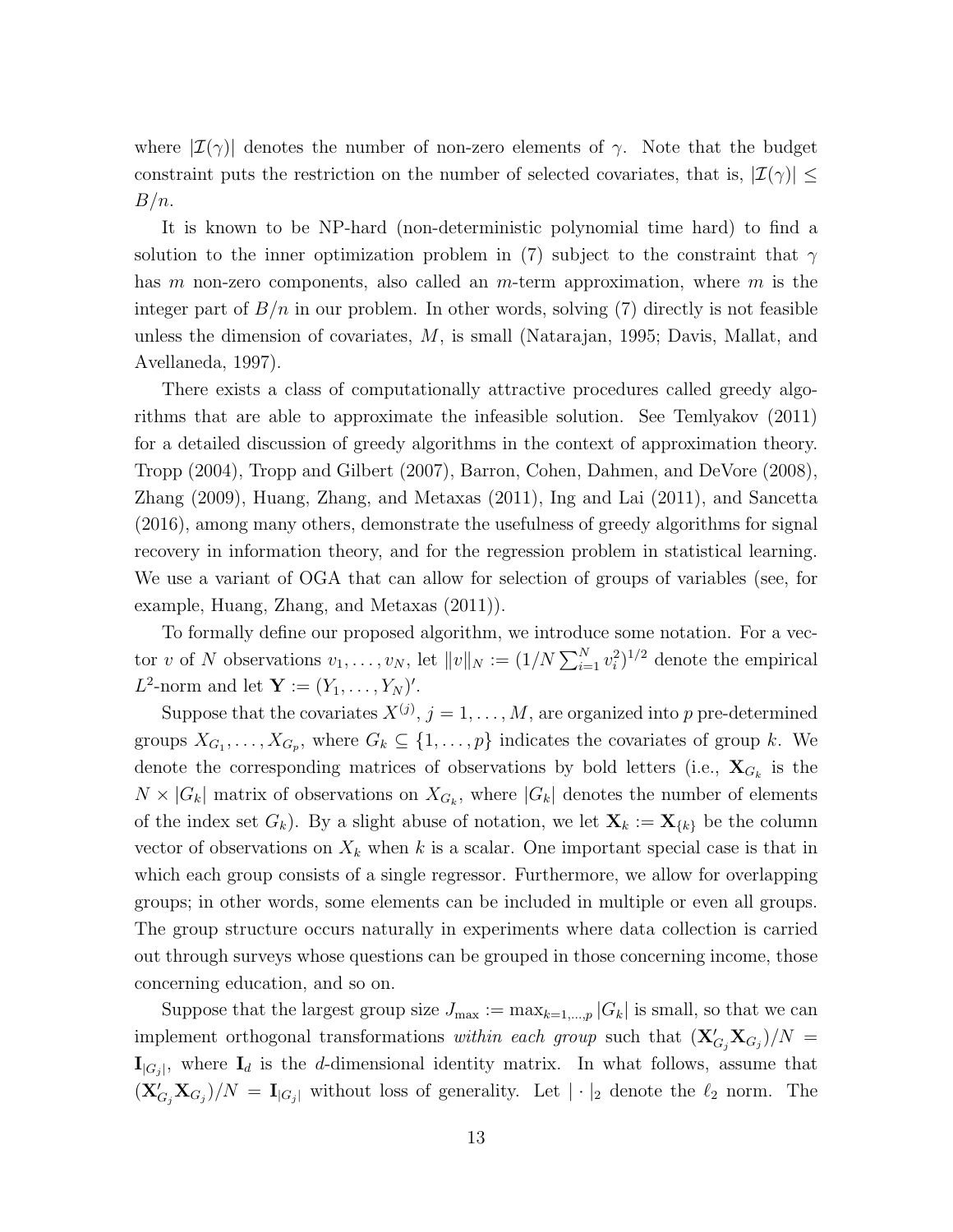following procedure describes our algorithm.

STEP 1. Set the initial sample size  $n = n_0$ .

STEP 2. Group OGA for a given sample size *n*:

- (a) initialize the inner loop at  $k = 0$  and set the initial residual  $\hat{\mathbf{r}}_{n,0} = \mathbf{Y}$ , the initial covariate indices  $\hat{\mathcal{I}}_{n,0} = \emptyset$  and the initial group indices  $\hat{\mathcal{G}}_{n,0} = \emptyset$ ;
- (b) separately regress  $\hat{\mathbf{r}}_{n,k}$  on each group of regressors in  $\{1,\ldots,p\}\backslash\hat{\mathcal{G}}_{n,k}$ ; call  $\hat{j}_{n,k}$  the group of regressors with the largest  $\ell_2$  regression coefficients,

$$
\hat{j}_{n,k} := \arg\max_{j\in\{1,\ldots,p\}\backslash \hat{\mathcal{G}}_{n,k}} \left|\mathbf{X}_{G_j}'\hat{\mathbf{r}}_{n,k}\right|_2;
$$

add  $\hat{j}_{n,k}$  to the set of selected groups,  $\hat{\mathcal{G}}_{n,k+1} = \hat{\mathcal{G}}_{n,k} \cup \{\hat{j}_{n,k}\};$ 

- (c) regress Y on the covariates  $\mathbf{X}_{\hat{\mathcal{I}}_{n,k+1}}$  where  $\hat{\mathcal{I}}_{n,k+1} := \hat{\mathcal{I}}_{n,k} \cup G_{\hat{j}_{n,k}}$ ; call the regression coefficient  $\hat{\gamma}_{n,k+1} := (\mathbf{X}'_{\hat{\mathcal{I}}_{n,k+1}} \mathbf{X}_{\hat{\mathcal{I}}_{n,k+1}})^{-1} \mathbf{X}'_{\hat{\mathcal{I}}_{n,k+1}} \mathbf{Y}$  and the residual  $\hat{\mathbf{r}}_{n,k+1} := \mathbf{Y} - \mathbf{X}_{\hat{\mathcal{I}}_{n,k+1}} \hat{\gamma}_{n,k+1};$
- (d) increase *k* by one and continue with (b) as long as  $c(\hat{\mathcal{I}}_{n,k}, n) \leq B$  is satisfied;
- (e) let *k<sup>n</sup>* be the number of selected groups; call the resulting submatrix of selected regressors  $\mathbf{Z} := \mathbf{X}_{\hat{\mathcal{I}}_{n,k_n}}$  and  $\hat{\gamma}_n := \hat{\gamma}_{n,k_n}$ , respectively.
- STEP 3. Set *n* to the next sample size in  $N$ , and go to Step 2 until (and including)  $n = n_K$ .

STEP 4. Set  $\hat{n}$  as the sample size that minimizes the MSE:

$$
\hat{n} := \arg\min_{n \in \mathcal{N}} \frac{1}{nN} \sum_{i=1}^N (Y_i - \mathbf{Z}_i \hat{\gamma}_n)^2.
$$

The algorithm above produces the selected sample size  $\hat{n}$ , the selection of covariates  $\mathcal{I} := \mathcal{I}_{\hat{n},k_{\hat{n}}}$  with  $k_{\hat{n}}$  selected groups and  $\hat{m} := m(\hat{n}) := |\mathcal{I}_{\hat{n},k_{\hat{n}}}|$  selected regressors. Here,  $\hat{\gamma} := \hat{\gamma}_n$  is the corresponding coefficient vector on the selected regressors Z.

*Remark* 1*.* Theorem A.1 in Appendix A gives the finite-sample bound on the MSE of the average treatment effect estimator resulting from our OGA method. The natural target for this MSE is an infeasible MSE when  $\gamma_0$  is known *a priori*. Theorem A.1 establishes conditions under which the difference between the MSE resulting from our method and the infeasible MSE decreases at a rate of 1*/k* as *k* increases, where *k* is the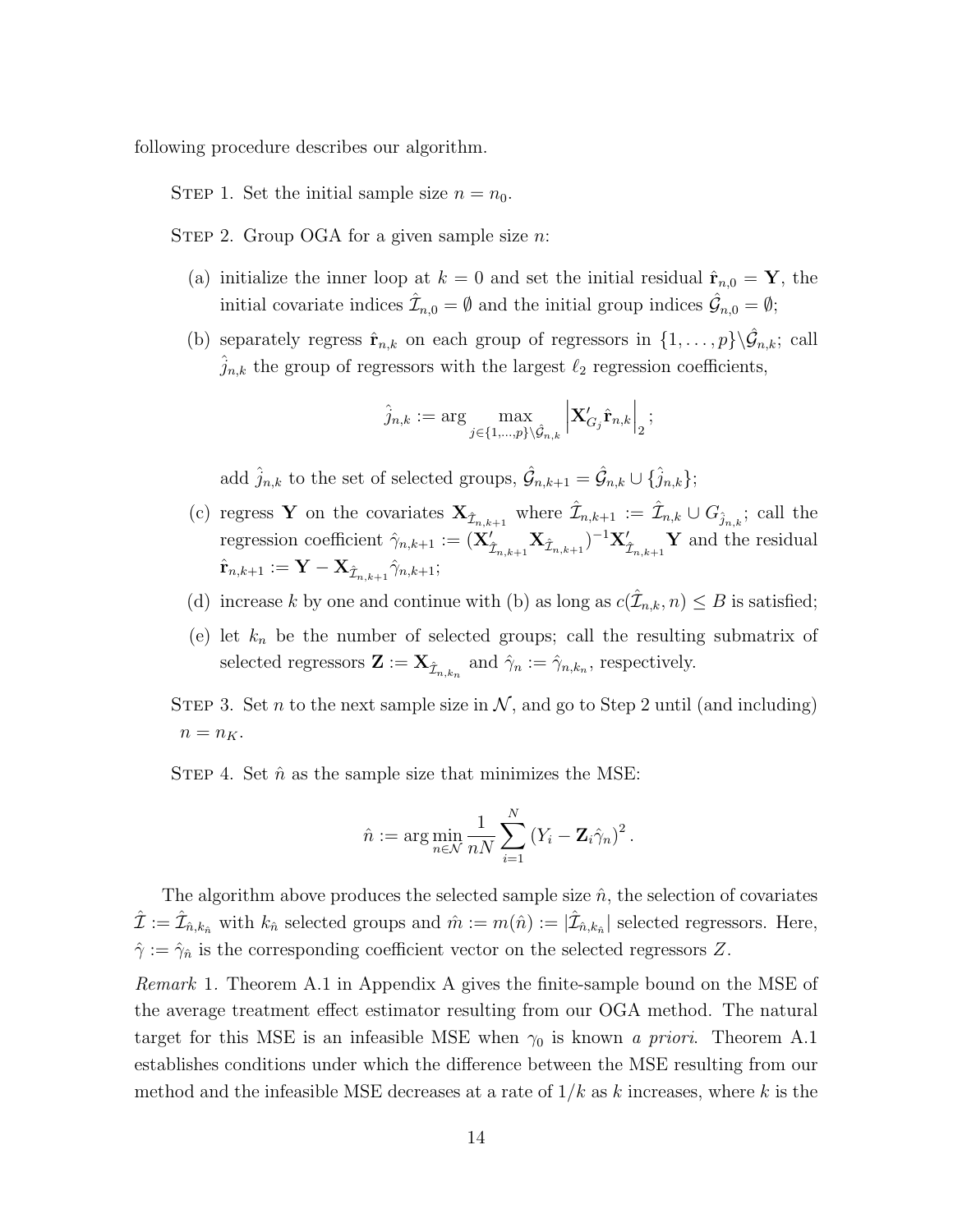number of the steps in the OGA. It is known in a simpler setting than ours that this rate 1*/k* cannot generally be improved (see, e.g., Barron, Cohen, Dahmen, and DeVore, 2008). In this sense, we show that our proposed method has a desirable property. See Appendix A for further details.

*Remark* 2*.* There are many important reasons for collecting covariates, such as checking whether randomization was carried out properly and identifying heterogeneous treatment effects, among others. If a few covariates are essential for the analysis, we can guarantee their selection by including them in every group  $G_k$ ,  $k = 1, \ldots, p$ .

## IV The Costs of Data Collection

In this section, we discuss the specification of the cost function  $c(S, n)$  that defines the budget constraint of the researcher. In principle, it is possible to construct a matrix containing the value of the costs of data collection for every possible combination of *S* and *n* without assuming any particular form of relationship between the individual entries. However, determination of the costs for every possible combination of *S* and *n* is a cumbersome and, in practice, probably infeasible exercise. Therefore, we consider the specification of cost functions that capture the costs of all stages of the data collection process in a more parsimonious fashion.

We propose to decompose the overall costs of data collection into three components: administration costs  $c_{\text{admin}}(S)$ , training costs  $c_{\text{train}}(S, n)$ , and interview costs  $c_{\text{interv}}(S, n)$ , so that

$$
c(S, n) = c_{\text{admin}}(S) + c_{\text{train}}(S, n) + c_{\text{interv}}(S, n). \tag{8}
$$

In the remainder of this section, we discuss possible specifications of the three types of costs by considering fixed and variable cost components corresponding to the different stages of the data collection process. The exact functional form assumptions are based on the researcher's knowledge about the operational details of the survey process. Even though this section's general discussion is driven by our experience in the empirical applications of Section V, the operational details are likely to be similar for many surveys, so we expect the following discussion to provide a useful starting point for other data collection projects.

We start by specifying survey time costs. Let  $\tau_j$ ,  $j = 1, \ldots, M$ , be the costs of collecting variable *j* for one individual, measured in units of survey time. Similarly, let  $\tau_0$  denote the costs of collecting the outcome variable, measured in units of survey time.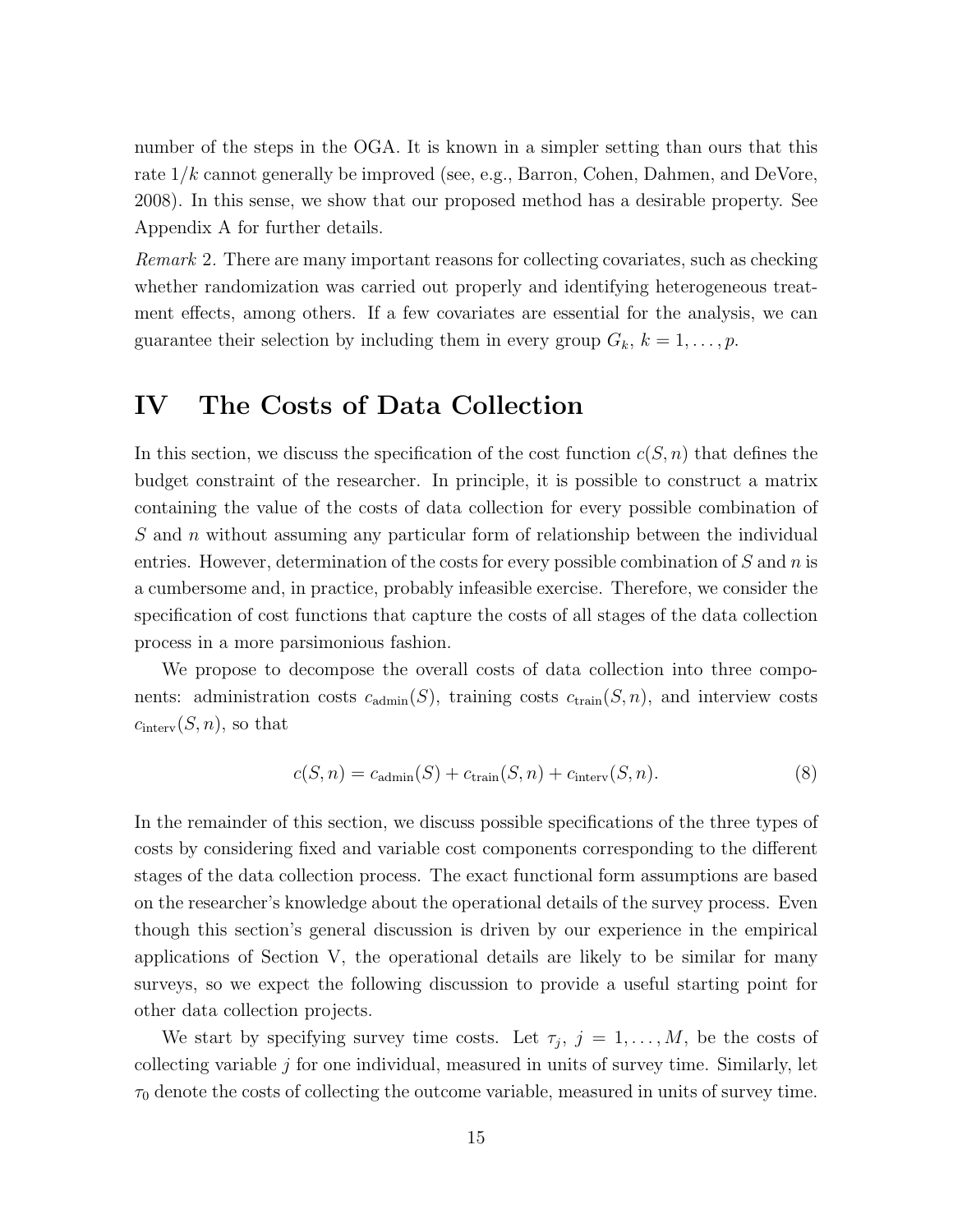Then, the total time costs of surveying one individual to elicit the variables indicated by *S* are

$$
T(S) := \tau_0 + \sum_{j=1}^{M} \tau_j S_j.
$$

#### IV.A Administration and Training Costs

A data collection process typically incurs costs due to administrative work and training prior to the start of the actual survey. Examples of such tasks are developing the questionnaire and the program for data entry, piloting the questionnaire, developing the manual for administration of the survey, and organizing the training required for the enumerators.

Fixed costs, which depend neither on the size of the survey nor on the sample size of survey participants, can simply be subtracted from the budget. We assume that *B* is already net of such fixed costs.

Most administrative and training costs tend to vary with the size of the questionnaire and the number of survey participants. Administrative tasks such as development of the questionnaire, data entry, and training protocols are independent of the number of survey participants, but depend on the size of the questionnaire (measured by the number of positive entries in *S*) as smaller questionnaires are less expensive to prepare than larger ones. We model those costs by

$$
c_{\text{admin}}(S) := \phi T(S)^{\alpha},\tag{9}
$$

where  $\phi$  and  $\alpha$  are scalars to be chosen by the researcher. We assume  $0 < \alpha < 1$ , which means that marginal costs are positive but decline with survey size.

Training of the enumerators depends on the survey size, because a longer survey requires more training, and on the number of survey participants, because surveying more individuals usually requires more enumerators (which, in turn, may raise the costs of training), especially when there are limits on the duration of the fieldwork. We therefore specify training costs as

$$
c_{\text{train}}(S, n) := \kappa(n) \, T(S),\tag{10}
$$

where  $\kappa(n)$  is some function of the number of survey participants.<sup>2</sup> Training costs are

<sup>&</sup>lt;sup>2</sup>It is of course possible that  $\kappa$  depends not only on *n* but also on  $T(S)$ . We model it this way for simplicity, and because it is a sensible choice in the applications we discuss below.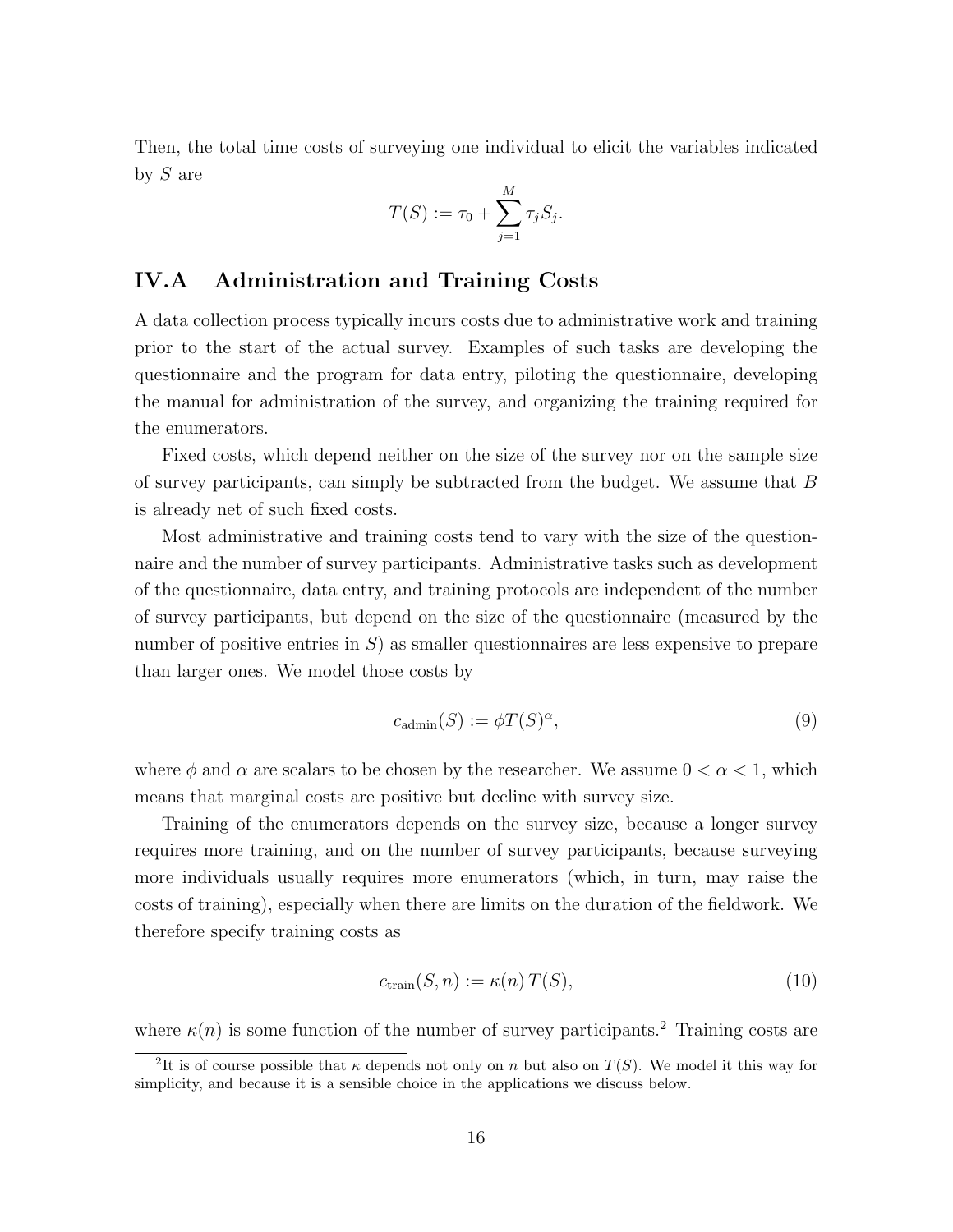typically lumpy because, for example, there exists only a limited set of room sizes one can rent for the training, so we model  $\kappa(n)$  as a step function:

$$
\kappa(n) = \begin{cases} \overline{\kappa}_1 & \text{if } 0 < n \le \overline{n}_1 \\ \overline{\kappa}_2 & \text{if } \overline{n}_1 < n \le \overline{n}_2 \\ \vdots & \end{cases}
$$

Here,  $\overline{\kappa}_1, \overline{\kappa}_2, \ldots$  is a sequence of scalars describing the costs of sample sizes in the ranges defined by the cut-off sequence  $\overline{n}_1, \overline{n}_2, \ldots$ 

#### IV.B Interview Costs

Enumerators are often paid by the number of interviews conducted, and the payment increases with the size of the questionnaire. Let  $\eta$  denote fixed costs per interview that are independent of the size of the questionnaire and of the number of participants. These are often due to travel costs and can account for a substantive fraction of the total interview costs. Suppose the variable component of the interview costs is linear so that total interview costs can be written as

$$
c_{\text{interv}}(S, n) := n\eta + np\,T(S),\tag{11}
$$

where  $T(S)$  should now be interpreted as the average time spent per interview, and  $p$  is the average price of one unit of survey time. We employ the specification  $(8)$  with  $(9)$ – (11) when studying the impact of free day-care on child development in Section V.A.

*Remark* 3*.* Because we always collect the outcome variable, we incur the fixed costs  $n\eta$  and the variable costs  $np\tau_0$  even when no covariates are collected.

*Remark* 4. Non-financial costs are difficult to model, but could in principle be added. They are primarily related to the impact of sample and survey size on data quality. For example, if we design a survey that takes more than four hours to complete, the quality of the resulting data is likely to be affected by interviewer and interviewee fatigue. Similarly, conducting the training of enumerators becomes more difficult as the survey size grows. Hiring high-quality enumerators may be particularly important in that case, which could result in even higher costs (although this latter observation could be explicitly considered in our framework).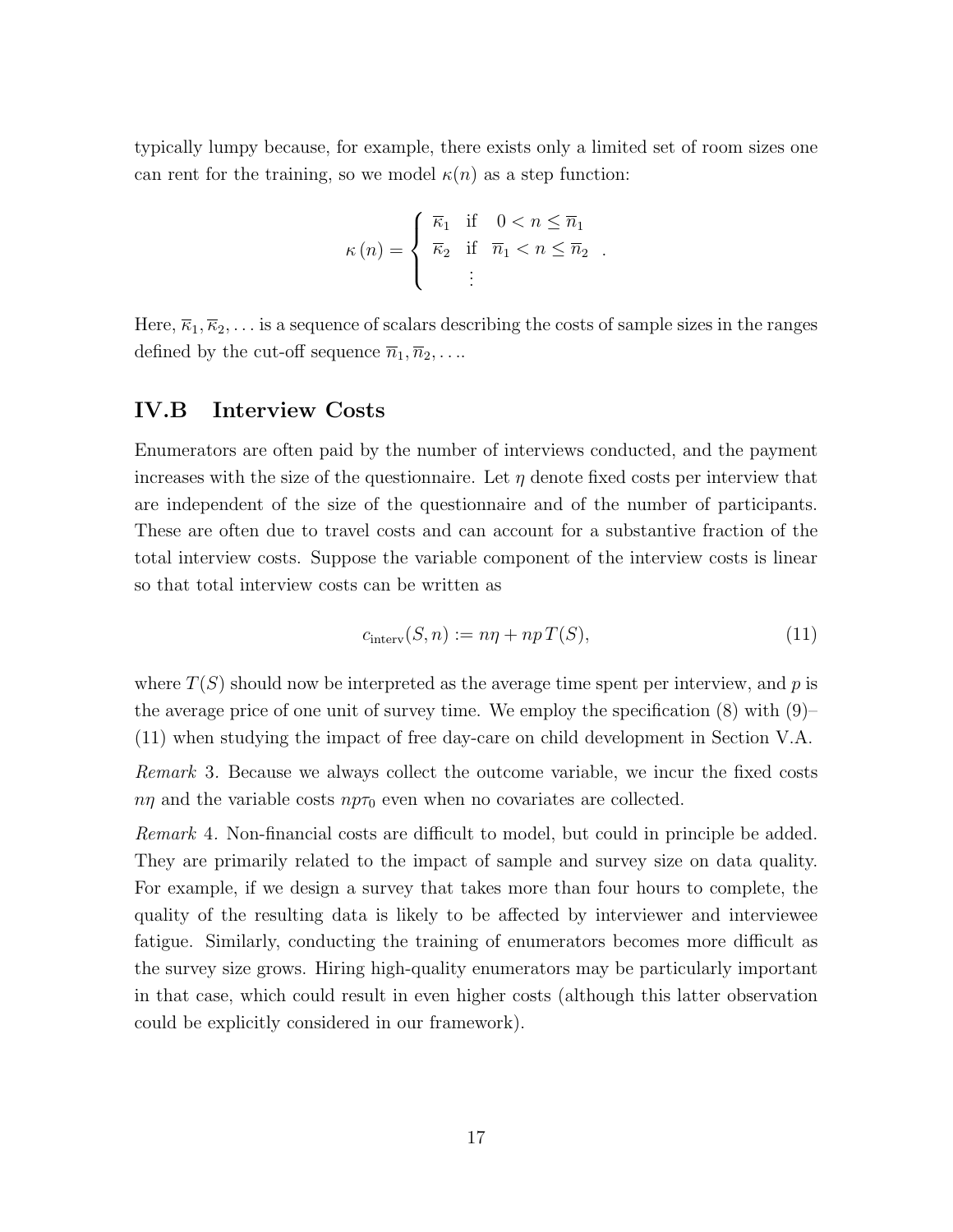#### IV.C Clusters

In many experiments, randomization is carried out at a cluster level (e.g., school level), rather than at an individual level (e.g., student level). In this case, training costs may depend not only on the ultimate sample size  $n = cn_c$ , where *c* and  $n_c$  denote the number of clusters and the number of participants per cluster, respectively, but on a particular combination  $(c, n_c)$ , because the number of required enumerators may be different for different  $(c, n_c)$  combinations. Therefore, training costs (which now also depend on *c* and *nc*) may be modeled as

$$
c_{\text{train}}(S, n_c, c) := \kappa(c, n_c) T(S). \tag{12}
$$

The interaction of cluster and sample size in determining the number of required enumerators and, thus, the quantity  $\kappa(c, n_c)$ , complicates the modeling of this quantity relative to the case without clustering. Let  $\mu(c, n_c)$  denote the number of required survey enumerators for *c* clusters of size *nc*. As in the case without clustering, we assume that the training costs is lumpy in the number of enumerators used:

$$
\kappa(c, n_c) := \begin{cases} \overline{\kappa}_1 & \text{if } 0 < \mu(c, n_c) \le \overline{\mu}_1 \\ \overline{\kappa}_2 & \text{if } \overline{\mu}_1 < \mu(c, n_c) \le \overline{\mu}_2 \\ \vdots & \end{cases}
$$

The number of enumerators required,  $\mu(c, n_c)$ , may also be lumpy in the number of interviewees per cluster, *nc*, because there are bounds to how many interviews each enumerator can carry out. Also, the number of enumerators needed for the survey typically increases in the number of clusters in the experiment. Therefore, we model  $\mu(c, n_c)$  as

$$
\mu(c, n_c) := \lfloor \mu_c(c) \cdot \mu_n(n_c) \rfloor,
$$

where  $\lfloor \cdot \rfloor$  denotes the integer part,  $\mu_c(c) := \lambda c$  for some constant  $\lambda$  (i.e.,  $\mu_c(c)$  is assumed to be linear in *c*), and

$$
\mu_n(n_c) := \begin{cases} \overline{\mu}_{n,1} & \text{if } 0 < n_c \leq \overline{n}_1 \\ \overline{\mu}_{n,2} & \text{if } \overline{n}_1 < n_c \leq \overline{n}_2 \\ \vdots & \end{cases}
$$

In addition, while the variable interview costs component continues to depend on the overall sample size  $n$  as in  $(11)$ , the fixed part of the interview costs is determined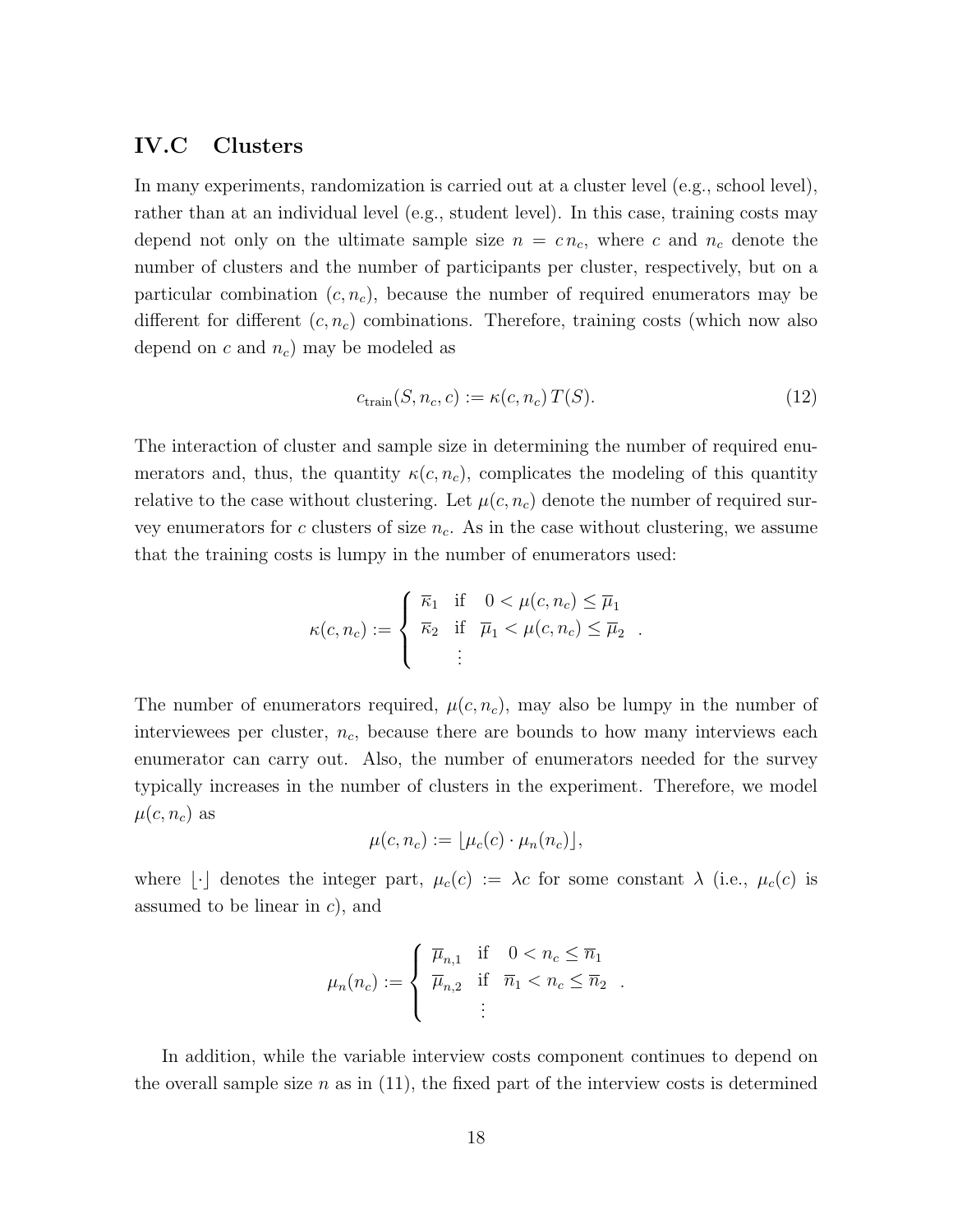by the number of clusters *c* rather than by *n*. Therefore, the total costs per interview become

$$
c_{\text{interv}}(S, n_c, c) := \psi(c)\eta + cn_c p T(S), \qquad (13)
$$

where  $\psi(c)$  is some function of the number of clusters *c*.

#### IV.D Covariates with Heterogeneous Prices

In randomized experiments, the data collection process often differs across blocks of covariates. For example, the researcher may want to collect outcomes of psychological tests for the members of the household that is visited. These tests may need to be administered by trained psychologists, whereas administering a questionnaire about background variables such as household income, number of children, or parental education, may not require any particular set of skills or qualifications other than the training provided as part of the data collection project.

Partition the covariates into two blocks, a high-cost block (e.g., outcomes of psychological tests) and a low-cost block (e.g., standard questionnaire). Order the covariates such that the first  $M_{\text{low}}$  covariates belong to the low-cost block, and the remaining  $M_{\text{high}} := M - M_{\text{low}}$  together with the outcome variable belong to the high-cost block. Let

$$
T_{\text{low}}(S) := \sum_{j=1}^{M_{\text{low}}} \tau_j S_j \quad \text{and} \quad T_{\text{high}}(S) := \tau_0 + \sum_{j=M_{\text{low}}+1}^{M} \tau_j S_j
$$

be the total time costs per individual of surveying all low-cost and high-cost covariates, respectively. Then, the total time costs for all variables can be written as  $T(S)$  =  $T_{\text{low}}(S) + T_{\text{high}}(S)$ .

Because we require two types of enumerators, one for the high-cost covariates and one for the low-cost covariates, the financial costs of each interview (fixed and variable) may be different for the two blocks of covariates. Denote these by  $\psi_{\text{low}}(c, n_c)\eta_{\text{low}} +$  $cn_c p_{\text{low}} T_{\text{low}}(S)$  and  $\psi_{\text{high}}(c, n_c) \eta_{\text{high}} + cn_c p_{\text{high}} T_{\text{high}}(S)$ , respectively.

The fixed costs for the high-cost block are incurred regardless of whether highcost covariates are selected or not, because we always collect the outcome variable, which here is assumed to belong to this block. The fixed costs for the low-cost block, however, are incurred only when at least one low-cost covariate is selected (i.e., when  $\sum_{j=1}^{M_{\text{low}}} S_j > 0$ . Therefore, the total interview costs for all covariates can be written as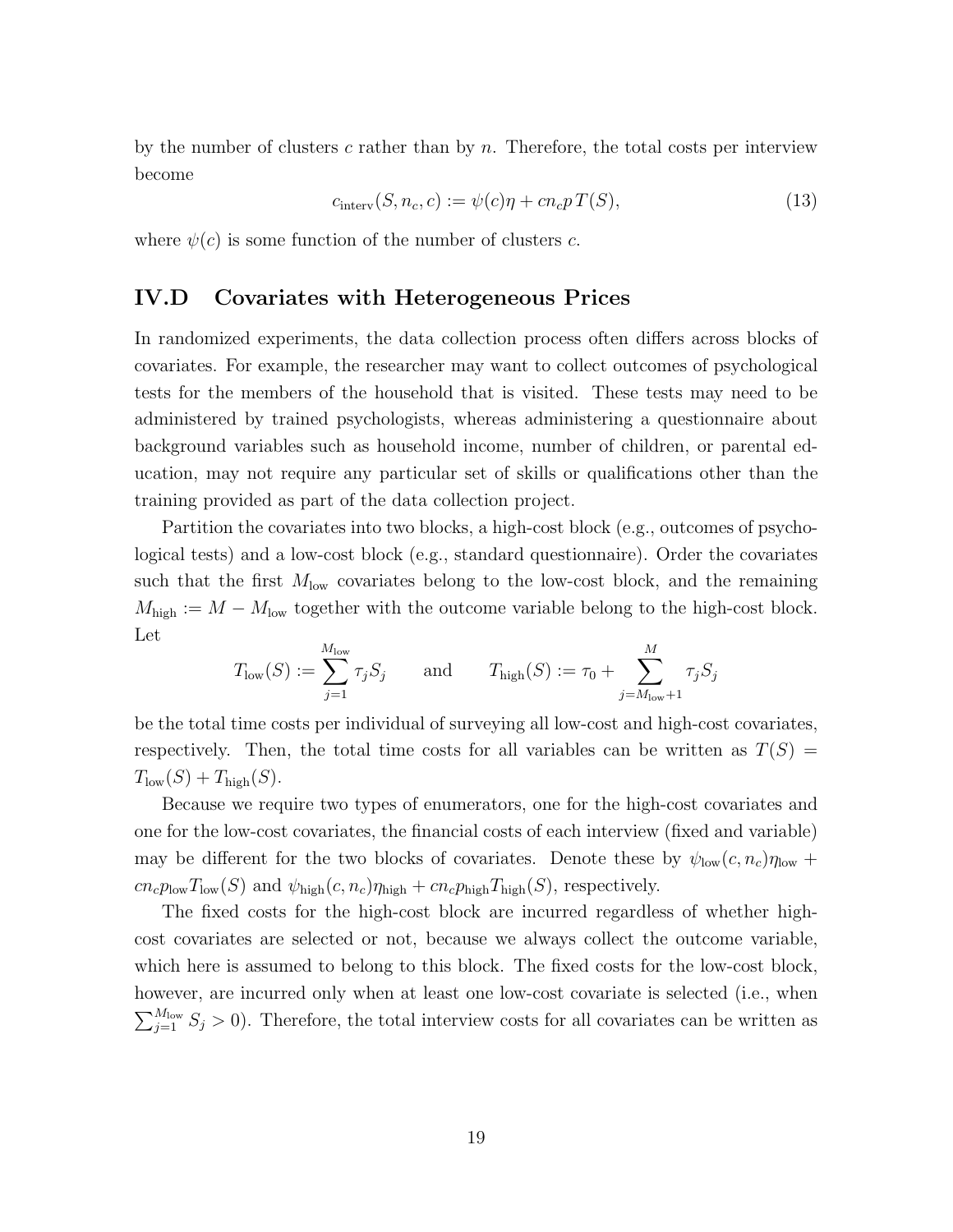$$
c_{\text{interv}}(S, n) := \mathbb{1}\left\{\sum_{j=1}^{M_{\text{low}}} S_j > 0\right\} (\psi_{\text{low}}(c, n_c)\eta_{\text{low}} + cn_c p_{\text{low}} T_{\text{low}}(S)) + \psi_{\text{high}}(c, n_c)\eta_{\text{high}} + cn_c p_{\text{high}} T_{\text{high}}(S). \tag{14}
$$

The administration and training costs can also be assumed to differ for the two types of enumerators. In that case,

$$
c_{\text{admin}}(S) := \phi_{\text{low}} T_{\text{low}}(S)^{\alpha_{\text{low}}} + \phi_{\text{high}} T_{\text{high}}(S)^{\alpha_{\text{high}}},\tag{15}
$$

$$
c_{\text{train}}(S, n) := \kappa_{\text{low}}(c, n_c) T_{\text{low}}(S) + \kappa_{\text{high}}(c, n_c) T_{\text{high}}(S). \tag{16}
$$

We employ specification  $(8)$  with  $(13)$ – $(16)$  when, in Section V.B, we study the impact on student learning of cash grants which are provided to schools.

## V Empirical Applications

#### V.A Access to Free Day-Care in Rio

In this section, we re-examine the experimental design of Attanasio et al. (2014), who evaluate the impact of access to free day-care on child development and household resources in Rio de Janeiro. In their dataset, access to care in public day-care centers, most of which are located in slums, is allocated through a lottery, administered to children in the waiting lists for each day-care center.

Just before the 2008 school year, children applying for a slot at a public day-care center were put on a waiting list. At this time, children were between the ages of 0 and 3. For each center, when the demand for day-care slots in a given age range exceeded the supply, the slots were allocated using a lottery (for that particular age range). The use of such an allocation mechanism means that we can analyze this intervention as if it was an RCT, where the offer of free day-care slots is randomly allocated across potentially eligible recipients. Attanasio et al. (2014) compare the outcomes of children and their families who were awarded a day-care slot through the lottery, with the outcomes of those not awarded a slot.

The data for the study were collected mainly during the second half of 2012, four and a half years after the randomization took place. Most children were between the ages of 5 and 8. A survey was conducted, which had two components: a household questionnaire, administered to the mother or guardian of the child; and a battery of health and child development assessments, administered to children. Each household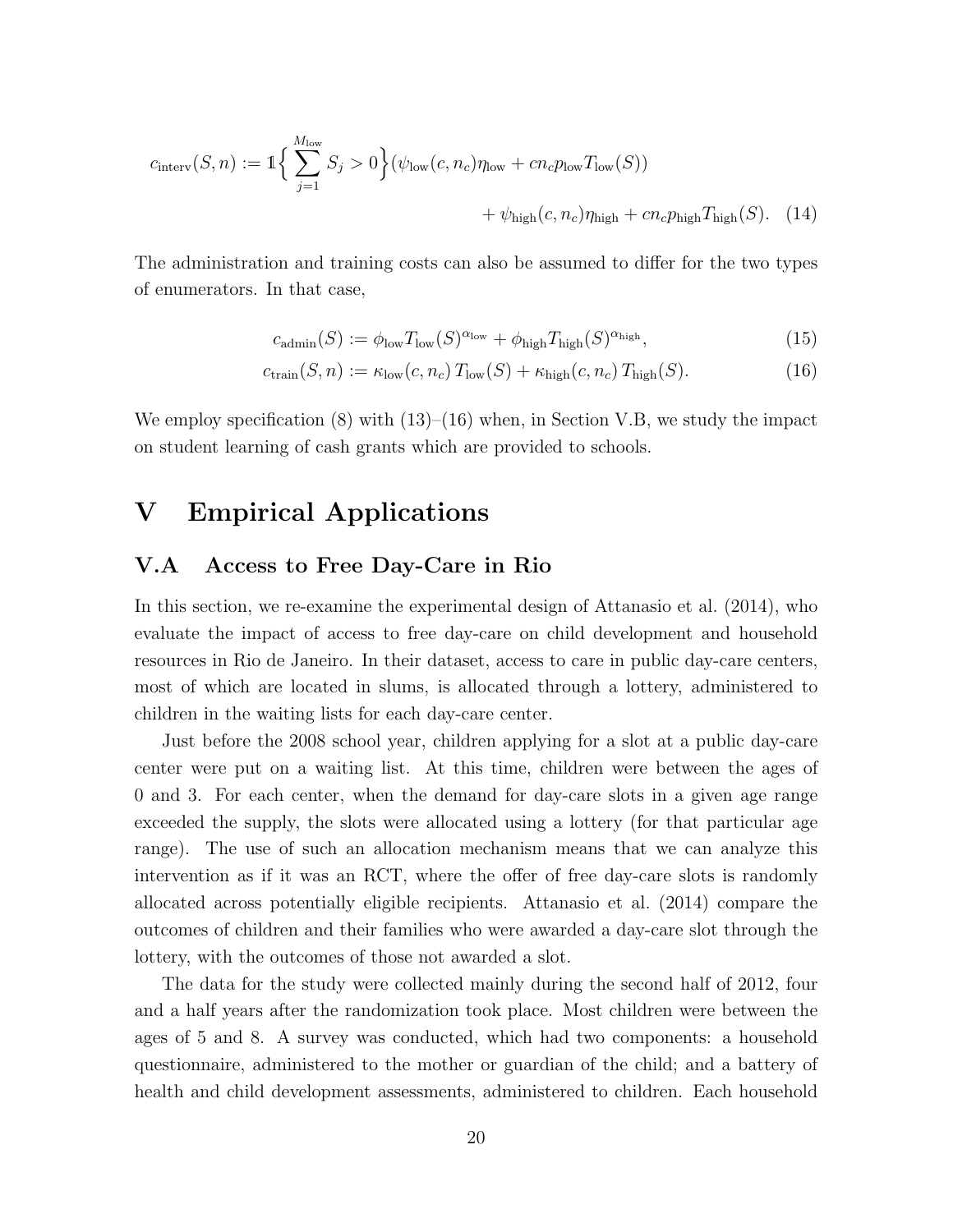was visited by a team of two field workers, one for each component of the survey.

The child assessments took a little less than one hour to administer, and included five tests per child, plus the measurement of height and weight. The household survey took between one and a half and two hours, and included about 190 items, in addition to a long module asking about day-care history, and the administration of a vocabulary test to the main carer of each child.

As we explain below, we use the original sample, with the full set of items collected in the survey, to calibrate the cost function for this example. However, when solving the survey design problem described in this paper we consider only a subset of items of these data, with the original budget being scaled down properly. This is done for simplicity, so that we can essentially ignore the fact that some variables are missing for part of the sample, either because some items are not applicable to everyone in the sample, or because of item non-response. We organize the child assessments into three indices: cognitive tests, executive function tests, and anthropometrics (height and weight). These three indices are the main outcome variables in the analysis. However, we use only the cognitive tests and anthropometrics indices in our analysis, as we have fewer observations for executive function tests.

We consider only 40 covariates out of the total set of items on the questionnaire. The variables not included can be arranged into four groups: (i) variables that can be seen as final outcomes, such as questions about the development and the behavior of the children in the household; (ii) variables that can be seen as intermediate outcomes, such as labor supply, income, expenditure, and investments in children; (iii) variables for which there is an unusually large number of missing values; and (iv) variables that are either part of the day-care history module, or the vocabulary test for the child's carer (because these could have been affected by the lottery assigning children to daycare vacancies). We then drop four of the 40 covariates chosen, because their variance is zero in the sample. The remaining  $M = 36$  covariates are related to the respondent's age, literacy, educational attainment, household size, safety, burglary at home, day care, neighborhood, characteristics of the respondent's home and its surroundings (the number of rooms, garbage collection service, water filter, stove, refrigerator, freezer, washer, TV, computer, Internet, phone, car, type of roof, public light in the street, pavement, etc.). We drop individuals for whom at least one value in each of these covariates is missing, which leads us to use a subsample with 1,330 individuals from the original experimental sample, which included 1,466 individuals.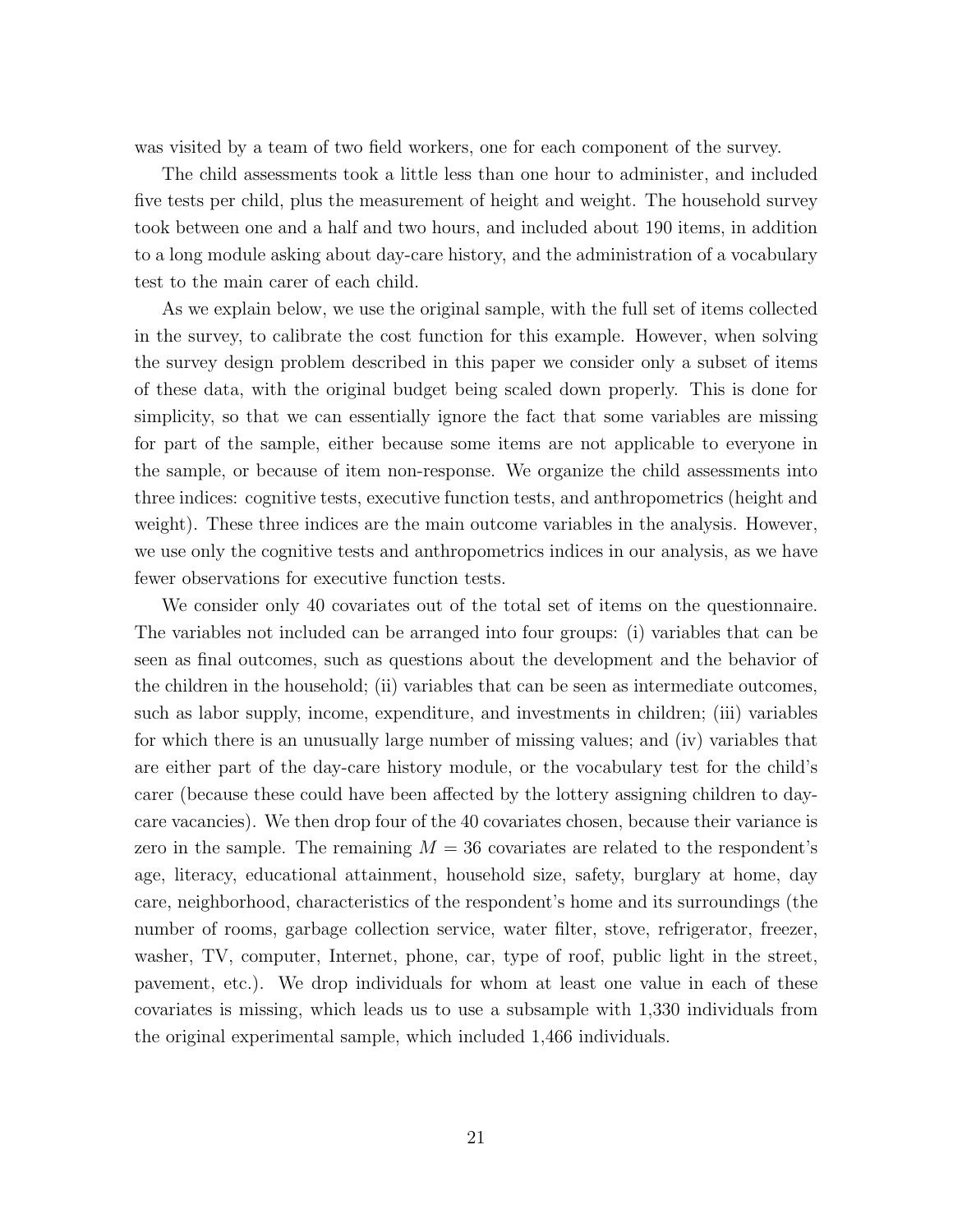Calibration of the cost function. We specify the cost function (8) with components  $(9)-(11)$  to model the data collection procedure as implemented in Attanasio et al. (2014). We calibrate the parameters using the actual budgets for training, administrative, and interview costs in the authors' implementation. The contracted total budget of the data collection process was R\$665,000.<sup>3</sup>

For the calibration of the cost function, we use the originally planned budget of R\$665,000, and the original sample size of 1,466. As mentioned above, there were 190 variables collected in the household survey, together with a day-care module and a vocabulary test. In total, this translates into a total of roughly 240 variables.<sup>4</sup> Appendix B provides a detailed description of all components of the calibrated cost function.

Implementation. In implementing the OGA, we take each single variable as a possible group (i.e., each group consists of a singleton set). We studentized all covariates to have variance one. To compare the OGA with alternative approaches, we also consider LASSO and POST-LASSO for the inner optimization problem in Step 2 of our procedure. The LASSO solves

$$
\min_{\gamma} \frac{1}{N} \sum_{i=1}^{N} \left( Y_i - \gamma' X_i \right)^2 + \lambda \sum_{j} |\gamma_j| \tag{17}
$$

with a tuning parameter  $\lambda > 0$ . The POST-LASSO procedure runs an OLS regression of  $Y_i$  on the selected covariates (non-zero entries of  $\gamma$ ) in (17). Belloni and Chernozhukov (2013), for example, provide a detailed description of the two algorithms. It is known that LASSO yields biased regression coefficient estimates and that POST-LASSO can mitigate this bias problem. Together with the outer optimization over the sample size using the LASSO or POST-LASSO solutions in the inner loop may lead to different selections of covariate-sample size combinations. This is because POST-LASSO re-estimates the regression equation which may lead to more precise estimates of  $\gamma$  and thus result in a different estimate for the MSE of the treatment effect estimator.

<sup>3</sup>There were some adjustments to the budget during the period of fieldwork.

<sup>4</sup>The budget is for the 240 variables (or so) actually collected. In spite of that, we only use 36 of these as covariates in this paper, as the remaining variables in the survey were not so much covariates as they were measuring other intermediate and final outcomes of the experiment, as we have explained before. The actual budget used in solving the survey design problem is scaled down to match the use of only 36 covariates.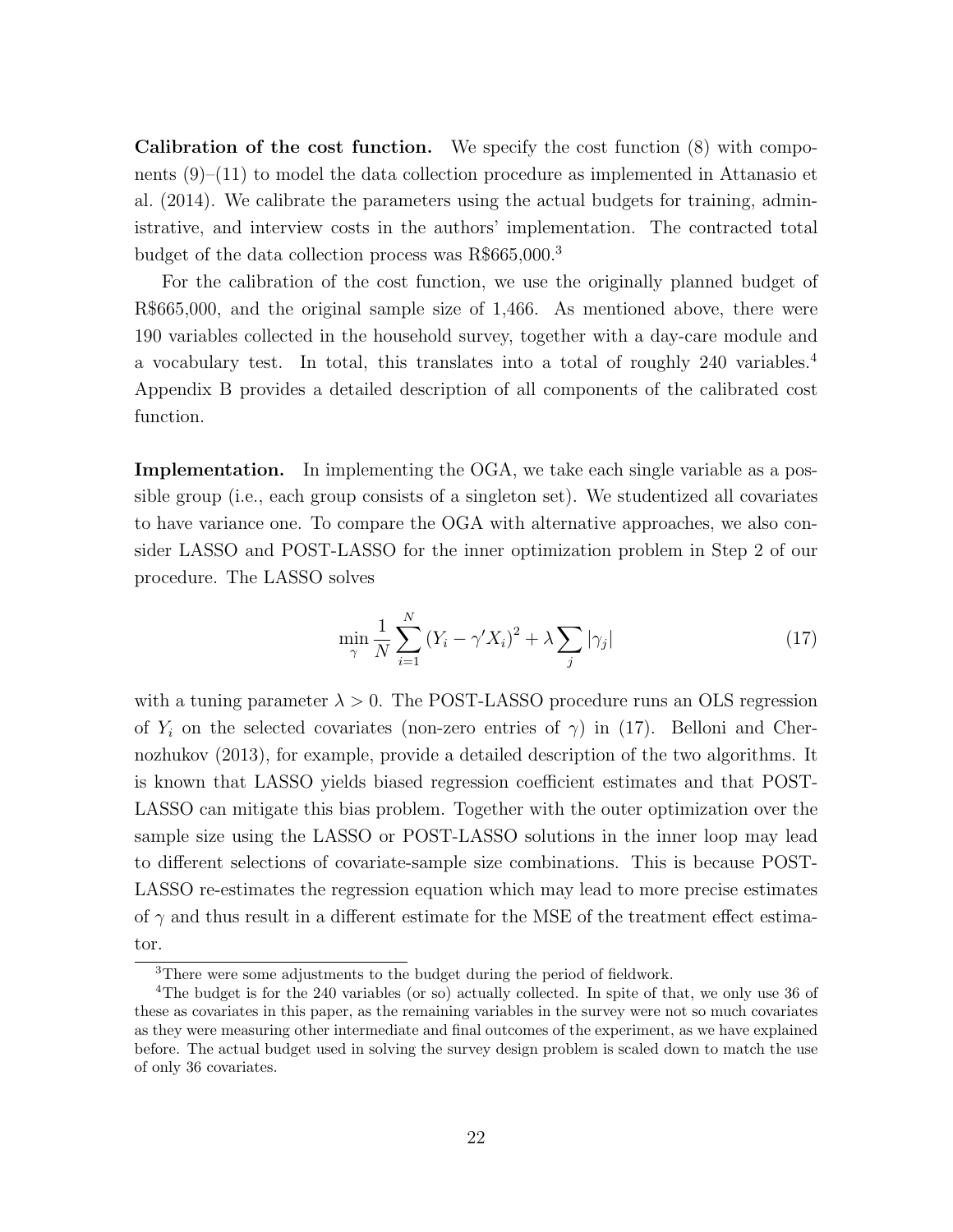In both LASSO implementations, the penalization parameter  $\lambda$  is chosen so as to satisfy the budget constraint as close to equality as possible. We start with a large value for  $\lambda$ , which leads to a large penalty for non-zero entries in  $\gamma$ , so that few or no covariates are selected and the budget constraint holds. Similarly, we consider a very small value for  $\lambda$  which leads to the selection of many covariates and violation of the budget. Then, we use a bisection algorithm to find the  $\lambda$ -value in this interval for which the budget is satisfied within some pre-specified tolerance.

Table 1: Day-care (outcome: cognitive test)

| Method       | $\hat{n}$       |     | Cost/B | RMSE | EQB                         | Relative EQB |
|--------------|-----------------|-----|--------|------|-----------------------------|--------------|
| Experiment   | 1,330           | -36 |        |      | 0.025285 R\$562,323         |              |
| OGA          | 2.677           |     | 0.9939 |      | 0.018776 R\$312,363         | 0.555        |
| <b>LASSO</b> | 2.762           | 0   |        |      | 0.99475 0.018789 R\$313,853 | 0.558        |
| POST-LASSO   | $2.677 \quad 1$ |     |        |      | 0.9939 0.018719 R\$312,363  | 0.555        |

Table 2: Day-care (outcome: health assessment)

| Method     | $\hat{n}$ |          | Cost/B       | RMSE | EQB                                | Relative EQB |
|------------|-----------|----------|--------------|------|------------------------------------|--------------|
| Experiment | 1,330 36  |          | $\mathbf{1}$ |      | 0.025442 R\$562,323                |              |
| OGA        | 2.762     | $\Omega$ |              |      | 0.99475 0.018799 R\$308,201        | 0.548        |
| LASSO      | 2.762     |          |              |      | 0.99475 0.018799 R\$308,201        | 0.548        |
| POST-LASSO |           |          |              |      | 2,677 1 0.9939 0.018735 R\$306,557 | 0.545        |

Results. Tables 1 and 2 summarize the results of the covariate selection procedures. For the cognitive test outcome, OGA and POST-LASSO select one covariate  $({}^{\omega}|\hat{I}|^{\nu})$ ,<sup>5</sup> whereas LASSO does not select any covariate. The selected sample sizes ("ˆ*n*") are 2,677 for OGA and POST-LASSO, and 2,762 for LASSO, which are almost twice as large as the actual sample size in the experiment. The performance of the three covariate selection methods in terms of the precision of the resulting treatment effect estimator is measured by the square-root value of the minimized MSE criterion function ("RMSE")

 ${}^{5}$ For OGA, it is an indicator variable whether the respondent has finished secondary education, which is an important predictor of outcomes; for POST-LASSO, it is the number of rooms in the house, which can be considered as a proxy for wealth of the household, and again, an important predictor of outcomes.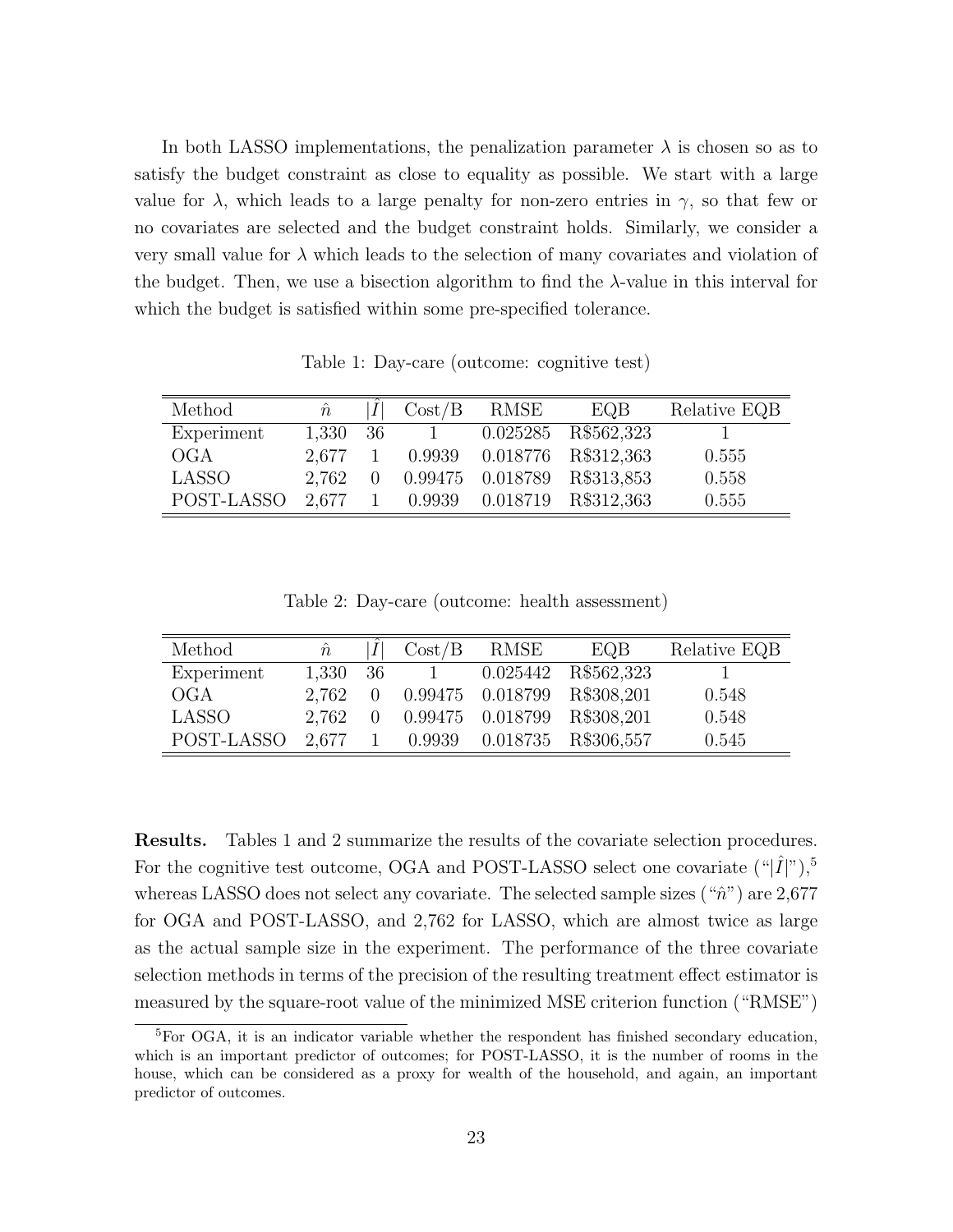from Step 2 of our procedure. The three methods perform similarly well and improve precision by about 25% relative to the experiment. Also, all three methods manage to exhaust the budget, as indicated by the cost-to-budget ratios ("Cost/B") close to one. We do not put any strong emphasis on the selected covariates as the improvement of the criterion function is minimal relative to the case that no covariate is selected (i.e., the selection with LASSO). The results for the health assessment outcome are very similar to those of the cognitive test with POST-LASSO selecting one variable (the number of rooms in the house), whereas OGA and LASSO do not select any covariate.

To assess the economic gain of having performed the covariate selection procedure after the first wave, we include the column "EQB" (abbreviation of "equivalent budget") in Tables 1 and 2. The first entry of this column in Table 1 reports the budget necessary for the selection of  $\hat{n} = 1,330$  and all covariates, as was carried out in the experiment. For the three covariate selection procedures, the column shows the budget that would have sufficed to achieve the same precision as the actual experiment in terms of the minimum value of the MSE criterion function in Step 2. For example, for the cognitive test outcome, using the OGA to select the sample size and the covariates, a budget of R\$312,363 would have sufficed to achieve the experimental RMSE of 0*.*025285. This is a huge reduction of costs by about 45 percent, as shown in the last column called "relative EQB". Similar reductions in costs are possible when using the LASSO procedures and also when considering the health assessment outcome.

Appendix D presents the results of Monte Carlo simulations that mimic this dataset, and shows that all three methods select more covariates and smaller sample sizes as we increase the predictive power of some covariates. This finding suggests that the covariates collected in the survey were not predicting the outcome very well and, therefore, in the next wave the researcher should spend more of the available budget to collect data on more individuals, with no (or only a minimal) household survey. Alternatively, the researcher may want to redesign the household survey to include questions whose answers are likely better predictors of the outcome.

#### V.B Provision of School Grants in Senegal

In this subsection, we consider the study by Carneiro et al. (2015) who evaluate, using an RCT, the impact of school grants on student learning in Senegal. The authors collect original data not only on the treatment status of schools (treatment and control) and on student learning, but also on a variety of household, principal, and teacher characteristics that could potentially affect learning.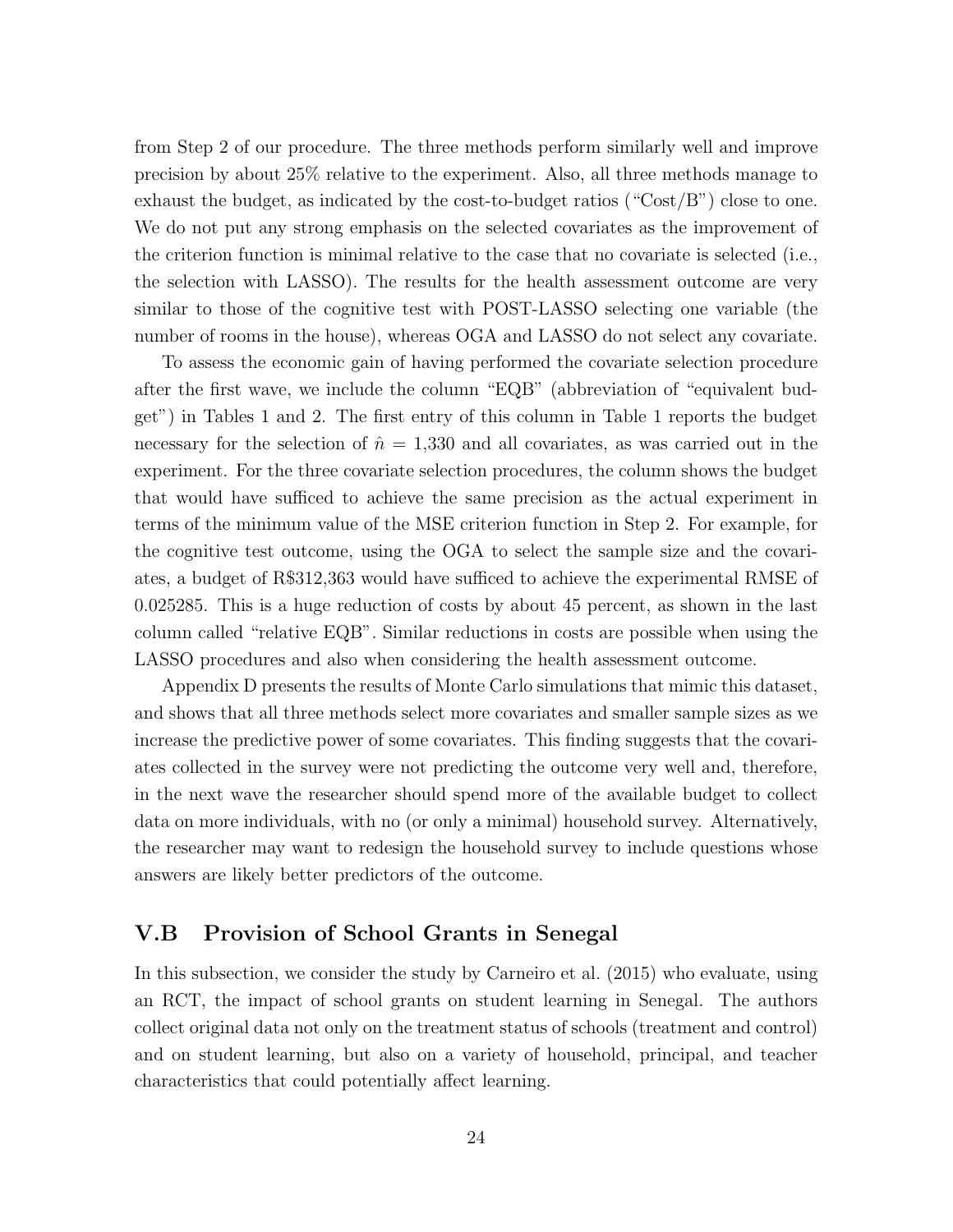The dataset contains two waves, a baseline and a follow-up, which we use for the study of two different hypothetical scenarios. In the first scenario, the researcher has access to a pre-experimental dataset consisting of all outcomes and covariates collected in the baseline survey of this experiment, but not the follow-up data. The researcher applies the covariate selection procedure to this pre-experimental dataset to find the optimal sample size and set of covariates for the randomized control trial to be carried out after the first wave. In the second scenario, in addition to the pre-experimental sample from the first wave the researcher now also has access to the post-experimental outcomes collected in the follow-up (second wave). In this second scenario, we treat the follow-up outcomes as the outcomes of interest and include baseline outcomes in the pool of covariates that predict follow-up outcomes.

As in the previous subsection, we calibrate the cost function based on the full dataset from the experiment, but for solving the survey design problem we focus on a subset of individuals and variables from the original questionnaire. For simplicity, we exclude all household variables from the analysis, because they were only collected for 4 out of the 12 students tested in each school, and we remove covariates whose sample variance is equal to zero. Again, for simplicity, of the four outcomes (math test, French test, oral test, and receptive vocabulary) in the original experiment, we only consider the first one (math test) as our outcome variable. We drop individuals for whom at least one answer in the survey or the outcome variable is missing. This sample selection procedure leads to sample sizes of  $N = 2,280$  for the baseline math test outcome. For the second scenario discussed above where we use also the follow-up outcome, the sample size is smaller  $(N = 762)$  because of non-response in the follow-up outcome and because we restrict the sample to the control group of the follow-up. In the first scenario in which we predict the baseline outcome, dropping household variables reduces the original number of covariates in the survey from 255 to  $M = 142$ . The remaining covariates are school- and teacher-level variables. In the second scenario in which we predict follow-up outcomes, we add the three baseline outcomes to the covariate pool, but at the same time remove two covariates because they have variance zero when restricted to the control group. Therefore, there are  $M = 143$  covariates in the second scenario.

Calibration of the cost function. We specify the cost function (8) with components (14)–(16) to model the data collection procedure as implemented in Carneiro et al. (2015). Each school forms a cluster. We calibrate the parameters using the costs faced by the researchers and their actual budgets for training, administrative, and in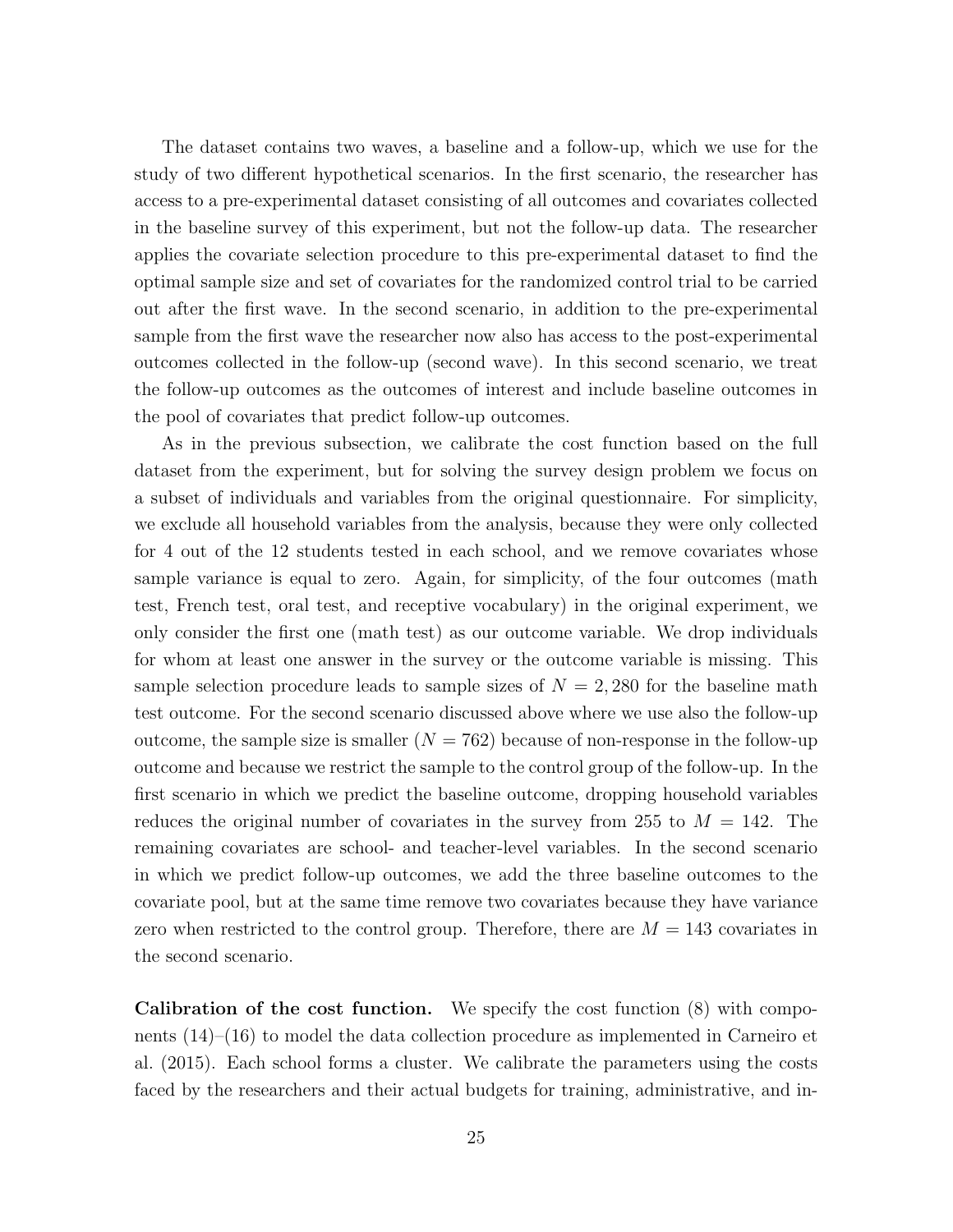terview costs. The total budget for one wave of data collection in this experiment, excluding the costs of the household survey, was approximately \$192,200.

For the calibration of the cost function, we use the original sample size, the original number of covariates in the survey (except those in the household survey), and the original number of outcomes collected at baseline. The three baseline outcomes were much more expensive to collect than the remaining covariates. In the second scenario, we therefore group the former together as high-cost variables, and all remaining covariates as low-cost variables. Appendix B provides a detailed description of all components of the calibrated cost function.

Implementation. The implementation of the covariate selection procedures is identical to the one in the previous subsection except that we consider here two different specifications of the pre-experimental sample  $S_{\text{pre}}$ , depending on whether the outcome of interest is the baseline or follow-up outcome.

Results. Table 3 summarizes the results of the covariate selection procedures. Panel (a) shows the results of the first scenario in which the baseline math test is used as the outcome variable to be predicted. Panel (b) shows the corresponding results for the second scenario in which the baseline outcomes are treated as high-cost covariates and the follow-up math test is used as the outcome to be predicted.

For the baseline outcome in panel (a), the OGA selects only  $|\tilde{I}| = 14$  out of the 145 covariates with a selected sample size of  $\hat{n} = 3,018$ , which is about 32% larger than the actual sample size in the experiment. The results for the LASSO and POST-LASSO methods are similar. As in the previous subsection, we measure the performance of the three covariate selection methods by the estimated precision of the resulting treatment effect estimator ("RMSE"). The three methods improve the precision by about  $7\%$ relative to the experiment. Also, all three methods manage to essentially exhaust the budget, as indicated by cost-to-budget ratios (" $\text{Cost}/B$ ") close to one. As in the previous subsection, we measure the economic gains from using the covariate selection procedures by the equivalent budget ("EQB") that each of the method requires to achieve the precision of the experiment. All three methods require equivalent budgets that are 7-9% lower than that of the experiment.

All variables that the OGA selects as strong predictors of baseline outcome are plausibly related to student performance on a math test:<sup>6</sup> They are related to important

 $6$ Online Appendix E shows the full list and definitions of selected covariates for the baseline outcome.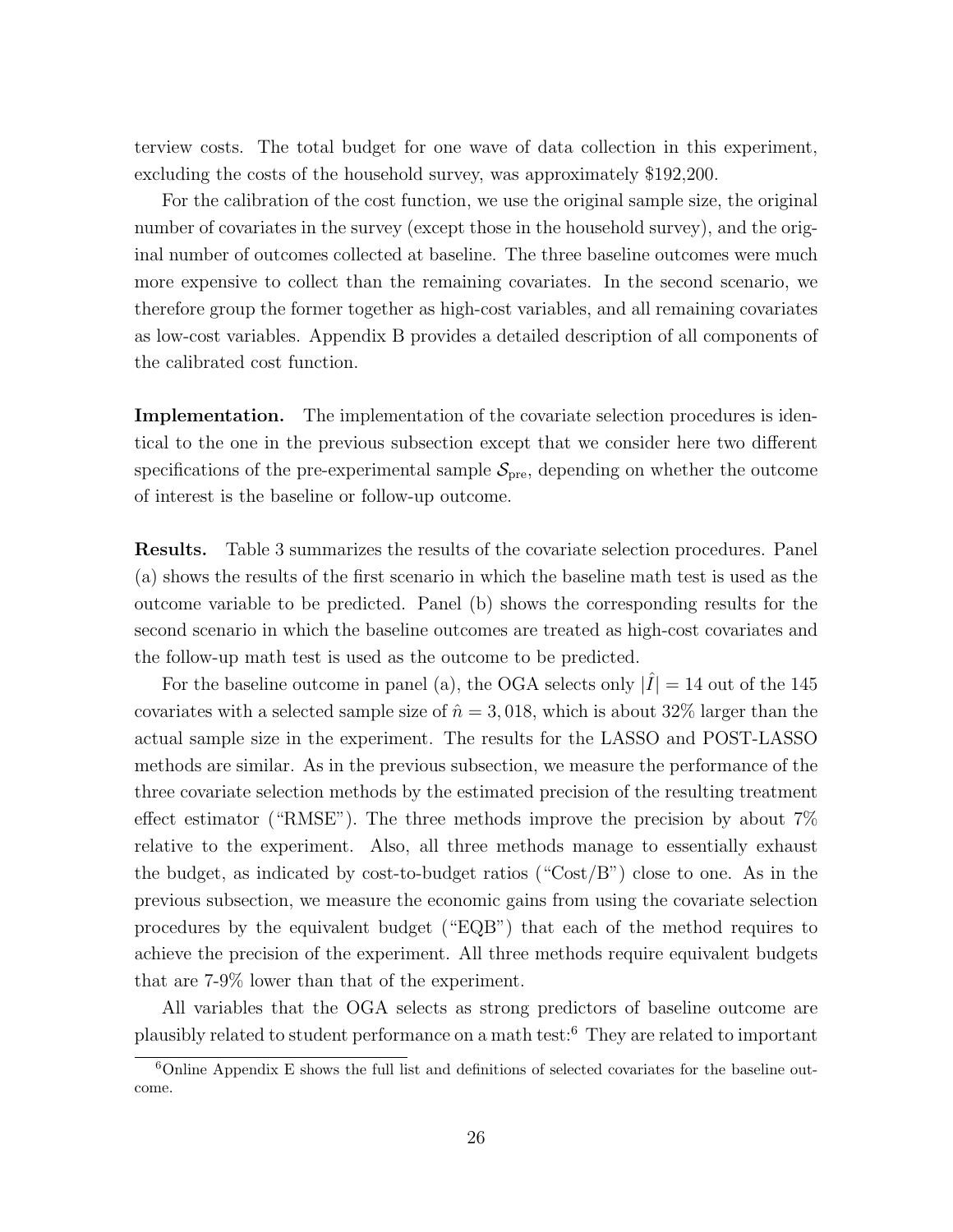| Method                                        | $\hat n$ | $ \hat{I} $    | Cost/B       | <b>RMSE</b>                                    | EQB      | Relative EQB |  |  |  |
|-----------------------------------------------|----------|----------------|--------------|------------------------------------------------|----------|--------------|--|--|--|
|                                               |          |                |              |                                                |          |              |  |  |  |
|                                               |          |                |              | (a) Baseline outcome                           |          |              |  |  |  |
| experiment                                    | 2,280    | 142            | 1            | 0.0042272                                      | \$30,767 | $\mathbf{1}$ |  |  |  |
| OGA                                           | 3,018    | 14             | 0.99966      | 0.003916                                       | \$28,141 | 0.91         |  |  |  |
| LASSO                                         | 2,985    | 18             | 0.99968      | 0.0039727                                      | \$28,669 | 0.93         |  |  |  |
| POST-LASSO                                    | 2,985    | 18             | 0.99968      | 0.0038931                                      | \$27,990 | 0.91         |  |  |  |
|                                               |          |                |              | (b) Follow-up outcome                          |          |              |  |  |  |
| experiment                                    | 762      | 143            | 1            | 0.0051298                                      | \$52,604 | $\mathbf{1}$ |  |  |  |
| OGA                                           | 6,755    | $\overline{0}$ | 0.99961      | 0.0027047                                      | \$22,761 | 0.43         |  |  |  |
| <b>LASSO</b>                                  | 6,755    | $\overline{0}$ | 0.99961      | 0.0027047                                      | \$22,761 | 0.43         |  |  |  |
| POST-LASSO                                    | 6,755    | $\overline{0}$ | 0.99961      | 0.0027047                                      | \$22,761 | 0.43         |  |  |  |
|                                               |          |                |              | (c) Follow-up outcome, no high-cost covariates |          |              |  |  |  |
| experiment                                    | 762      | 143            | $\mathbf{1}$ | 0.0051298                                      | \$52,604 | $\mathbf{1}$ |  |  |  |
| OGA                                           | 5,411    | 140            | 0.99879      | 0.0024969                                      | \$21,740 | 0.41         |  |  |  |
| LASSO                                         | 5,444    | 136            | 0.99908      | 0.00249                                        | \$22,082 | 0.42         |  |  |  |
| POST-LASSO                                    | 6,197    | 43             | 0.99933      | 0.0024624                                      | \$21,636 | 0.41         |  |  |  |
| (d) Follow-up outcome, force baseline outcome |          |                |              |                                                |          |              |  |  |  |
| experiment                                    | 762      | 143            | $\mathbf{1}$ | 0.0051298                                      | \$52,604 | $\mathbf{1}$ |  |  |  |
| <b>OGA</b>                                    | 1,314    | 133            | 0.99963      | 0.0040293                                      | \$41,256 | 0.78         |  |  |  |
| LASSO                                         | 2,789    | $\mathbf{1}$   | 0.9929       | 0.0043604                                      | \$42,815 | 0.81         |  |  |  |
| POST-LASSO                                    | 2,789    | $\mathbf{1}$   | 0.9929       | 0.0032823                                      | \$32,190 | 0.61         |  |  |  |

Table 3: School grants (outcome: math test)

aspects of the community surrounding the school (e.g., distance to the nearest city), school equipment (e.g., number of computers), school infrastructure (e.g., number of temporary structures), human resources (e.g., teacher–student ratio, teacher training), and teacher and principal perceptions about which factors are central for success in the school and about which factors are the most important obstacles to school success.

For the follow-up outcome in panel (b), the budget used in the experiment increases due to the addition of the three expensive baseline outcomes to the pool of covariates. All three methods select no covariates and exhaust the budget by using the maximum feasible sample size of 6,755, which is almost nine times larger than the sample size in the experiment. The implied precision of the treatment effect estimator improves by about 47% relative to the experiment, which translates into the covariate selection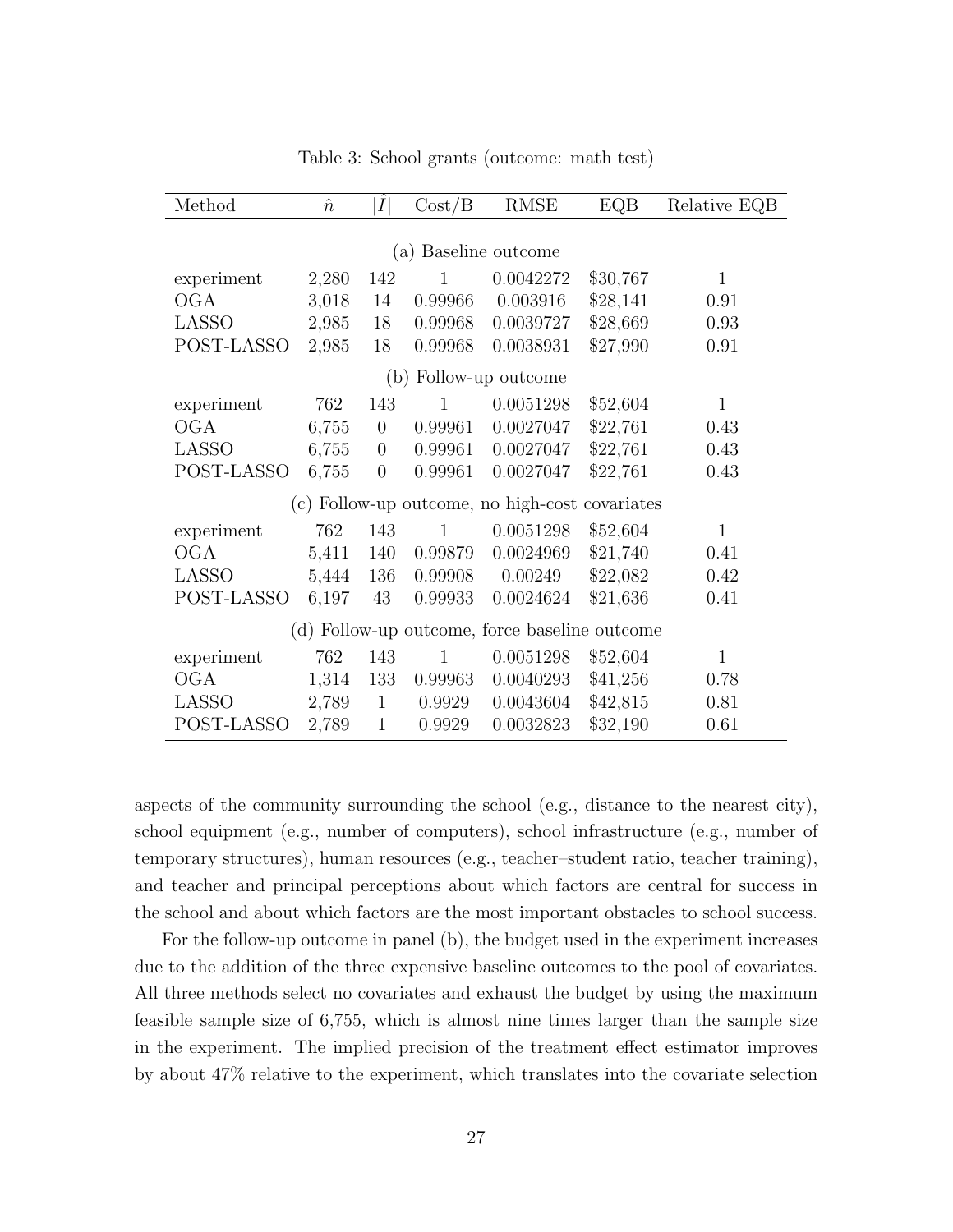methods requiring less than half of the experimental budget to achieve the same precision as in the experiment. These are substantial statistical and economic gains from using our proposed procedure.

Sensitivity Checks. In RCT's, baseline outcomes tend to be strong predictors of the follow-up outcome. One may therefore be concerned that, because the OGA first selects the most predictive covariates which in this application are also much more expensive than the remaining low-cost covariates, the algorithm never examines what would happen to the estimator's MSE if it first selects the most predictive low-cost covariates instead. In principle, such selection could lead to a lower MSE than any selection that includes the very expensive baseline outcomes. As a sensitivity check we therefore perform the covariate selection procedures on the pool of covariates that excludes the three baseline outcomes. Panel (c) shows the corresponding results. In this case, all methods indeed select more covariates and smaller sample sizes than in panel (b), and achieve a slightly smaller MSE. The budget reductions relative to the experiment as measured by EQB are also almost identical to those in panel (b). Therefore, both selections of either no covariates and large sample size (panel (b)) and many low-cost covariates with somewhat smaller sample size (panel (c)) yield very similar and significant improvements in precision or significant reductions in the experimental budget, respectively.<sup>7</sup>

As discussed in Section II.A, one may want to ensure balance of the control and treatment group, especially in terms of strong predictors such as baseline outcomes. Checking balance requires collection of the relevant covariates. Therefore, we also perform the three covariate selection procedures when we force each of them to include the baseline math outcome as a covariate. In the OGA, we can force the selection of a covariate by performing group OGA as described in Section III, where each group contains a low-cost covariate together with the baseline math outcome. For the LASSO procedures, we simply perform the LASSO algorithms after partialing out the baseline math outcome from the follow-up outcome. The corresponding results are reported in panel (d). Since baseline outcomes are very expensive covariates, the selected sample sizes relative to those in panels (b) and (c) are much smaller. OGA selects a sample size of 1,314 which is almost twice as large as the experimental sample size, but about

<sup>&</sup>lt;sup>7</sup>Note that there is no sense in which need to be concerned about identification of the minimizing set of covariates. There may indeed exist several combinations of covariates that yield similar precision of the resulting treatment effect estimator. Our objective is highest possible precision without any direct interest in the identities of the covariates that achieve that minimum.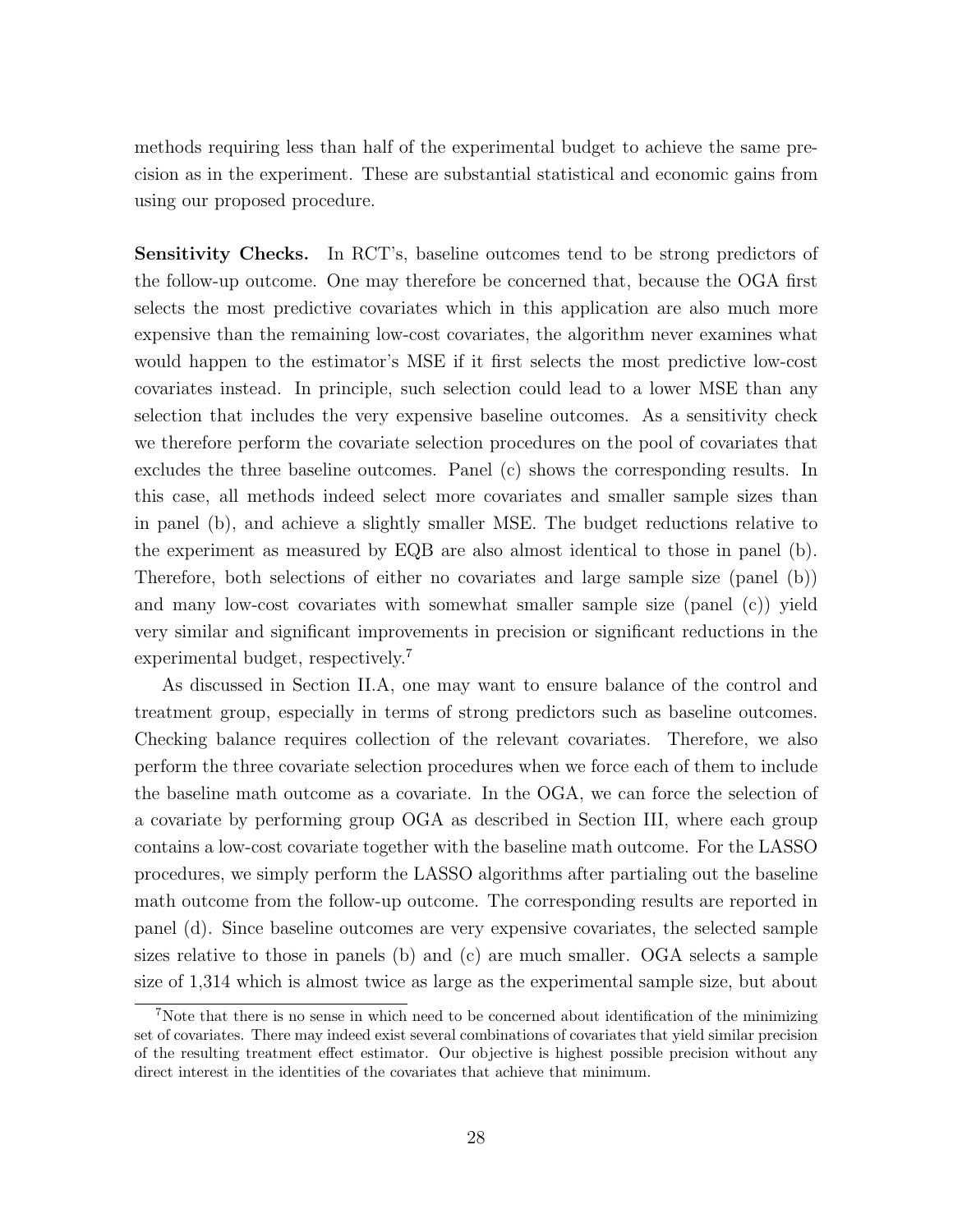4-5 times smaller than the OGA selections in panels (b) and (c). In contrast to OGA, the two LASSO procedures do not select any other covariates beyond the baseline math outcome. As a result of forcing the selection of the baseline outcome, all three methods achieve an improvement in precision, or reduction of budgets respectively, of around 20% relative to the experiment. These are still substantial gains, but the requirement of checking balance on the expensive baseline outcome comes at the cost of smaller improvements in precision due to our procedure.

## VI Relation to the Existing Literature

In this section, we discuss related papers in the literature. We emphasize that the research question in our paper is different from those studied in the literature and that our paper is a complement to the existing work.

In the context of experimental economics, List, Sadoff, and Wagner (2011) suggest several simple rules of thumb that researchers can apply to improve the efficiency of their experimental designs. They discuss the issue of experimental costs and estimation efficiency but did not consider the problem of selecting covariates.

Hahn, Hirano, and Karlan (2011) consider the design of a two-stage experiment for estimating an average treatment effect, and proposed to select the propensity score that minimizes the asymptotic variance bound for estimating the average treatment effect. Their recommendation is to assign individuals randomly between the treatment and control groups in the second stage, according to the optimized propensity score. They use the covariate information collected in the first stage to compute the optimized propensity score.

Bhattacharya and Dupas (2012) consider the problem of allocating a binary treatment under a budget constraint. Their budget constraint limits what fraction of the population can be treated, and hence is different from our budget constraint. They discuss the costs of using a large number of covariates in the context of treatment assignment.

McKenzie (2012) demonstrates that taking multiple measurements of the outcomes after an experiment can improve power under the budget constraint. His choice problem is how to allocate a fixed budget over multiple surveys between a baseline and followups. The main source of the improvement in his case comes from taking repeated measures of outcomes; see Frison and Pocock (1992) for this point in the context of clinical trials. In the set-up of McKenzie (2012), a baseline survey measuring the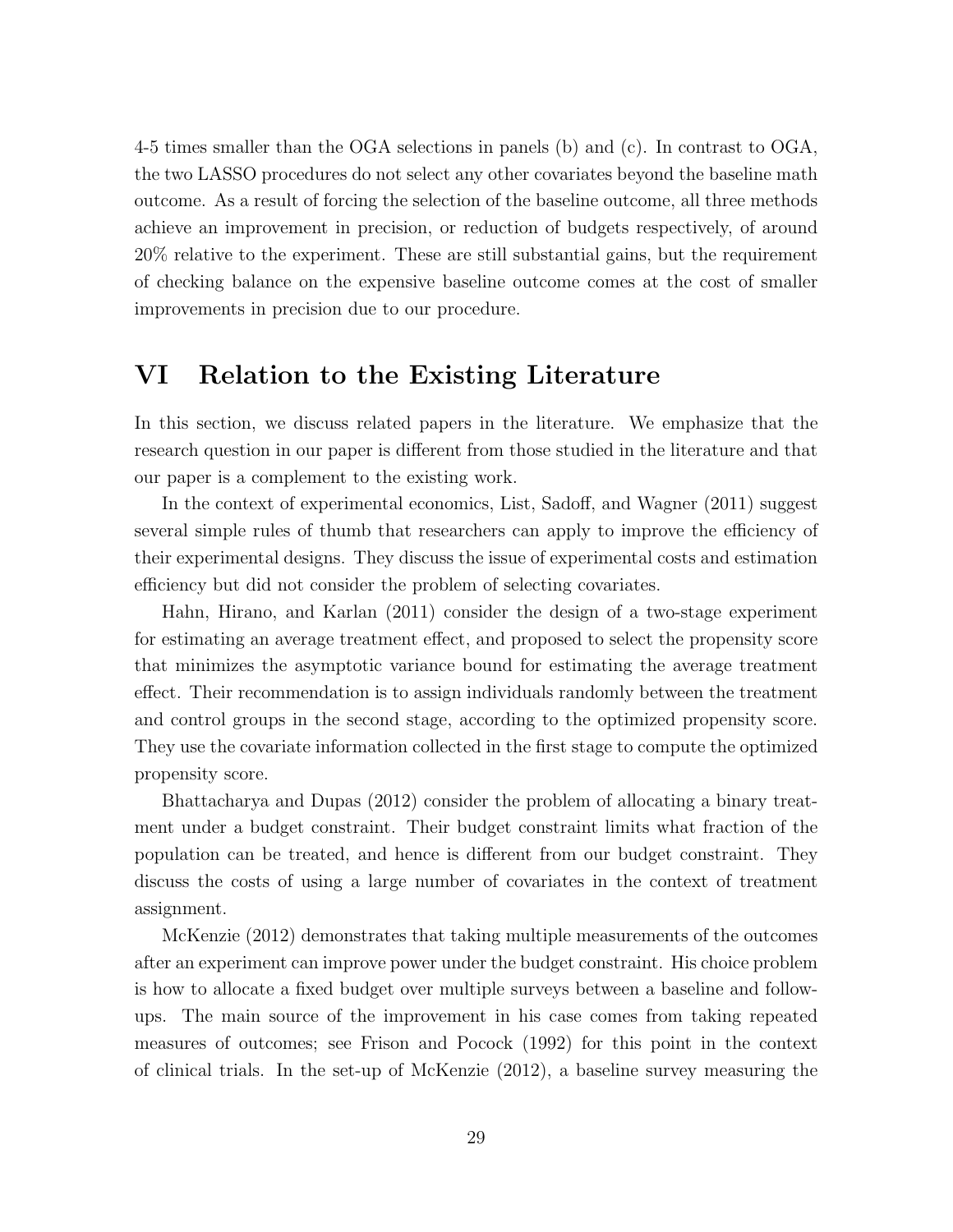outcome is especially useful when there is high autocorrelation in outcomes. This would be analogous in our paper to devoting part of the budget to the collection of a baseline covariate, which is highly correlated with the outcome (in this case, the baseline value of the outcome), instead of just selecting a post-treatment sample size that is as large as the budget allows for. In this way, McKenzie (2012) is perhaps closest to our paper in spirit.

In a very recent paper, Dominitz and Manski (2016) proposed the use of statistical decision theory to study allocation of a predetermined budget between two sampling processes of outcomes: a high-cost process of good data quality and a low-cost process with non-response or low-resolution interval measurement of outcomes. Their main concern is data quality between two sampling processes and is distinct from our main focus, namely the simultaneous selection of the set of covariates and the sample size.

## VII Concluding Remarks

We develop data-driven methods for designing a survey in a randomized experiment using information from a pre-existing dataset. Our procedure is optimal in a sense that it minimizes the mean squared error of the average treatment effect estimator, and can handle a large number of potential covariates as well as complex budget constraints faced by the researcher. We have illustrated the usefulness of our approach by showing substantial improvements in precision of the resulting estimator or substantial reductions in the researcher's budget in two empirical applications.

We recognize that there are several other potential reasons guiding the choice of covariates in a survey. These may be as important as the one we focus on, which is the precision of the treatment effect estimator. We show that it is possible and important to develop practical tools to help researchers make such decisions. We regard our paper as part of the broader task of making the research design process more rigorous and transparent.

Some important issues remain as interesting future research topics. First, in principle, one could also consider the optimization of other criteria, e.g., the joint minimization of type-I and type-II errors of a test of the null hypothesis of no-treatment effect. Second, we have assumed that the pre-experimental sample  $S_{pre}$  is large, and therefore the difference between the minimization of the sample average and that of the population expectation is negligible. However, if the sample size of  $S_{\text{pre}}$  is small (e.g., in a pilot study), one may be concerned about over-fitting, in the sense of selecting too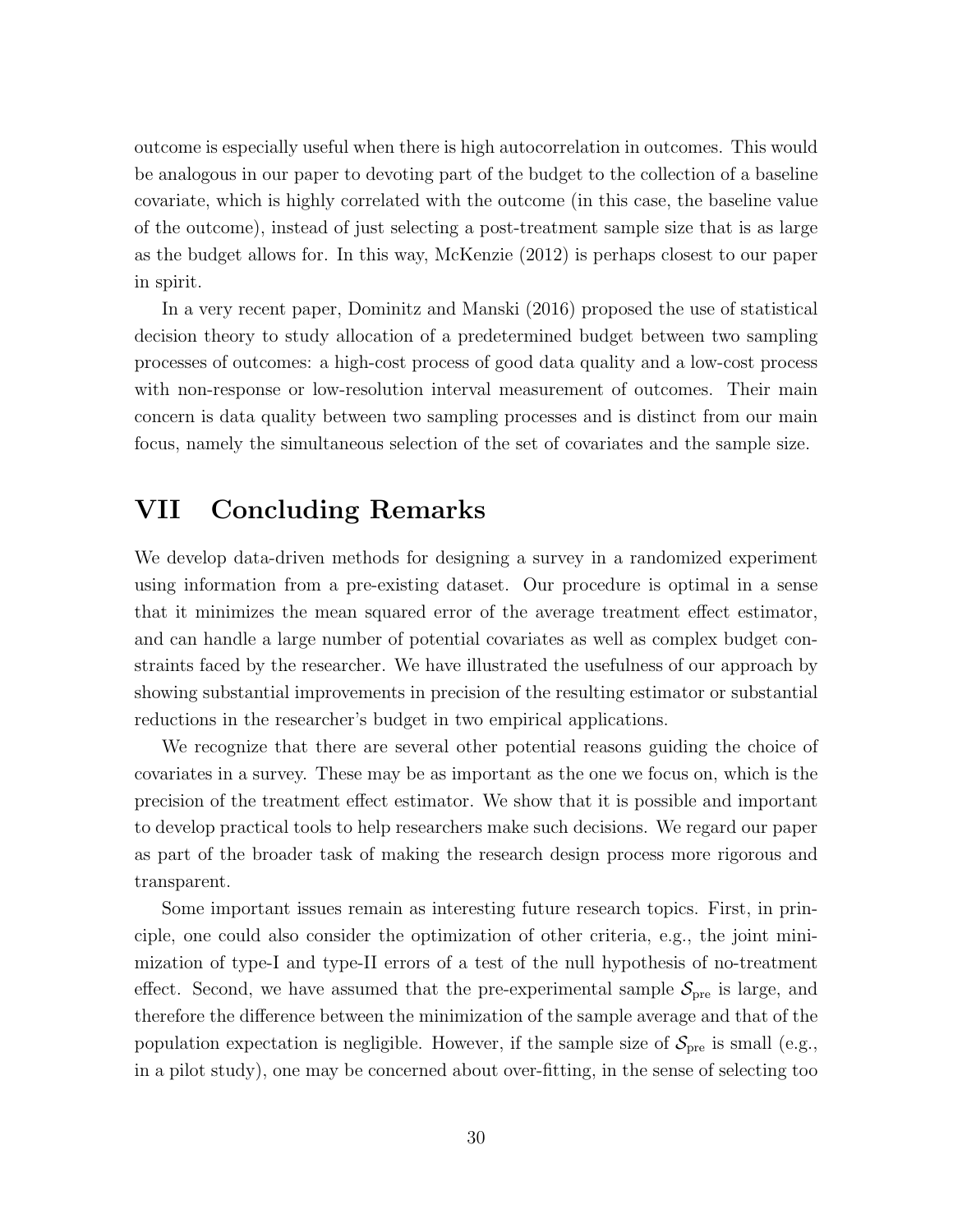many covariates. A straightforward solution would be to add a term to the objective function that penalizes a large number of covariates via some information criteria (e.g., the Akaike information criterion (AIC) or the Bayesian information criterion (BIC)).

## References

- Attanasio, Orazio, Ricardo Paes de Barros, Pedro Carneiro, David Evans, Lycia Lima, Rosane Mendonca, Pedro Olinto, and Norbert Schady. 2014. "Free Access to Child Care, Labor Supply, and Child Development." Discussion paper.
- Bandiera, Oriana, Iwan Barankay, and Imran Rasul. 2011. "Field Experiments with Firms." *Journal of Economic Perspectives*, 25(3), 63–82.
- Banerjee, Abhijit V., and Esther Duflo. 2009. "The Experimental Approach to Development Economics." *Annual Review of Economics*, 1(1), 151–78.
- Barron, Andrew R., Albert Cohen, Wolfgang Dahmen, and Ronald A. De-Vore. 2008. "Approximation and Learning by Greedy Algorithms." *Annals of Statistics*, 36(1), 64–94.
- Belloni, Alexandre, and Victor Chernozhukov. 2013. "Least Squares after Model Selection in High-Dimensional Sparse Models." *Bernoulli*, 19(2), 521–47.
- Belloni, Alexandre, Victor Chernozhukov, and Christian Hansen. 2014. "High-Dimensional Methods and Inference on Structural and Treatment Effects." *Journal of Economic Perspectives*, 28(2), 29–50.
- Bhattacharya, Debopam, and Pascaline Dupas. 2012. "Inferring Welfare Maximizing Treatment Assignment under Budget Constraints." *Journal of Econometrics*, 167(1), 168–96.
- Bruhn, Miriam, and David McKenzie. 2009. "In Pursuit of Balance: Randomization in Practice in Development Field Experiments." *American Economic Journal: Applied Economics*, 1(4), 200–32.
- Carneiro, Pedro, Oswald Koussihouèdé, Nathalie Lahire, Costas Meghir, and Corina Mommaerts. 2015. "Decentralizing Education Resources: School Grants in Senegal." NBER Working Paper 21063.
- Coffman, Lucas C., and Muriel Niederle. 2015. "Pre-analysis Plans Have Limited Upside, Especially Where Replications Are Feasible." *Journal of Economic Perspectives*, 29(3), 81–98.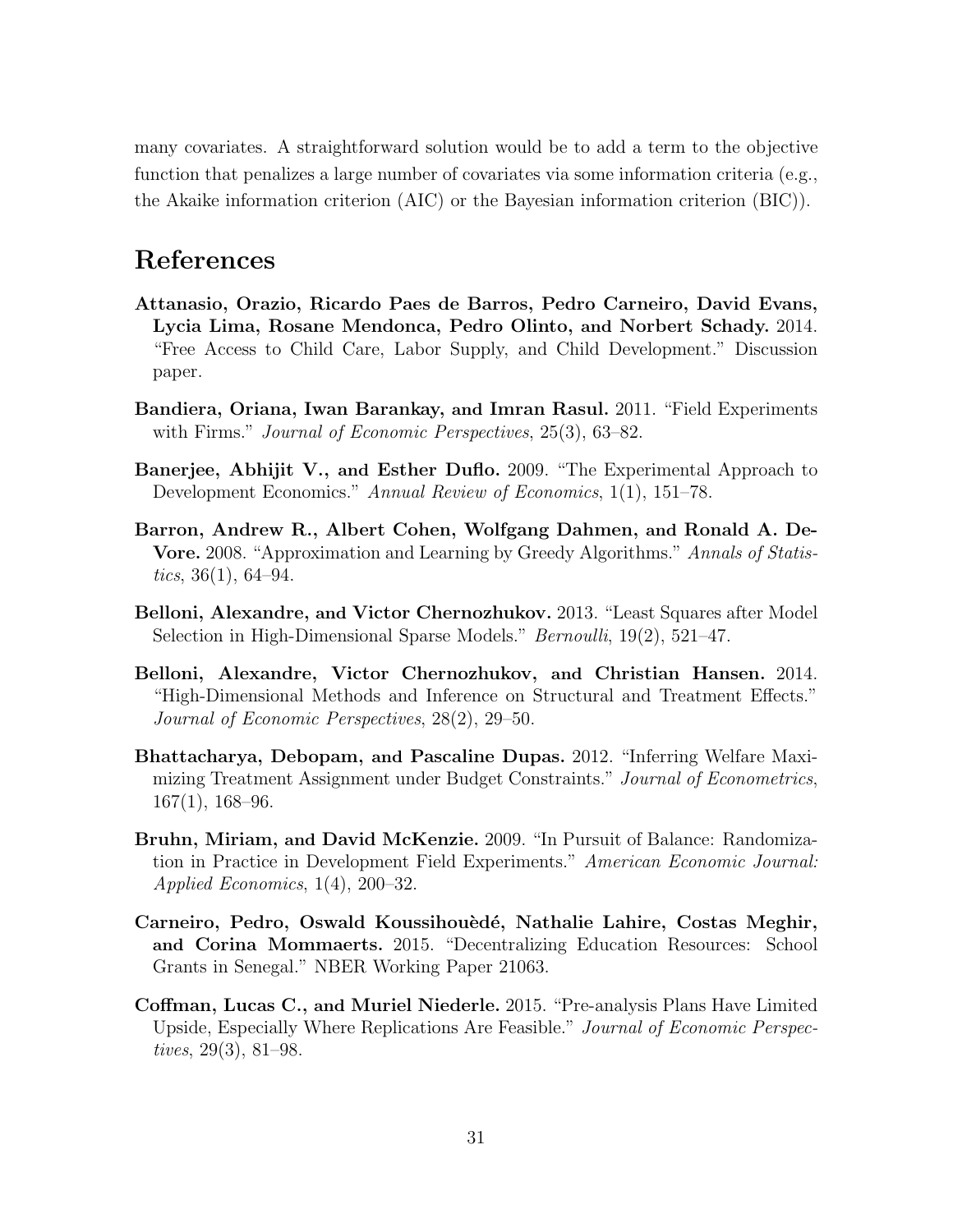- Davis, Geoffrey, Stéphane Mallat, and Marco Avellaneda. 1997. "Adaptive Greedy Approximations." *Constructive Approximation*, 13(1), 57–98.
- Dominitz, Jeff, and Charles F. Manski. 2016. "MORE DATA OR BETTER DATA? A Statistical Decision Problem." Working Paper.
- Duflo, Esther, Rachel Glennerster, and Michael Kremer. 2007. "Using Randomization in Development Economics Research: A Toolkit." In *Handbook of Development Economics*, Volume 4, ed. T. Paul Schults, and John Strauss, 3895–962. Amsterdam: Elsevier.
- Fisher, Ronald A. 1935. *The Design of Experiments*. Edinburgh: Oliver and Boyd.
- Frison, Lars, and Stuart J. Pocock. 1992. "Repeated Measures in Clinical Trials: Analysis Using Mean Summary Statistics and its Implications for Design." *Statistics in Medicine*, 11, 1685–704.
- Hahn, Jinyong, Keisuke Hirano, and Dean Karlan. 2011. "Adaptive Experimental Design Using the Propensity Score." *Journal of Business and Economic Statistics*, 29(1), 96–108.
- Hamermesh, Daniel S. 2013. "Six Decades of Top Economics Publishing: Who and How?" *Journal of Economic Literature*, 51(1), 162–72.
- Huang, Junzhou, Tong Zhang, and Dimitris Metaxas. 2011. "Learning with Structured Sparsity." *Journal of Machine Learning Research*, 12, 3371–412.
- Imbens, Guido W. and Donald B. Rubin 2015. *Causal Inference for Statistics, Social, and Biomedical Sciences: An Introduction*. New York: Cambridge University Press.
- Ing, Ching-Kang, and Tze Leung Lai. 2011. "A Stepwise Regression Method and Consistent Model Selection for High-Dimensional Sparse Linear Models." *Statistica Sinica*, 21(4), 1473–513.
- Kleinberg, Jon, Jens Ludwig, Sendhil Mullainathan, and Ziad Obermeyer. 2015. "Prediction Policy Problems." *American Economic Review*, 105(5), 491–95.
- List, John, Sally Sadoff, and Mathis Wagner. 2011. "So You Want to Run an Experiment, Now What? Some Simple Rules of Thumb for Optimal Experimental Design." *Experimental Economics*, 14(4), 439–57.
- List, John A. 2011. "Why Economists Should Conduct Field Experiments and 14 Tips for Pulling One O↵." *Journal of Economic Perspectives*, 25(3), 3–16.
- List, John A., and Imran Rasul. 2011. "Field Experiments in Labor Economics." In *Handbook of Labor Economics*, Volume 4A, ed. Orley Ashenfelter, and David Card, 103–228. Amsterdam: Elsevier.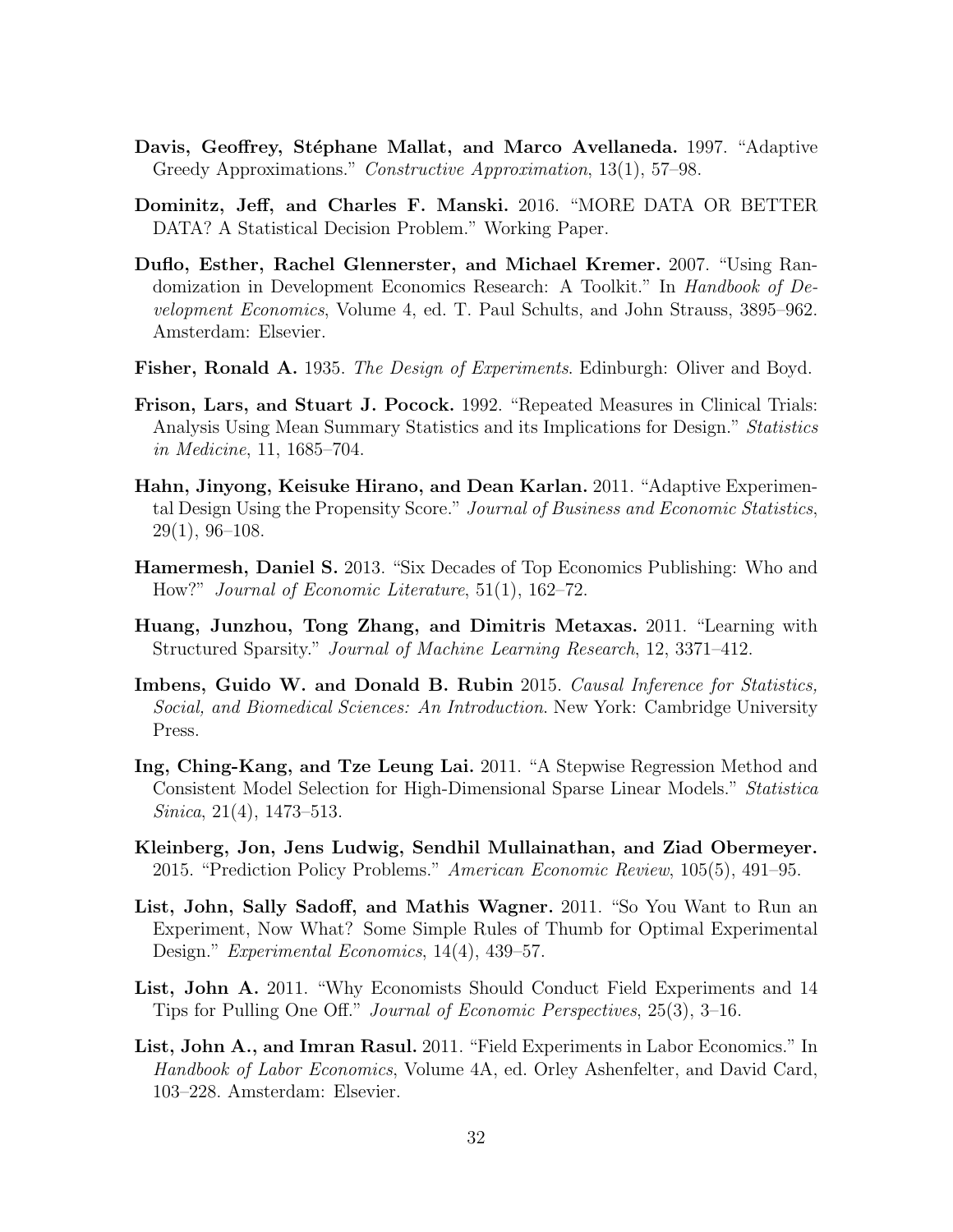- McConnell, Brendon, and Marcos Vera-Hernández. 2015. "Going Beyond Simple Sample Size Calculations: A Practitioner's Guide." Institute for Fiscal Studies (IFS) Working Paper W15/17.
- McKenzie, David. 2012. "Beyond Baseline and Follow-up: The Case for More T in Experiments." *Journal of Development Economics*, 99(2), 210–21.
- Morgan, K. L., and D. B. Rubin 2012. "Rerandomization to improve covariate balance in experiments," *The Annals of Statistics*, 40(2), 1263–1282.
- Morgan, K. L., and D. B. Rubin 2015: "Rerandomization to Balance Tiers of Covariates," *Journal of the American Statistical Association*, 110(512), 1412–1421.
- Natarajan, Balas K. 1995. "Sparse Approximate Solutions to Linear Systems." *SIAM Journal on Computing*, 24(2), 227–34.
- Olken, Benjamin A. 2015. "Promises and Perils of Pre-analysis Plans." *Journal of Economic Perspectives*, 29(3), 61–80.
- Sancetta, Alessio. 2016. "Greedy Algorithms for Prediction." *Bernoulli*, 22(2), 1227– 77.
- Temlyakov, Vladimir N. 2011. *Greedy Approximation*. Cambridge: Cambridge University Press.
- Tropp, Joel A. 2004. "Greed is Good: Algorithmic Results for Sparse Approximation." *IEEE Transactions on Information Theory*, 50(10), 2231–42.
- Tropp, Joel A., and Anna C. Gilbert. 2007. "Signal Recovery from Random Measurements via Orthogonal Matching Pursuit." *IEEE Transactions on Information Theory*, 53(12), 4655–66.
- Zhang, Tong. 2009. "On the Consistency of Feature Selection Using Greedy Least Squares Regression." *Journal of Machine Learning Research*, 10, 555–68.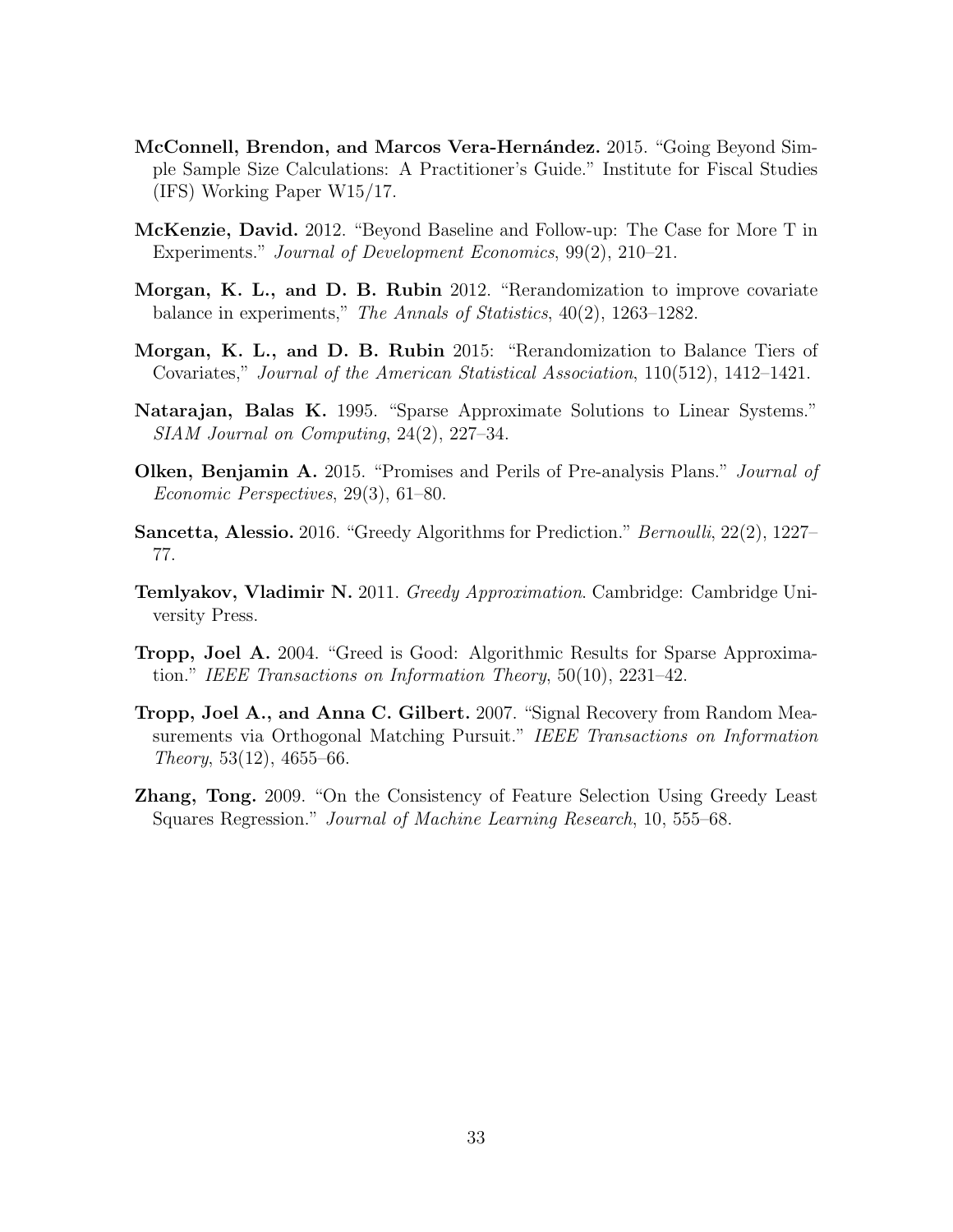## For Online Publication

# Appendix A: Large-Budget Properties of the Algorithm

In this appendix, we provide non-asymptotic bounds on the empirical risk of the OGA approximation  $\mathbf{\hat{f}} := \mathbf{Z}\hat{\gamma}$ . Following Barron, Cohen, Dahmen, and DeVore (2008), we define

$$
||f||_{\mathcal{L}_1^N} := \inf \Big\{ \sum_{k=1}^p |\beta_k|_2 : \beta_k \in \mathbb{R}^{|G_k|} \text{ and } f = \sum_{k=1}^p X'_{G_k} \beta_k \Big\}.
$$

When the expression  $f = \sum_{k=1}^{p} X'_{G_k} \beta_k$  is not unique, we take the true f to be one with the minimum value of  $||f||_{\mathcal{L}^N_1}$ . This gives  $f := \gamma_0' X$  and  $f := \mathbf{X}\gamma_0$  for some  $\gamma_0$ . Note that **f** is defined by **X** with the true parameter value  $\gamma_0$ , while **f** is an OGA estimator of f using only Z. The following theorem bounds the finite sample approximation to the MSE of the treatment effect estimator

$$
\widehat{MSE}_{\hat{n},N}(\hat{\mathbf{f}}) := \|\mathbf{Y} - \hat{\mathbf{f}}\|_N^2 / \hat{n},
$$

which is equal to the objective function in (6). Note that  $\widehat{MSE}_{\hat{n},N}(\hat{f})$  can also be called the "empirical risk".

The following theorem is a modification of Theorem 2.3 of Barron, Cohen, Dahmen, and DeVore (2008). Our result is different from Barron, Cohen, Dahmen, and DeVore (2008) in two respects: (i) we pay explicit attention to the group structure, and (ii) our budget constraint is different from their termination rule.

**Theorem A.1.** Assume that  $(X'_{G_j}X_{G_j})/N = I_{|G_j|}$  for each  $j = 1, \ldots, p$ . Suppose N is *a finite subset of*  $\mathbb{N}_+$ ,  $c: \{0,1\}^M \times \mathbb{N}_+ \to \mathbb{R}$  *some function, and*  $B > 0$  *some constant. Then the following bound holds:*

$$
\widehat{MSE}_{\hat{n},N}(\hat{\mathbf{f}}) - \widehat{MSE}_{\hat{n},N}(\mathbf{f}) \le \frac{4||f||_{\mathcal{L}_1^N}^2}{\hat{n}} \left(\frac{1}{\min\{p,k_{\hat{n}}\}}\right). \tag{A.1}
$$

The theorem provides a non-asymptotic bound on the empirical risk of the OGA approximation, but the bound also immediately yields asymptotic consistency in the following sense. Suppose  $||f||_{\mathcal{L}^N_1} < \infty$  (Remark A.1 discusses this condition). Then, the empirical risk of  $f$  is asymptotically equivalent to that of the true predictor  $f$  either if the selected sample size  $\hat{n} \to \infty$  or if both the total number of groups p and the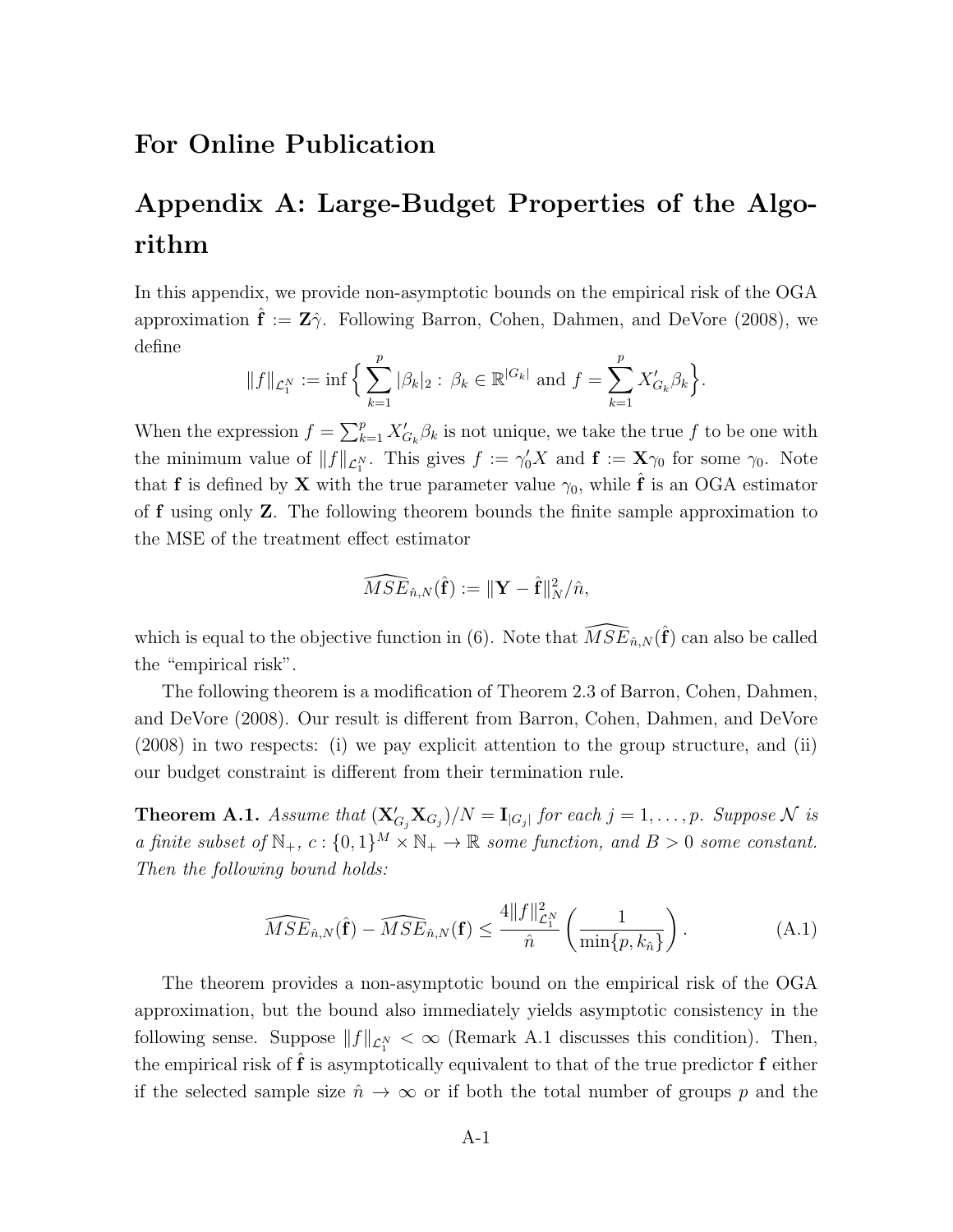number of selected groups  $k_{\hat{n}}$  diverge to infinity. Consider, for example, the simple case in which, for a given sample size *n*, data collection on every covariate incurs the same costs (i.e.,  $\tilde{c}(n)$ ) and each group consists of a single covariate. Then the total data collection costs are equal to the number of covariates selected multiplied by  $\tilde{c}(n)$ (i.e.,  $c(S, n) = \tilde{c}(n) \sum_{j=1}^{M} S_j$ ). Assuming that  $\tilde{c}(n)$  is non-decreasing in *n*, we then have

$$
\frac{1}{\hat{n}\min\{p,k_{\hat{n}}\}} = \frac{1}{\hat{n}\min\{M,\hat{m}\}} = \frac{1}{\hat{n}\min\{M,\lfloor B/\widetilde{c}(\hat{n})\rfloor\}},
$$

where  $|x|$  denotes the largest integer smaller than *x*. Therefore, we obtain consistency if  $\hat{n}M \to_p \infty$  and  $\hat{n}B/\tilde{c}(\hat{n}) \to_p \infty$ . Continue to assume that  $\tilde{c}(n)$  is increasing in *n* and  $N$  contains sample sizes bounded away from zero. Then, both rate conditions are satisfied, for example, as the budget increases,  $B \to \infty$ , and the costs per covariate does not increase faster than linearly in the sample size.<sup>8</sup> Note that consistency can hold irrespectively of whether the number of covariates M is finite or infinite.

*Remark* A.1. The condition  $||f||_{\mathcal{L}_1^N} < \infty$  is trivially satisfied when *p* is finite. In the case  $p \to \infty$ , the condition  $||f||_{\mathcal{L}^N_1} < \infty$  requires that not all groups of covariates are equally important in the sense that the coefficients  $\beta_k$ , when their  $\ell_2$  norms are sorted in decreasing order, need to converge to zero fast enough to guarantee that  $\sum_{k=1}^{\infty}$   $|\beta_k|_2 < \infty$ .

*Remark* A.2*.* If suitable laws of large numbers apply, we can also replace the condition  $||f||_{\mathcal{L}^N_1} < \infty$  by its population counterpart.

*Remark* A.3. The minimal sample size  $n_0$  in  $N$  could, for example, be determined by power calculations (see, e.g. Duflo, Glennerster, and Kremer, 2007; McConnell and Vera-Hern´andez, 2015) that guarantee a certain power level for an hypothesis test of  $\beta = 0.$ 

#### Proofs

*Proof of Lemma 1.* Let  $U_i(\gamma) := Y_i - \gamma' X_i - \beta_0 D_i$ . The homoskedastic error assumption implies that conditional on  $D_1, \ldots, D_n$ , the finite-sample MSE of  $\hat{\beta}(\gamma)$  is

$$
\text{Var}\left(\hat{\beta}(\gamma) \middle| D_1, \ldots, D_n\right)
$$

<sup>&</sup>lt;sup>8</sup>In fact, the costs could be allowed to increase with *n* at any rate as long as  $B \to \infty$  at a faster rate, so that we have  $\hat{n}B/\tilde{c}(\hat{n}) \rightarrow_p \infty$ .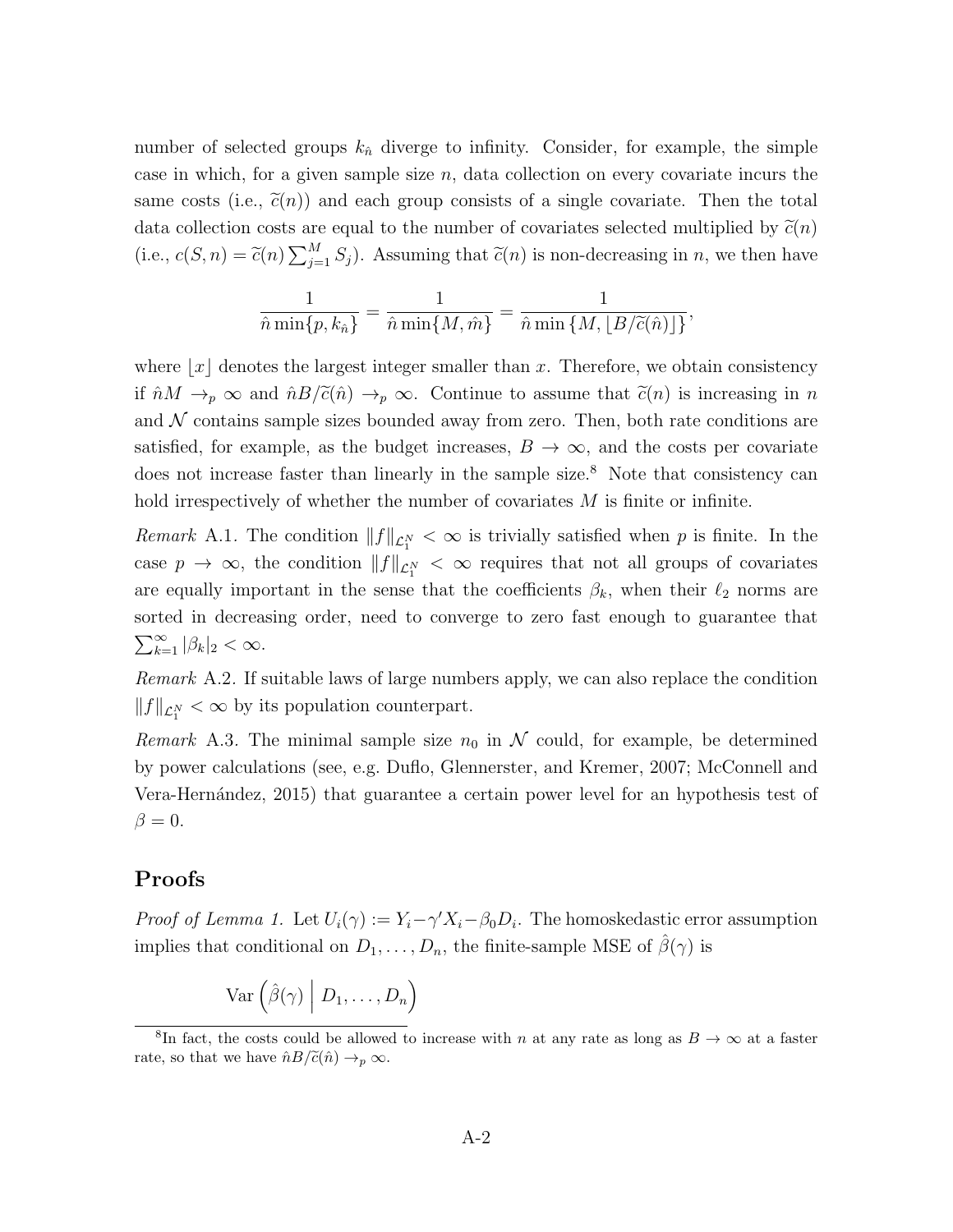$$
= \frac{1}{n} \text{Var} (U_i(\gamma) | D_1, ..., D_n) \left\{ \left( n^{-1} \sum_{i=1}^n D_i \right) \left( 1 - n^{-1} \sum_{i=1}^n D_i \right) \right\}^{-1}
$$
  

$$
= \frac{1}{n} \text{Var} (U_i(\gamma) | D_i) \left\{ \left( n^{-1} \sum_{i=1}^n D_i \right) \left( 1 - n^{-1} \sum_{i=1}^n D_i \right) \right\}^{-1}
$$
  

$$
= \frac{1}{n} \text{Var} (Y_i - \gamma' X_i | D_i = 0) \left\{ \left( n^{-1} \sum_{i=1}^n D_i \right) \left( 1 - n^{-1} \sum_{i=1}^n D_i \right) \right\}^{-1}.
$$
Q.E.D.

*Proof of Theorem A.1.* This theorem can be proved by arguments similar to those used in the proof of Theorem 2.3 in Barron, Cohen, Dahmen, and DeVore (2008). In the subsequent arguments, we fix *n* and leave indexing by *n* implicit.

First, letting  $\hat{\mathbf{r}}_{k-1,i}$  denote the *i*<sup>th</sup> component of  $\hat{\mathbf{r}}_{k-1}$ , we have

$$
\begin{split}\n\|\hat{\mathbf{r}}_{k-1}\|_{N}^{2} &= N^{-1} \sum_{i=1}^{N} \hat{\mathbf{r}}_{k-1,i} Y_{i} \\
&= N^{-1} \sum_{i=1}^{N} \hat{\mathbf{r}}_{k-1,i} U_{i} + N^{-1} \sum_{i=1}^{N} \hat{\mathbf{r}}_{k-1,i} \sum_{j=1}^{\infty} X'_{G_{j},i} \beta_{j} \\
&\leq \|\hat{\mathbf{r}}_{k-1}\|_{N} \|\mathbf{Y} - \sum_{k=1}^{\infty} \mathbf{X}'_{G_{k}} \beta_{k}\|_{N} + \left[\sum_{j=1}^{\infty} |\beta_{j}|_{2}\right] N^{-1} |\hat{\mathbf{r}}'_{k-1} \mathbf{X}_{G_{k}}|_{2} \\
&\leq \frac{1}{2} \left( \|\hat{\mathbf{r}}_{k-1}\|_{N}^{2} + \left\|\mathbf{Y} - \sum_{k=1}^{\infty} \mathbf{X}'_{G_{k}} \beta_{k}\right\|_{N}^{2} \right) + \left[\sum_{j=1}^{\infty} |\beta_{j}|_{2}\right] N^{-1} |\hat{\mathbf{r}}'_{k-1} \mathbf{X}_{G_{k}}|_{2},\n\end{split}
$$

which implies that

$$
\|\hat{\mathbf{r}}_{k-1}\|_{N}^{2} - \left\|\mathbf{Y} - \sum_{k=1}^{\infty} \mathbf{X}_{G_{k}}^{\prime} \beta_{k}\right\|_{N}^{2} \le 2\Big[\sum_{j=1}^{\infty} |\beta_{j}|_{2}\Big] N^{-1} |\hat{\mathbf{r}}_{k-1}^{\prime} \mathbf{X}_{G_{k}}|_{2}.
$$
 (A.2)

Note that if the left-hand side of  $(A.2)$  is negative for some  $k = k_0$ , then the conclusion of the theorem follows immediately for all  $m \geq k_0 - 1$ . Hence, we assume that the left-hand side of (A.2) is positive, implying that

$$
\left(\|\hat{\mathbf{r}}_{k-1}\|_{N}^{2} - \left\|\mathbf{Y} - \sum_{k=1}^{\infty} \mathbf{X}_{G_{k}}^{\prime} \beta_{k}\right\|_{N}^{2}\right)^{2} \le 4\left[\sum_{j=1}^{\infty} |\beta_{j}|_{2}\right]^{2} N^{-2} |\hat{\mathbf{r}}_{k-1}^{\prime} \mathbf{X}_{G_{k}}|_{2}^{2}.
$$
 (A.3)

Let  $P_k$  denote the projection matrix  $P_k := \mathbf{X}_{G_k} (\mathbf{X}_{G_k}' \mathbf{X}_{G_k})^{-1} \mathbf{X}_{G_k}' = N^{-1} \mathbf{X}_{G_k} \mathbf{X}_{G_k}'$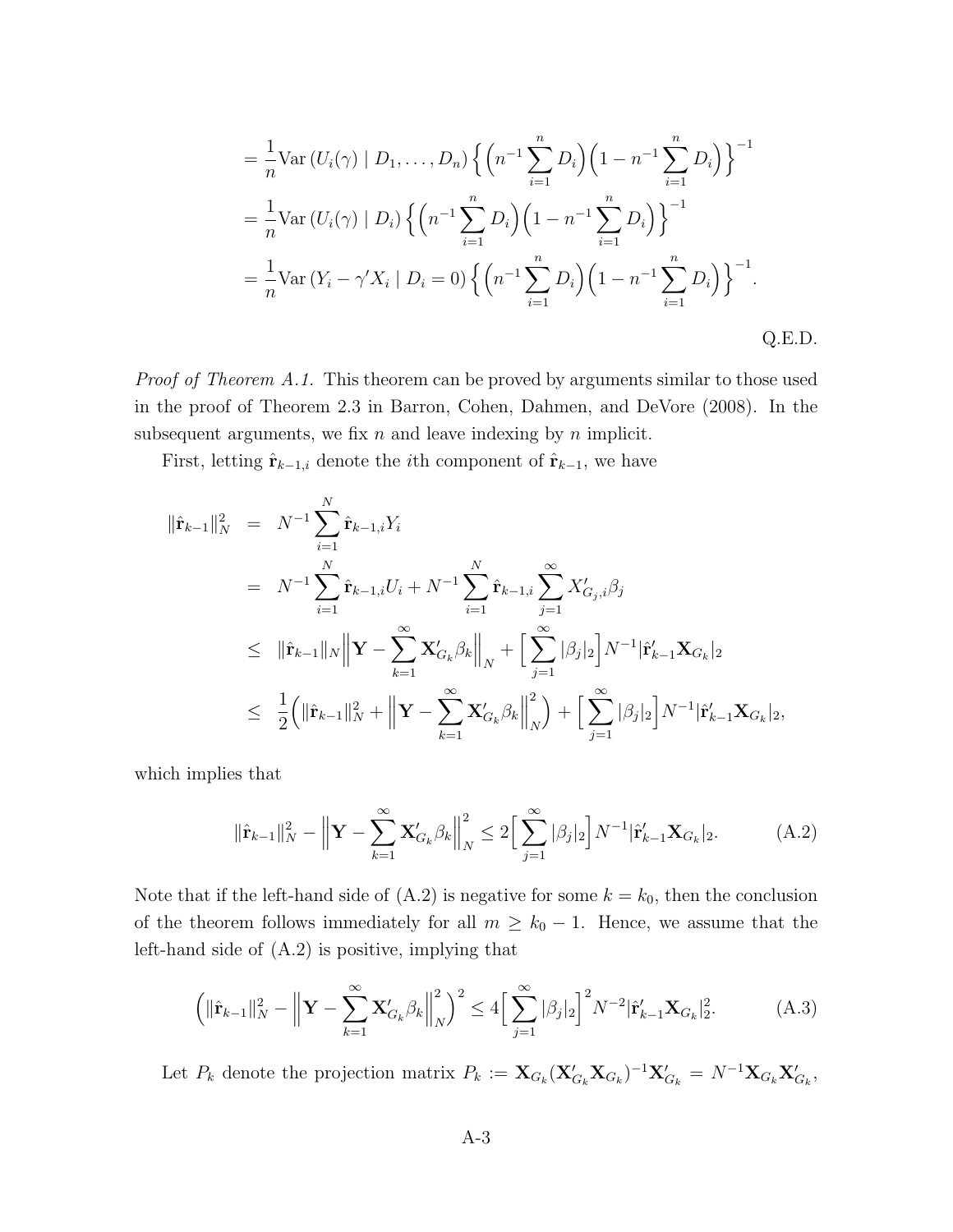where the second equality comes from the assumption that  $(X'_{G_k}X_{G_k})/N = I_{|G_k|}$ . Hence, it follows from the fact that  $P_k$  is the projection matrix that

$$
\|\hat{\mathbf{r}}_{k-1} - P_k \hat{\mathbf{r}}_{k-1}\|_{N}^{2} = \|\hat{\mathbf{r}}_{k-1}\|_{N}^{2} - \|P_k \hat{\mathbf{r}}_{k-1}\|_{N}^{2}.
$$
 (A.4)

Because  $\hat{\mathbf{r}}_k$  is the best approximation to Y from  $\mathcal{I}_{n,k}$ , we have

$$
\|\hat{\mathbf{r}}_k\|_N^2 \le \|\hat{\mathbf{r}}_{k-1} - P_k \hat{\mathbf{r}}_{k-1}\|_N^2. \tag{A.5}
$$

Combining (A.5) with (A.4) and using the fact that  $P_k^2 = P_k$ , we have

$$
\begin{aligned}\n\|\hat{\mathbf{r}}_{k}\|_{N}^{2} &\leq \|\hat{\mathbf{r}}_{k-1}\|_{N}^{2} - \|P_{k}\hat{\mathbf{r}}_{k-1}\|_{N}^{2} \\
&= \|\hat{\mathbf{r}}_{k-1}\|_{N}^{2} - \|N^{-1}\mathbf{X}_{G_{k}}\mathbf{X}_{G_{k}}'\hat{\mathbf{r}}_{k-1}\|_{N}^{2} \\
&= \|\hat{\mathbf{r}}_{k-1}\|_{N}^{2} - N^{-2}|\hat{\mathbf{r}}_{k-1}'\mathbf{X}_{G_{k}}|_{2}^{2},\n\end{aligned} \tag{A.6}
$$

Now, combining (A.6) and (A.3) together yields

$$
\|\hat{\mathbf{r}}_k\|_N^2 \le \|\hat{\mathbf{r}}_{k-1}\|_N^2 - \frac{1}{4} \left( \|\hat{\mathbf{r}}_{k-1}\|_N^2 - \left\|\mathbf{Y} - \sum_{k=1}^{\infty} \mathbf{X}_{G_k}' \beta_k \right\|_N^2 \right)^2 \left[ \sum_{j=1}^{\infty} |\beta_j|_2 \right]^{-2}.
$$
 (A.7)

As in the proof of Theorem 2.3 in Barron, Cohen, Dahmen, and DeVore (2008), let  $a_k := \|\hat{\mathbf{r}}_k\|_N^2 - \|\mathbf{Y} - \sum_{k=1}^{\infty} \mathbf{X}'_{G_k} \beta_k\|_N^2$ . Then (A.7) can be rewritten as

$$
a_k \le a_{k-1} \left( 1 - \frac{a_{k-1}}{4} \left[ \sum_{j=1}^{\infty} |\beta_j|_2 \right]^{-2} \right). \tag{A.8}
$$

Then the induction method used in the proof of Theorem 2.1 in Barron, Cohen, Dahmen, and DeVore (2008) gives the desired result, provided that  $a_1 \leq 4[\sum_{j=1}^{\infty} |\beta_j|_2]^2$ . As discussed at the end of the proof of Theorem 2.3 in Barron, Cohen, Dahmen, and DeVore (2008), the initial condition is satisfied if  $a_0 \leq 4[\sum_{j=1}^{\infty} |\beta_j|_2]^2$ . If not, we have that  $a_0 > 4[\sum_{j=1}^{\infty} |\beta_j|_2]^2$ , which implies that  $a_1 < 0$  by (A.8). Hence, in this case, we have that  $\|\hat{\mathbf{r}}_1\|_N^2 \leq \|\mathbf{Y} - \sum_{k=1}^{\infty} \mathbf{X}'_{G_k} \beta_k\|_N^2$  for which there is nothing else to prove.

Then, we have proved that the error of the group OGA satisfies

$$
\|\hat{\mathbf{r}}_m\|_N^2 \le \left\|\mathbf{Y} - \sum_{k=1}^p \mathbf{X}'_{G_k} \beta_k\right\|_N^2 + \frac{4}{m} \Big[\sum_{j=1}^p |\beta_j|_2\Big]^2, \ m = 1, 2, \dots
$$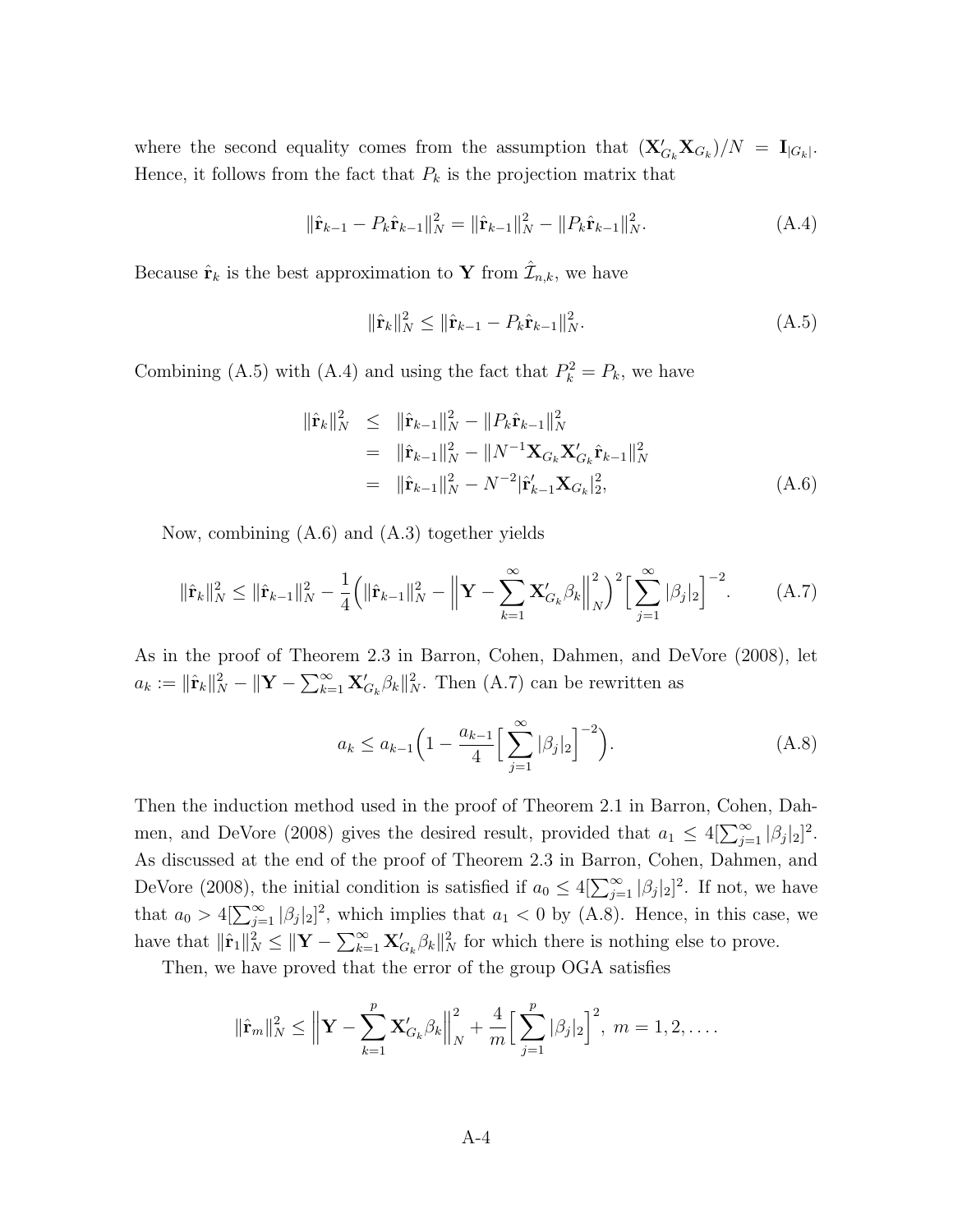Equivalently, we have, for any  $n \in \mathcal{N}$  and any  $k \geq 1$ ,

$$
\|\mathbf{Y}-\hat{\mathbf{f}}_{n,k}\|_{N}^{2}-\|\mathbf{Y}-\mathbf{f}\|_{N}^{2}\leq\frac{4\|f\|_{\mathcal{L}_{1}^{N}}^{2}}{k}.
$$

Because  $N$  is a finite set, the desired result immediately follows by substituting in the definition of  $\hat{\mathbf{f}}$  and  $k_{\hat{n}}$ . Q.E.D.

## Appendix B: Cost Functions Used in Section V

In this appendix, we provide detailed descriptions of the cost functions used in Section V.

#### Calibration of the Cost Function in Section V.A

Here, we give a detailed description of components of the cost function used in Section V.A.

• **Administration costs.** The administration costs in the survey were R\$10,000 and the average survey took two hours per household to conduct (i.e.,  $T(S) = 120$ measured in minutes). Therefore,

$$
c_{\text{admin}}(S, n) = \phi(120)^{\alpha} = 10{,}000.
$$

If we assume that, say,  $\alpha = 0.4$  (which means that the costs of 60 minutes are about 75.8 percent of the costs of 120 minutes), we obtain  $\phi \approx 1.473$ .

• **Training costs.** The training costs in the survey were R\$25,000, that is,

$$
c_{\text{train}}(S, n) = \kappa(1, 466) \cdot 120 = 25{,}000
$$

so that  $\kappa(1, 466) \approx 208$ . It is reasonable to assume that there exists some lumpiness in the training costs. For example, there could be some indivisibility in hotel rooms that are rented, and in the number of trainers required for each training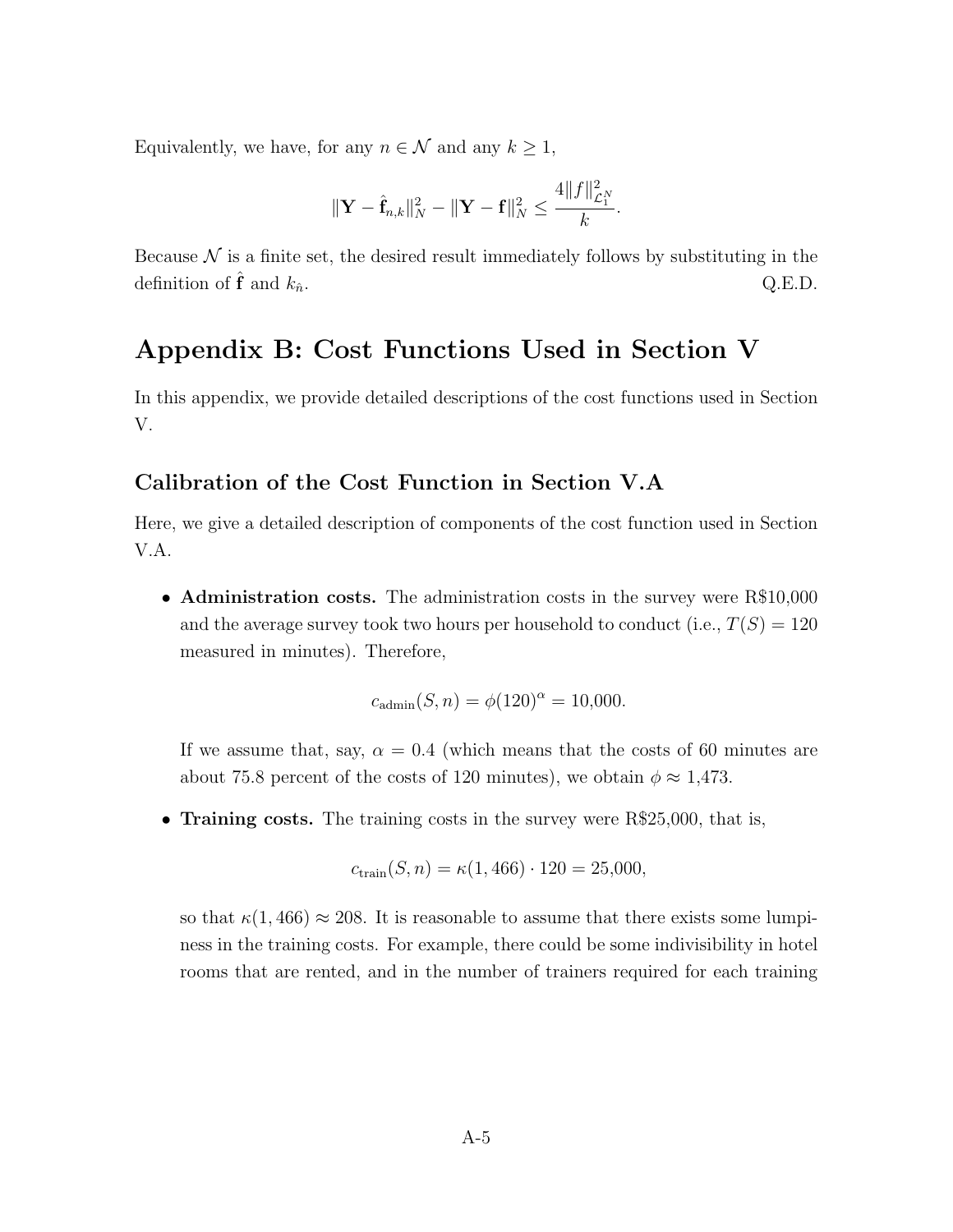session. To reflect this lumpiness, we assume that

$$
\kappa(n) = \begin{cases}\n150 & \text{if } 0 < n \le 1,400 \\
208 & \text{if } 1,400 < n \le 3,000 \\
250 & \text{if } 3,000 < n \le 4,500 \\
300 & \text{if } 4,500 < n \le 6,000 \\
350 & \text{if } 6,000 < n\n\end{cases}
$$

*.*

Note that, in this specification,  $\kappa(1,466) \approx 208$ , as calculated above. We take this as a point of departure to calibrate  $\kappa(n)$ . Increases in sample size *n* are likely to translated into increases in the required number of field workers for the survey, which in turn lead to higher training costs. Our experience in the field (based on running surveys in different settings, and on looking at different budgets for different versions of this same survey) suggests that, in our example, there is some concavity in this cost function, because an increase in the sample size, in principle, will not require a proportional increase in the number of interviewers, and an increase in the number of interviewers will probably require a less than proportion increase in training costs. For example, we assume that a large increase in the size of the sample, from 1,500 to 6,000, leads to an increase in  $\kappa(n)$  from 208 to 300 (i.e., an increase in overall training costs of about 50 percent).

• Interview costs. Interview costs were R\$630,000, accounting for the majority of the total survey costs, that is,

$$
c_{\text{interv}}(S, n) = 1,466 \cdot \eta + 1,466 \cdot p \cdot 120 = 630,000,
$$

so that  $\eta + 120p \approx 429.74$ . The costs of traveling to each household in this survey were approximately half of the total costs of each interview. If we choose  $\eta = 200$ , then the fixed costs  $\eta$  amount to about 47 percent of the total interview costs, which is consistent with the actual costs of the survey. Then we obtain the price per unit of survey time as  $p \approx 1.91$ . It is also reasonable to assume that half of the variable costs per individual are due to the collection of the three outcomes in the survey, because their administration was quite lengthy. The costs of collecting the outcomes could also be seen as fixed costs (equal to  $0.955 \times 120 = 114.6$ ), which means that the price per unit of survey time for each of the remaining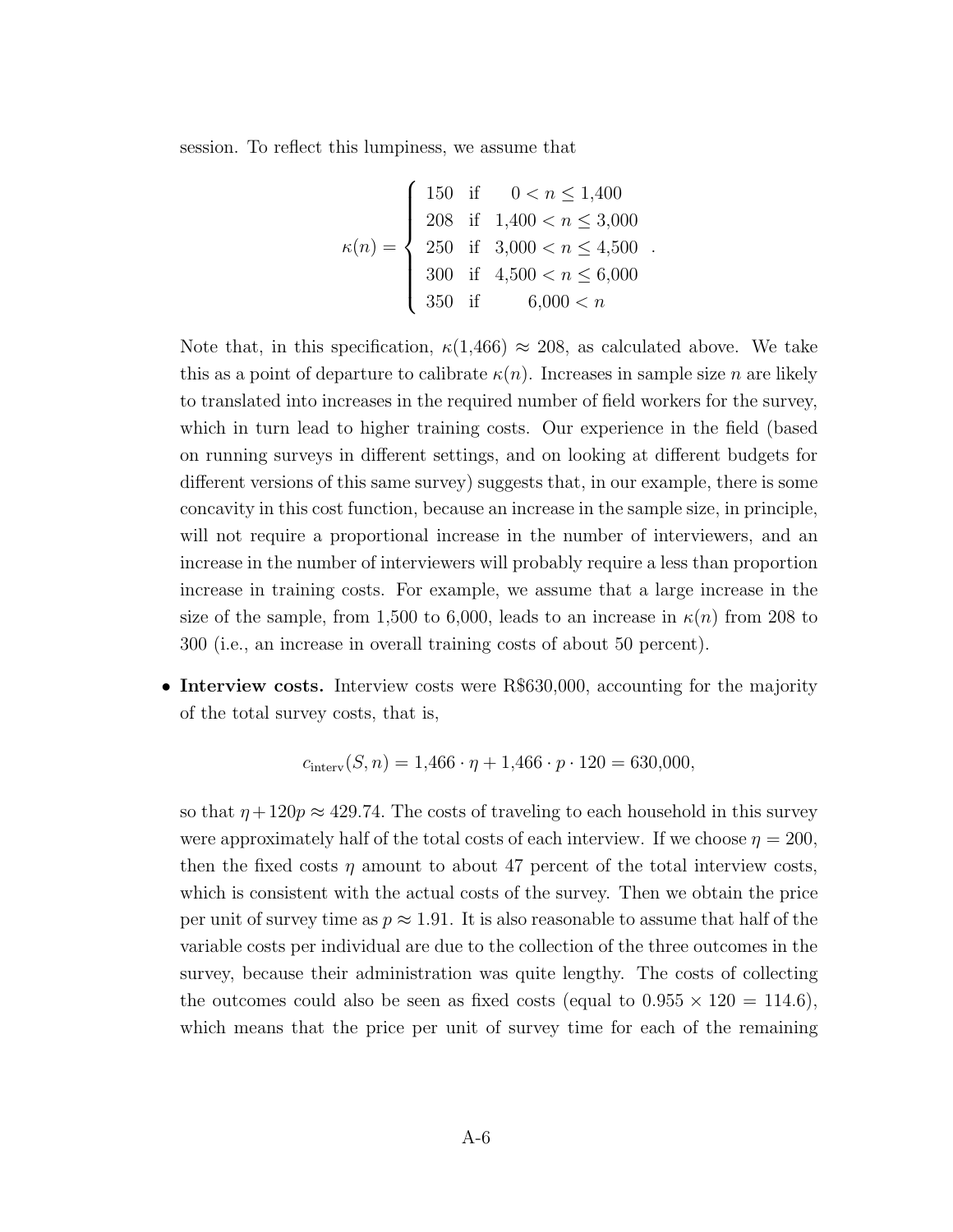covariates is about 0*.*955. In sum, we can rewrite interview costs as

 $c_{\text{interv}}(S, n) = 1,466 \times (200 + 114.6) + 1,466 \times 0.955 \times 120 = 630,000.$ 

- **Price per covariate.** We treat the sample obtained from the original experiment as  $S_{\text{pre}}$ , a pilot study or the first wave of a data collection process, based on which we want to decide which covariates and what sample size to collect in the next wave. We perform the selection procedure for each outcome variable separately, and thus adjust  $T(S) = \tau(1 + \sum_{j=1}^{M} S_j)$ . For simplicity, we assume that to ask each question on the questionnaire takes the same time, so that  $\tau_0 = \tau_j = \tau$ for every question; therefore,  $T(S) = \tau(1 + \sum_{j=1}^{M} S_j) = 120$ . Note that we set  $\tau_0 = \tau$  here, but the high costs of collecting the outcome variables are reflected in the specification of  $\eta$  above. This results in  $\tau = 120/(1 + \sum_{j=1}^{M} S_j)$ . The actual number of covariates collected in the experiment was 40; so  $\sum_{j=1}^{M} S_j = 40$ , and thus  $\tau \approx 3$ .
- **Rescaled budget.** Because we use only a subsample of the original experimental sample, we also scale down the original budget of R\$665,000 down to R\$569,074, which corresponds to the costs of selecting all 36 covariates in the subsample; that is,  $c(1, 1, 330)$  where 1 is a 36-dimensional vector of ones and  $c(S, n)$  is the calibrated cost function.

#### Calibration of the Cost Function in Section V.B

Here, we present a detailed description of components of the cost function used in Section V.B.

• Administration costs. The administration costs for the low- and high-cost covariates were estimated to be about \$5,000 and \$24,000, respectively. The highcost covariates were four tests that took about 15 minutes each (i.e.,  $T_{\text{high}}(S)$ ) 60). For the low-cost covariates (teacher and principal survey), the total survey time was around 60 minutes, so  $T_{\text{low}}(S) = 60$ . High- and low-cost variables were collected by two different sets of enumerators, with different levels of training and skills. Therefore,

$$
\phi_{\text{low}}(60)^{\alpha_{\text{low}}} = 5{,}000 \quad \text{and} \quad \phi_{\text{high}}(60)^{\alpha_{\text{high}}} = 24{,}000.
$$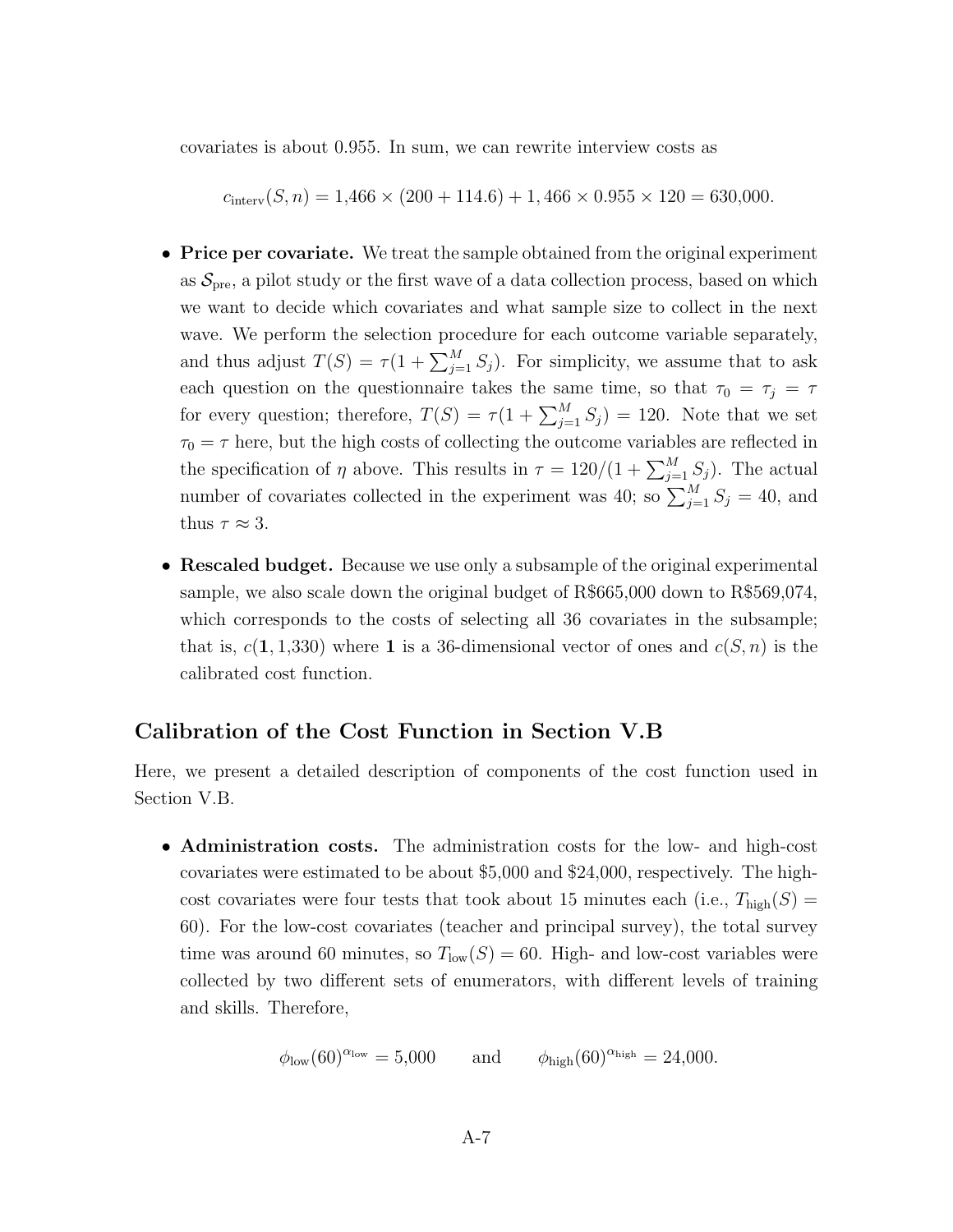If we assume that, say,  $\alpha_{\text{low}} = \alpha_{\text{high}} = 0.7$ , we obtain  $\phi_{\text{low}} \approx 285$  and  $\phi_{\text{high}} \approx$ 1,366.

**•** Training costs.  $\mu_{\text{high}}$  and  $\mu_{\text{low}}$  are the numbers of enumerators collecting highand low-cost variables, respectively. The training costs for enumerators in the high and low groups increase by 20 for each set of additional 20 low-cost enumerators, and by 12 for each set of 4 high-cost enumerators:

$$
\kappa_{\text{low}}(c, n_c) := 20 \sum_{k=1}^{19} k \cdot \mathbb{1} \{ 20(k-1) < \mu_{\text{low}}(c, n_c) \le 20k \}
$$

and

$$
\kappa_{\text{high}}(c, n_c) := 12 \sum_{k=1}^{17} k \cdot 1 \{ 4(k-1) < \mu_{\text{high}}(c, n_c) \le 4k \}.
$$

This is reasonable because enumerators for low-cost variables can be trained in large groups (i.e., groups of 20), while enumerators for high-cost variables need to be trained in small groups (i.e., groups of 4). However, training a larger group demands a larger room, and, in our experience, more time in the room. The lumpiness comes from the costs of hotel rooms and the time of the trainers. The numbers 20 and 12 as the average costs of each cluster of enumerators were chosen based on our experience with this survey (even if the design of the training and the organization of the survey was not exactly the same as the stylized version presented here), and reflect both the time of the trainer and the costs of hotel rooms for each type of enumerators. Because the low-cost variables are questionnaires administered to principals and teachers, in principle the number of required enumerators only depends on *c* (i.e.,  $\mu_{\text{low}}(c, n_c) = |\lambda_{\text{low}}c|$ ). Highcost variables are collected from students, and therefore the number of required enumerators should depend on *c* and  $n_c$ , so  $\mu_{\text{high}}(c, n_c) = [\lambda_{\text{high}}c\mu_{n,\text{high}}(n_c)]$ . We assume that the latter increases again in steps, in this case of 10 individuals per cluster, that is,

$$
\mu_{n,\text{high}}(n_c) := \sum_{k=1}^7 k \cdot \mathbb{1}\{10(k-1) < n_c \leq 10k\}.
$$

We let  $\lambda_{\text{low}} = 0.14$  (capturing the idea that one interviewer could do about seven schools) and  $\lambda_{\text{high}} = 0.019$  (capturing the idea that one enumerator could perhaps work with about 50 children). The training costs in the survey were \$1,600 for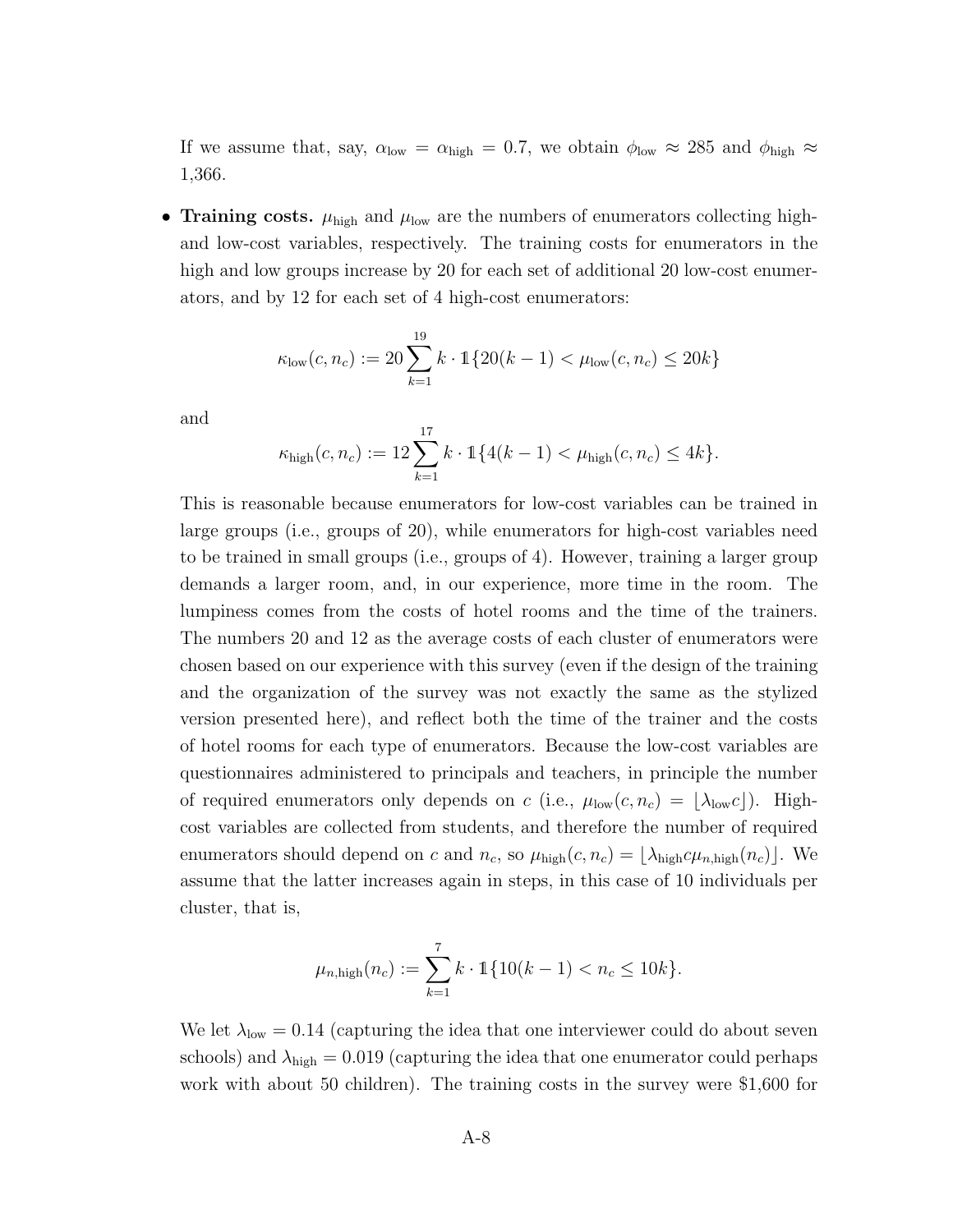the low-cost group of covariates and \$1,600 for the high-cost group of covariates.

• Interview costs. We estimate that interview costs in the survey were \$150,000 and \$10,000 for the high- and low-cost variables, respectively, i.e.

$$
\psi_{\text{low}}(350)\eta_{\text{low}} + 350 \cdot p_{\text{low}} \cdot 60 = 10{,}000
$$

and

$$
\psi_{\text{high}}(350, 24)\eta_{\text{high}} + 350 \cdot 24p_{\text{high}} \cdot 60 = 150,000.
$$

We set  $\psi_{\text{low}}(c) = \mu_{\text{low}}(c)$  and  $\psi_{\text{high}}(c, n_c) = \mu_{\text{high}}(c, n_c)$ , the number of required enumerators for the two groups, so that  $\eta_{\text{low}}$  and  $\eta_{\text{high}}$  can be interpreted as fixed costs per enumerator. From the specification of  $\mu_{\text{low}}(c)$  and  $\mu_{\text{high}}(c, n_c)$  above, we obtain  $\mu_{\text{low}}(350) = 50$  and  $\mu_{\text{high}}(350, 24) = 20$ . The fixed costs in the survey were about  $\psi_{\text{low}}(350)\eta_{\text{low}} = 500$  and  $\psi_{\text{high}}(350, 24)\eta_{\text{high}} = 1,000$  for low- and highcost covariates. Therefore,  $\eta_{\text{low}} = 500/50 = 10$  and  $\eta_{\text{high}} = 1,000/20 = 50$ . Finally, we can solve for the prices  $p_{\text{low}} = (10,000 - 500)/(350 \times 60) \approx 0.45$  and  $p_{\text{high}} = (150,000 - 1,000)/(350 \times 24 \times 60) \approx 0.3.$ 

- **Price per covariate.** For simplicity, we assume that to ask each low-cost question takes the same time, so that  $\tau_j = \tau_{low}$  for every low-cost question (i.e.,  $j = 1, \ldots, M_{\text{low}}$ ), and that each high-cost question takes the same time (i.e.,  $\tau_j = \tau_{\text{high}}$ ) for all  $j = M_{\text{low}} + 1, \ldots, M$ . The experimental budget contains funding for the collection of one outcome variable, the high-cost test results at followup, and three high-cost covariates at baseline. We modify  $T_{\text{high}}(S)$  accordingly:  $T_{\text{high}}(S) = \tau_{\text{high}}(1 + \sum_{j=M_{\text{low}}+1}^{M} S_j) = 4\tau_{\text{high}}$  so that  $\tau_{\text{high}} = 60/4 = 15$ . Similarly, originally there were 255 low-cost covariates, which leads to  $\tau_{\text{low}} = 120/255 \approx$ 0*.*47.
- Rescaled budget. As in the previous subsection, we use only a subsample of the original experimental sample. Therefore, we scale down the original budget to the amount that corresponds to the costs of collecting all covariates used in the subsample. As a consequence, the rescaled budget is \$25,338 in the case of baseline outcomes and \$33,281 in the case of the follow-up outcomes.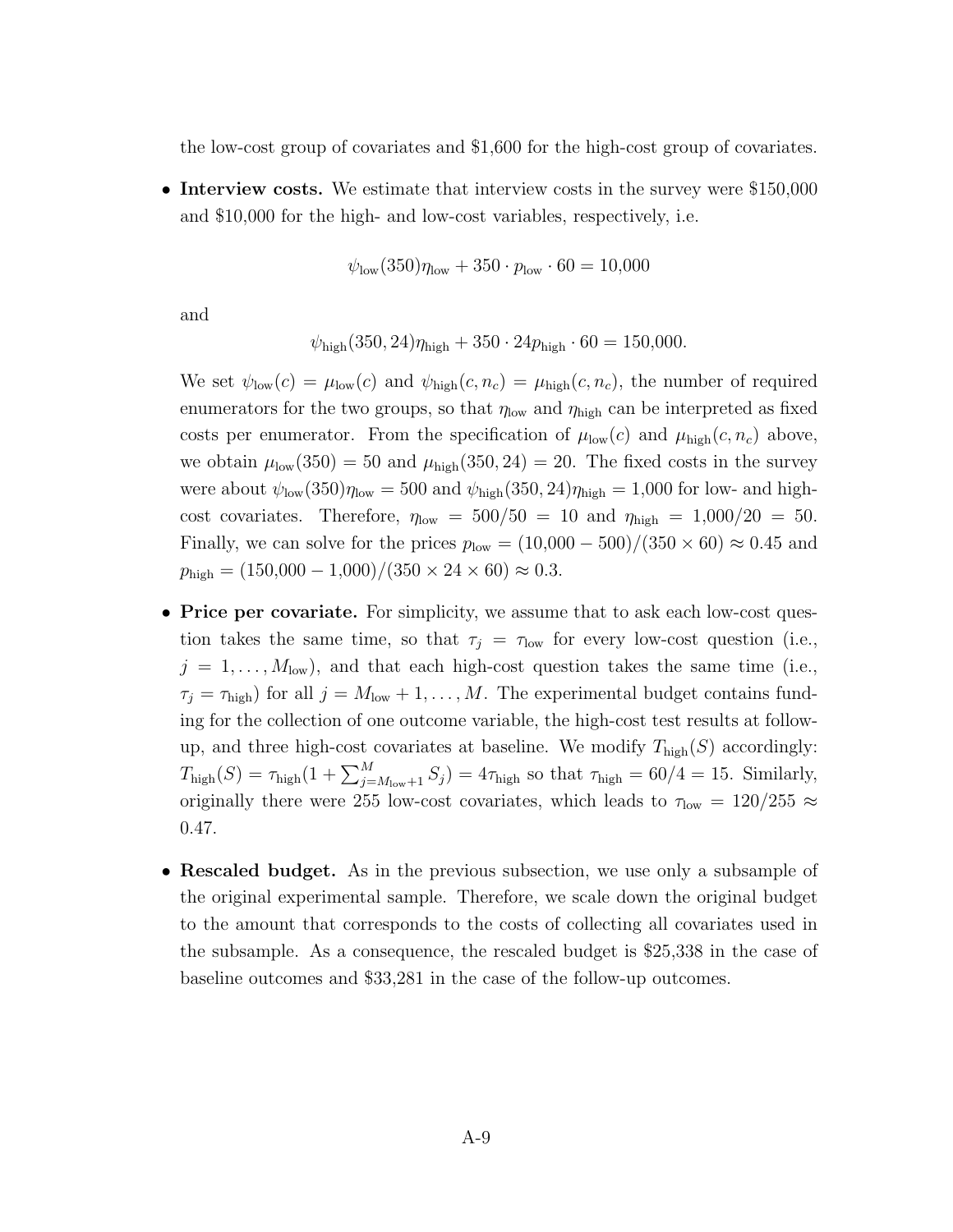### Appendix C: A Simple Formulation of the Problem

#### Uniform Cost per Covariate

Take the following simple example where: (1) all covariates are orthogonal to each other; (2) all covariates have the same price, and the budget constraint is just  $B = nk$ , where *n* is sample size and *k* is the number of covariates. Order the covariates by the contribution to the MSE, so that the problem is to choose the first *k* covariates (and the corresponding *n*).

Define  $\sigma^2(k) = (1/N) \sum_{i=1}^N (Y_i - \gamma'_{0,k} X_i)^2$ , where  $\gamma_{0,k}$  is the same as the vector of true coefficients  $\gamma_0$  except that all coefficients after the  $(k+1)$ th coefficient are set to be zeros, and let  $MSE(k, n) = (1/n)\sigma^{2}(k)$ . For the convenience of using simple calculus, suppose that *k* is continuous, ignoring that *k* is a positive integer, and that  $\sigma^2(k)$  is twice continuously differentiable. This would be a reasonable first-order approximation when there are a large number of covariates, which is our set-up in the paper. Because we ordered the covariates by the magnitude of their contribution to a reduction in the MSE, we have  $\partial \sigma^2(k)/\partial k < 0$ , and  $\partial^2 \sigma^2(k)/\partial k^2 > 0$ .

The problem we solve in this case is just

$$
\min_{n,k} \frac{1}{n} \sigma^2(k) \quad \text{s.t.} \quad nk \leq B.
$$

Assume we have an interior solution and that *n* is also continuous. Replace the budget constraint in the objective function and we obtain

$$
\min_{n,k} \frac{k}{B} \sigma^2(k).
$$

This means that *k* is determined by

$$
\sigma^2(k) + k \frac{\partial \sigma^2(k)}{\partial k} = 0,
$$

or

$$
\frac{\sigma^2(k)}{k} + \frac{\partial \sigma^2(k)}{\partial k} = 0,
$$
\n(C.1)

which in this particular case does not depend on *B*. Then, *n* is given by the budget constraint (i.e.,  $n = B/k$ ).

Another way to see where this condition comes from is just to start from the budget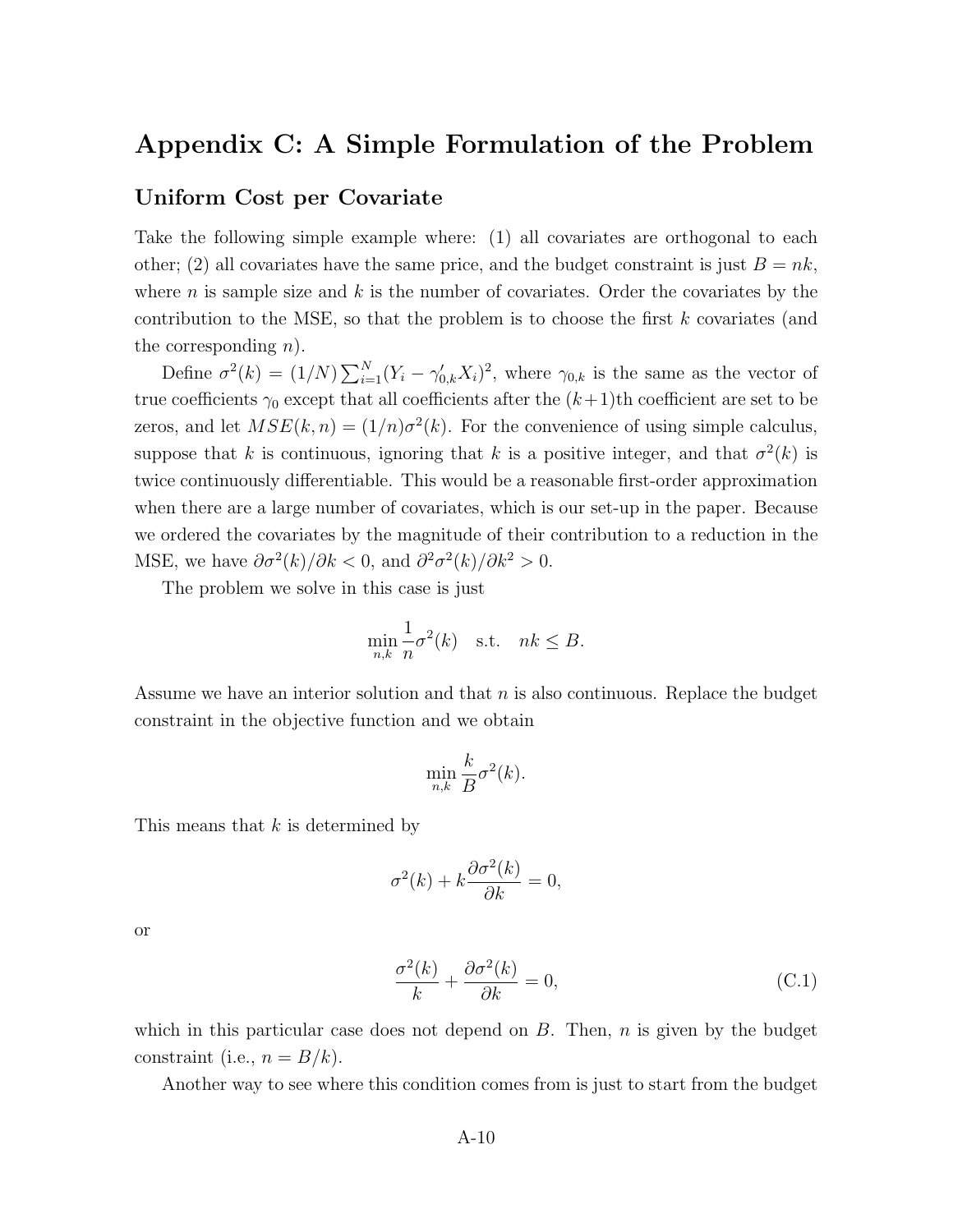constraint. If we want to always satisfy it then, starting from a particular choice of *n* and *k* yields

$$
n \cdot dk + k \cdot dn = 0,
$$

or

$$
\frac{dn}{dk} = -\frac{n}{k}.
$$

Now, suppose we want to see what happens when *k* increases by a small amount. In that case, keeping *n* fixed, the objective function falls by

$$
\frac{1}{n}\frac{\partial \sigma^2(k)}{\partial k} dk.
$$

This is the marginal benefit of increasing *k*. However, *n* cannot stay fixed, and needs to decrease by (*n/k*)*dk* to keep the budget constraint satisfied. This means that the objective function will increase by

$$
\left(-\frac{1}{n^2}\right)\sigma^2(k)\left(-\frac{n}{k}\right)dk.
$$

This is the marginal cost of increasing *k*.

At the optimum, in an interior solution, marginal costs and marginal benefits need to balance out, so

$$
\frac{1}{nk}\sigma^2(k) dk = -\frac{1}{n}\frac{\partial \sigma^2(k)}{\partial k} dk
$$

or

$$
\frac{\sigma^2(k)}{k} + \frac{\partial \sigma^2(k)}{\partial k} = 0,
$$

which reproduces  $(C.1)$ .

There are a few things to notice in this simple example.

- (1) The marginal costs of an increase in *k* are increasing in  $\sigma^2(k)$ . This is because increases in *n* are more important role for the MSE when  $\sigma^2(k)$  is large than when it is small.
- (2) The marginal costs of an increase in *k* are decreasing in *k*. This is because when *k* is large, adding an additional covariate does not cost much in terms of reductions in *n*.
- (3) A large *n* affects the costs and benefits of increasing  $k$  in similar way. Having a large *n* reduces benefits of additional covariates because it dilutes the decrease in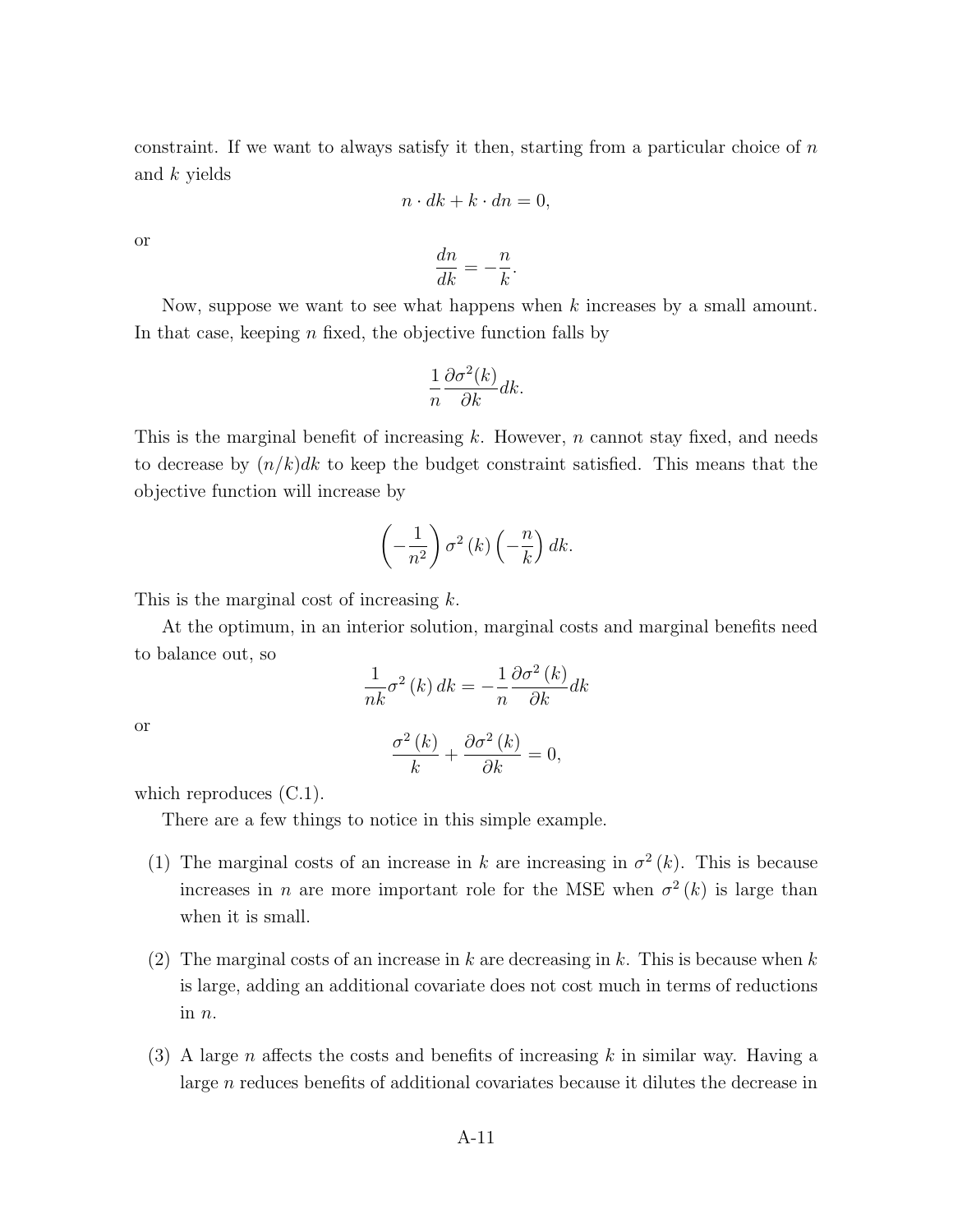$\sigma^2(k)$ . Then, on one hand, it increases costs through the budget constraint, as a larger reduction in *n* is needed to compensate for the same change in *k*. However, on the other hand, it reduces costs, because when *n* is large, a particular reduction in  $n$  makes much less difference for the MSE than in the case where  $n$  is small.

(4) We can rewrite this condition as

$$
\frac{1}{k} + \frac{\partial \sigma^2(k)/\partial k}{\sigma^2(k)} = 0,
$$

where the term  $\left(\frac{\partial \sigma^2(k)}{\partial k}\right)$  *o*<sup>2</sup> (*k*) is the percentage change in the unexplained variance from an increase in *k*.

If we combine

$$
\frac{dn}{n} = \frac{dk}{k},
$$

which comes from the budget constraint, and

$$
\frac{1}{MSE\left(n,k\right)}\frac{\partial MSE\left(n,k\right)}{\partial n}=-\frac{1}{n},
$$

we notice that the percentage decrease in  $MSE$  from an increase in *n* is just  $(dn)/n$ , the percentage change in *n*, which in turn is just equal to  $(dk)/k$ . So what the condition above says is that we want to equate the percentage change in the unexplained variance from a change in *k* to the percentage change in the MSE from the corresponding change in *n*.

Perhaps even more interesting is to notice that *k* is the survey cost per individual in this very simple example. Then this condition says that we want to choose *k* to equate the percentage change in the survey costs per individual  $((dk)/k)$  to the percentage change in the residual variance

$$
\frac{\partial \sigma^2(k)/\partial k}{\sigma^2(k)} dk.
$$

This condition explicitly links the impacts of *k* on the survey costs and on the reduction in the MSE.

Adding fixed costs *F* of visiting each individual is both useful and easy in this very simple framework. Suppose there are a fixed costs  $F$  of going to each individual, so the budget constraint is  $n(F + k) = B$ . Proceeding as above, we can rewrite our problem as

$$
\min_{n,k} \frac{F+k}{B} \sigma^2(k).
$$

A-12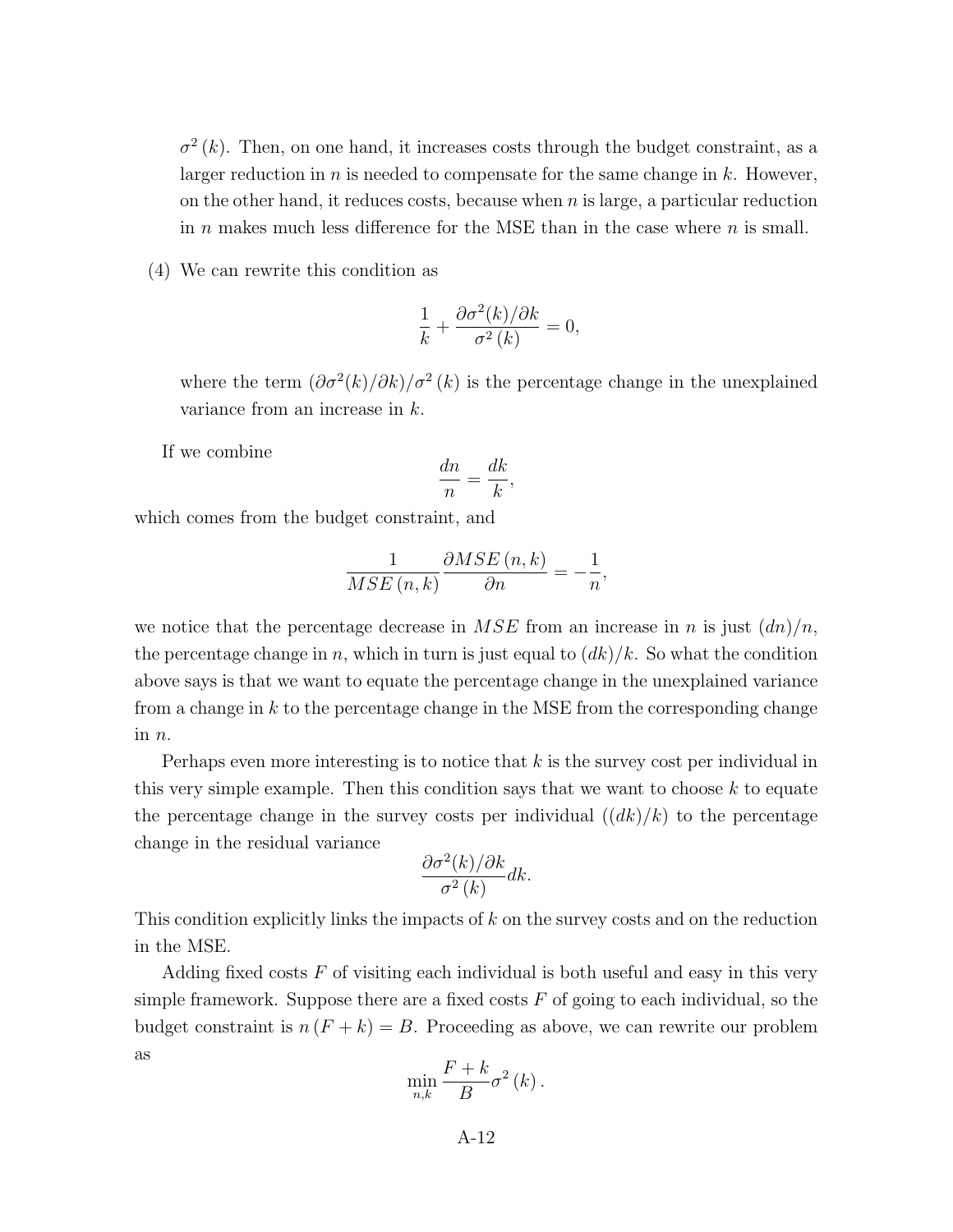This means that *k* is determined by

$$
\sigma^{2}(k) + (F + k) \frac{\partial \sigma^{2}(k)}{\partial k} = 0,
$$

or

$$
\frac{1}{F+k} + \frac{\partial \sigma^2(k)/\partial k}{\sigma^2(k)} = 0.
$$

Note that, when there are large fixed costs of visiting each individual, increasing *k* is not going to be that costly at the margin. It makes it much easier to pick a positive k. However, other than that, the main lessons  $(1)-(4)$  of this simple model remain unchanged.

#### Variable Cost per Covariate

If covariates do not have uniform costs, then the problem is much more complicated. Consider again a simple set-up where all the regressors are orthogonal, and we order them by their contribution to the MSE. However, suppose that the magnitude of each covariate's contribution the MSE takes a discrete finite number of values. Let *R* denote the set of these discrete values. Let r denote an element of  $\mathcal{R}$  and  $R = |\mathcal{R}|$  (the total number of all elements in  $\mathcal{R}$ ). There are many potential covariates within each  $r$  group, each with a different price  $p$ . The support of  $p$  could be different for each  $r$ . So, within each *r*, we will then order variables by *p*. The problem will be to determine the optimal *k* for each *r* group. Let  $\mathbf{k} \equiv \{k_r : r \in \mathcal{R}\}.$ 

The problem is

$$
\min_{n,\mathbf{k}} \frac{1}{n} \sigma^2(\mathbf{k}) \quad \text{s.t.} \sum_{r \in \mathcal{R}} c_r(k_r) \leq B,
$$

where  $c_r(k_r) = \sum_{l=1}^{k_r} p_l$  are the costs of variables of type *r* used in the survey. We can also write it as  $c_r(k_r) = p_r(k_r) k_r$ , where  $p_r(k_r) = \left(\sum_{l=1}^{k_r} p_l\right)/k_r$ . Because we order the variables by price (from low to high),  $\partial p_r(k_r) / \partial k_r > 0$ . Let  $\sigma_r^2 = \partial \sigma^2(\mathbf{k}) / \partial k_r$ , which is a constant (this is what defines a group of variables).

Then, assume we can approximate  $p_l(k_r)$  by a continuous function and that we have an interior solution. Then, substituting the budget constraint in the objective function:

$$
\min_{n,\mathbf{k}} \frac{1}{B} \left[ \sum_{r \in \mathcal{R}} c_r(k_r) \right] \sigma^2(\mathbf{k}).
$$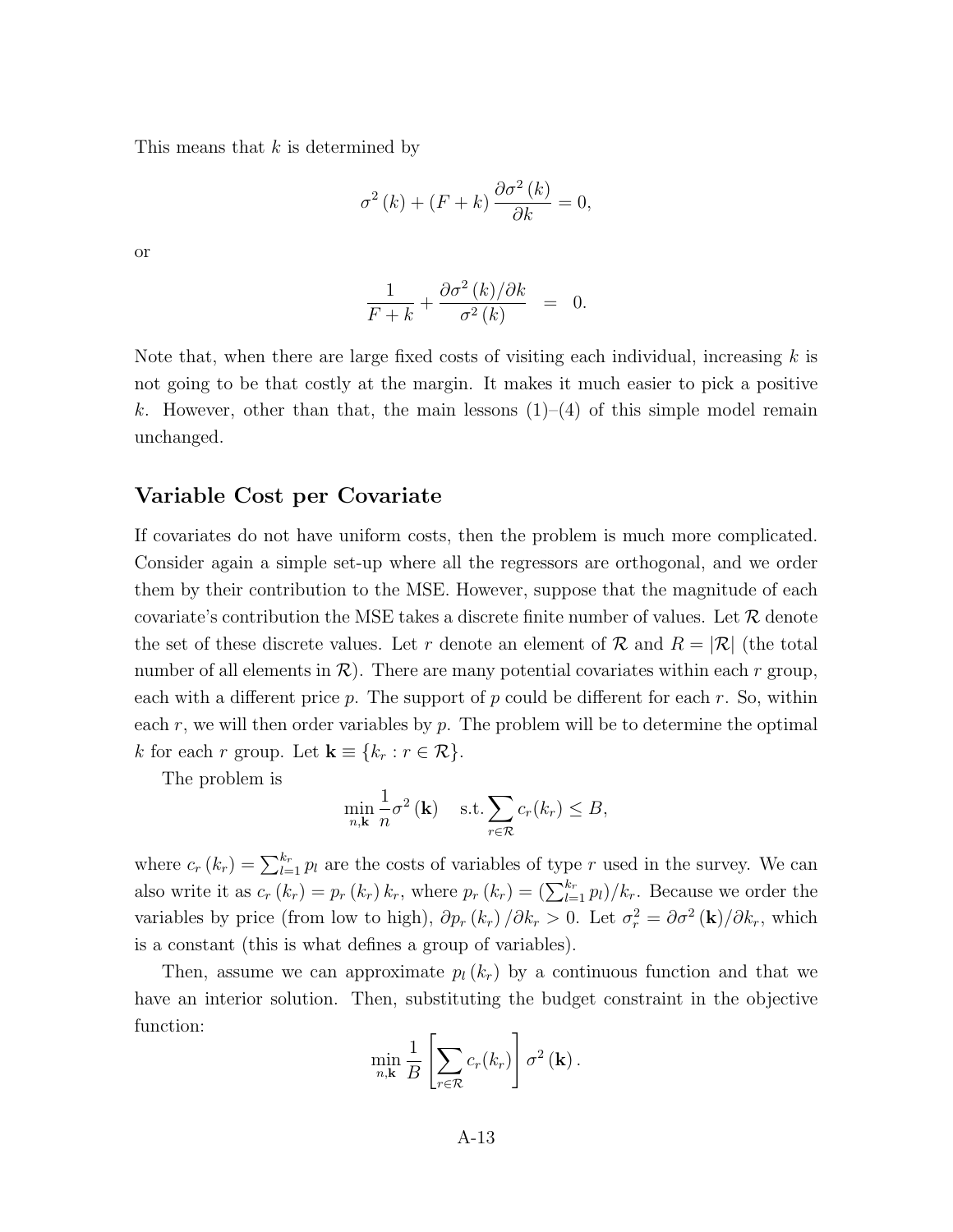From the first-order condition for *kr*,

$$
\frac{\partial c_r(k_r)}{\partial k_r} \sigma^2(\mathbf{k}) + \left[\sum_{r \in \mathcal{R}} c_r(k_r)\right] \frac{\partial \sigma^2(\mathbf{k})}{\partial k_r} = 0,
$$

$$
\frac{\partial c_r(k_r)}{\partial k_r} = -\frac{\partial \sigma^2(\mathbf{k})}{\partial k_r}.
$$

or

What this says is that, for each *r*, we choose variables up to the point where the percent marginal contribution of the additional variable to the residual variance equals the percent marginal contribution of the additional variable to the costs per interview, just as in the previous subsection.

## Appendix D: Simulations

In this appendix, we study the finite sample behavior of our proposed data collection procedure, and compare its performance to other variable selection methods. We consider the linear model from above,  $Y = \gamma' X + \varepsilon$ , and mimic the data-generating process in the day-care application of Section V.A with the cognitive test outcome variable.

First, we use the dataset to regress *Y* on *X*. Call the regression coefficients  $\hat{\gamma}_{\text{emp}}$  and the residual variance  $\hat{\sigma}_{emp}^2$ . Then, we regress Y on the treatment indicator to estimate the treatment effect  $\hat{\beta}_{emp} = 0.18656$ . We use these three estimates to generate Monte Carlo samples as follows. For the pre-experimental data  $S_{\text{pre}}$ , we resample X from the empirical distribution of the  $M = 36$  covariates in the dataset and generate outcome variables by  $Y = \gamma' X + \varepsilon$ , where  $\varepsilon \sim N(0, \hat{\sigma}_{emp}^2)$  and

$$
\gamma = \hat{\gamma}_{\rm emp} + \frac{1}{2} sign(\hat{\gamma}_{\rm emp})\kappa \bar{\gamma}.
$$

We vary the scaling parameter  $\kappa \in \{0, 0.3, 0.7, 1\}$  and  $\bar{\gamma} := (\bar{\gamma}_1, \ldots, \bar{\gamma}_{36})'$  is specified in three different fashions, as follows:

• "lin-sparse", where the first five coefficients linearly decrease from 3 to 1, and all others are zero, that is,

$$
\bar{\gamma}_k := \begin{cases} 3 - 2(k-1)/5, & 1 \leq k \leq 5 \\ 0, & \text{otherwise} \end{cases};
$$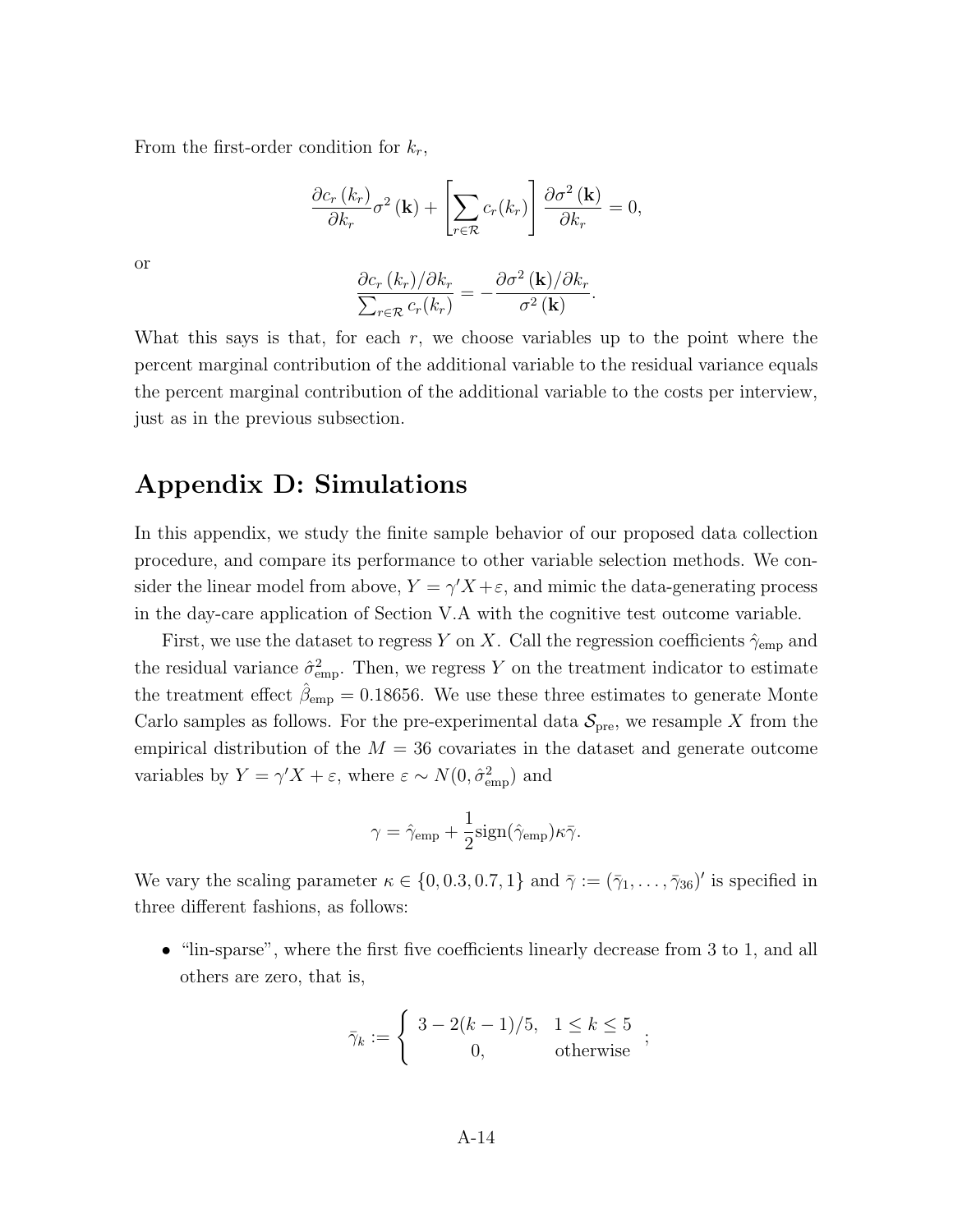• "lin-exp", where the first five coefficients linearly decrease from 3 to 1, and the remaining decay exponentially, that is,

$$
\bar{\gamma}_k := \begin{cases} 3 - 2(k-1)/5, & 1 \le k \le 5 \\ e^{-k}, & k > 5 \end{cases};
$$

• "exp", where exponential decay  $\bar{\gamma}_k := 10e^{-k}$ .

When  $\kappa = 0$ , the regression coefficients  $\gamma$  are equal to those in the empirical application. When  $\kappa > 0$ , we add one of the three specifications of  $\bar{\gamma}$  to the coefficients found in the dataset, thereby increasing (in absolute value) the first few coefficients<sup>9</sup>



Figure 1: Regression coefficients in the simulation when  $\kappa = 0.3$ 

<sup>&</sup>lt;sup>9</sup>Because all estimated coefficients in the dataset  $(\hat{\gamma}_{emp})$  are close to zero and roughly of the same magnitude, we simply pick the first five covariates that have the highest correlation with the outcome variable.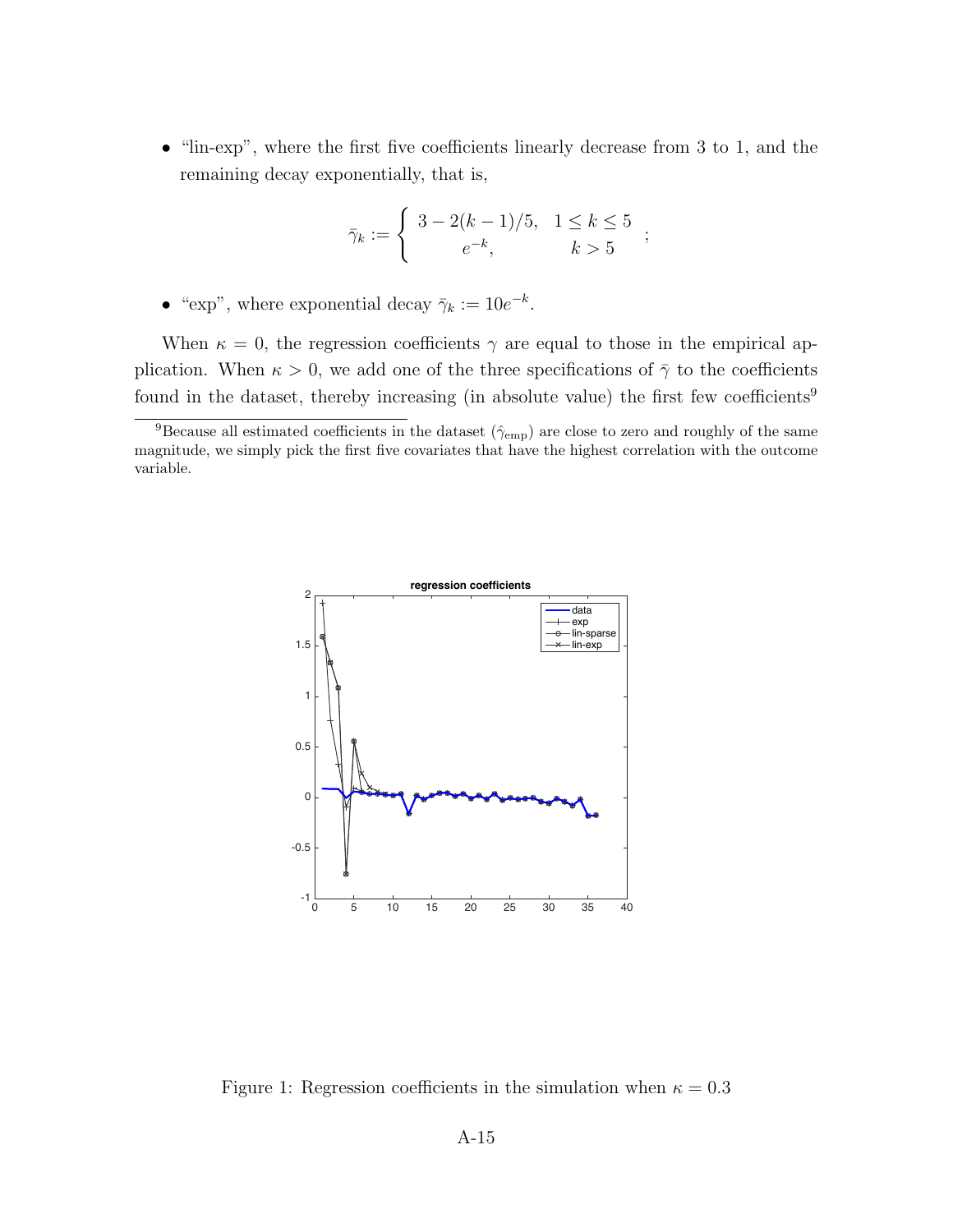more than the others, and thus increasing the importance of the corresponding regressors for prediction of the outcome. Figure 1 displays the regression coefficients in the dataset (i.e., when  $\kappa = 0$ , denoted by the blue line labeled "data"), and  $\gamma$  for the three different specifications when  $\kappa = 0.3$ .

For each Monte Carlo sample from  $S_{pre}$ , we apply the OGA, LASSO, and POST-LASSO methods, as explained in Section V.A. The cost function and budget are specified exactly as in the empirical application. We store the sample size and covariate selection produced by each of the three procedures, and then mimic the randomized experiment  $S_{\text{exp}}$  by first drawing a new sample of X from the same data-generating process as in  $S_{\text{pre}}$ . Then we generate random treatment indicators  $D$ , so that outcomes are determined by

$$
Y = \hat{\beta}_{\rm emp} D + \gamma' X + \varepsilon,
$$

where  $\varepsilon$  is randomly drawn from  $N(0, \hat{\sigma}_{emp}^2)$ . We then compute the treatment effect estimator  $\hat{\beta}$  of  $\beta$  as described in Step 4 of Section II.

The results are based on 500 Monte Carlo samples,  $N = 1,330$ , which is the sample size in the dataset, and  $\mathcal N$  a fine grid from 500 to 4,000. All covariates, those in the dataset as well as the simulated ones, are studentized so that their variance is equal to one.

For the different specifications of  $\bar{\gamma}$ , Tables D.1–D.3 report the selected sample size  $(\hat{n})$ , the selected number of covariates  $(|\hat{I}|)$ , the ratio of costs for that selection divided by the budget *B*, the square root of the estimated MSE,  $\sqrt{\widehat{MSE}_{\hat{n},N}(\hat{f})}$ , the bias and standard deviation of the estimated average treatment effect  $(bias(\hat{\beta}))$  and  $sd(\hat{\beta}))$ , and the RMSE of  $\hat{\beta}$  across the Monte Carlo samples of the experiment.

Overall, all three methods perform similarly well across different designs and the number of selected covariates tends to increase as  $\kappa$  becomes large. No single method dominates other methods, although POST-LASSO seems to perform slightly better than LASSO. In view of the Monte Carlo results, we argue that the empirical findings reported in Section V.A are likely to result from the lack of highly predictive covariates in the empirical example.

# Appendix E: Variables Selected in the School Grants Example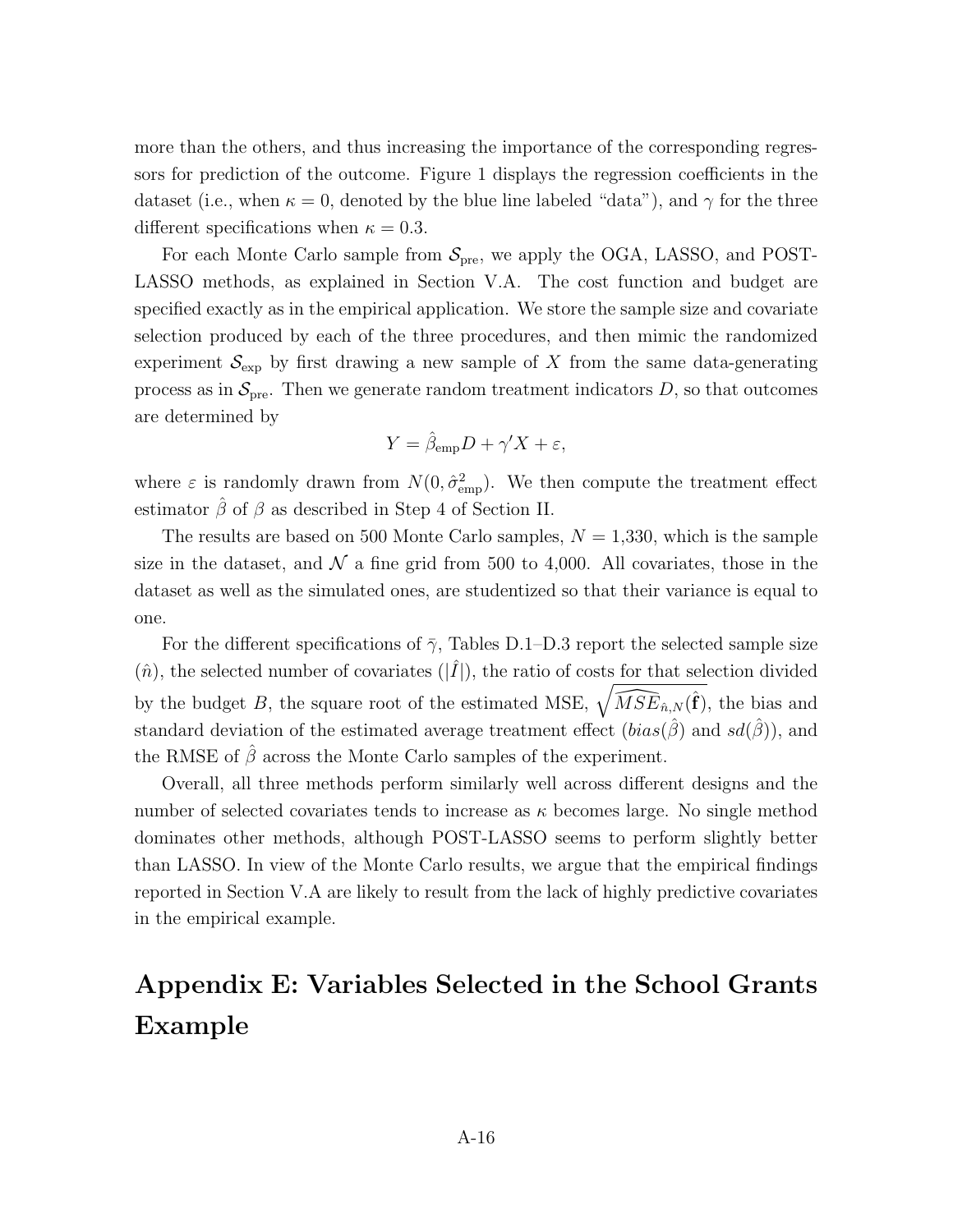| EQB                                  | \$56,9074          | \$34,8586  | \$35,6781 | \$35,1659  | \$56,9074      |           |               | \$37,7076<br>\$39,3017<br>\$37,1730 | \$56,9074      | \$39,7722     | \$42,3971        | \$38,7095     | \$56,9074      | \$43,8536     | \$43,1589     | 638,0053     |
|--------------------------------------|--------------------|------------|-----------|------------|----------------|-----------|---------------|-------------------------------------|----------------|---------------|------------------|---------------|----------------|---------------|---------------|--------------|
| $RMSE(\hat{\beta})$                  | 0.050048           | 1.03880    | 0.039388  | 1.037727   | 0.049453       | 1.038262  | 0.041682      | 0.38763                             | 050948         | 0.041483      | 1.043917         | 042686        | 0.05114        | 043348        | 045336        | 0.041215     |
| $sd(\hat{\beta})$                    | 0.049981           | 0.38838    | 0.39372   | 0.37758    | 1.049501       | 0.38275   | 0.041713      | 0.038746                            | 0.50992        | 1.041475      | 043957           | 042683        | 051146         | 043389        | 045378        | 196010.0     |
| $bias(\hat{\beta})$                  | $-0.0034284$       | 0.00034598 | 0.0020874 | 0.00069394 | 0.00036992     | 0.0013905 | $-0.00093089$ | $-0.00200751$                       | $-0.00086563$  | $-0.0020151$  | 0.00057516       | 0.0019693     | $-0.0021535$   | 0.00044162    | $-0.00058106$ | $-0.0048726$ |
| $\sqrt{MSE_{\hat n,N}(\hat{\bf f})}$ | 0.02498            | 0.019249   | 0.019418  | 0.019222   | 0.02494        | 1.019751  | 0.020346      | 0.019696                            | 0.024953       | 0.20552       | 0.21145          | 0.020177      | 0.24938        | 0.021566      | 0.21383       | 0.019956     |
| Cost/B                               |                    | 0.99543    | 0.99278   | 1.99457    | $\overline{a}$ | 0.99443   | 0.988         | 0.99321                             | $\overline{a}$ | 1.99433       | 1.98747          | 0.98929       | $\overline{a}$ | 0.99433       | 0.98513       | 0.98513      |
|                                      | $\frac{36}{2}$     |            |           |            | 36             | 3.9       | 5.9           | 4.4                                 | 36             | $\frac{1}{4}$ | $\overline{6.1}$ | $\frac{1}{2}$ | 36             | $\frac{1}{2}$ | ි             |              |
|                                      | $1,3\overline{30}$ |            | 2,587     | 2,529      | 1,330          | 2,350     | 2,228         | 2,320                               | 1,330          | 2,346         | 2,218            | 2,246         | 1,330          | 2,346         | 2,172         |              |
| Scale Method                         | Experiment         | DGA        | LASSO     | POST-LASSO | Experiment     | OGA       | LASSO         | POST-LASSO                          | Experiment     | OGA           | <b>OSSV</b>      | POST-LASSO    | Experiment     | OGA           | <b>OSSV</b>   | POST-LASSO   |
|                                      |                    |            |           |            | ე.<br>ე        |           |               |                                     | 7.0            |               |                  |               |                |               |               |              |

Table D.1: Simulation results: lin-sparse Table D.1: Simulation results: lin-sparse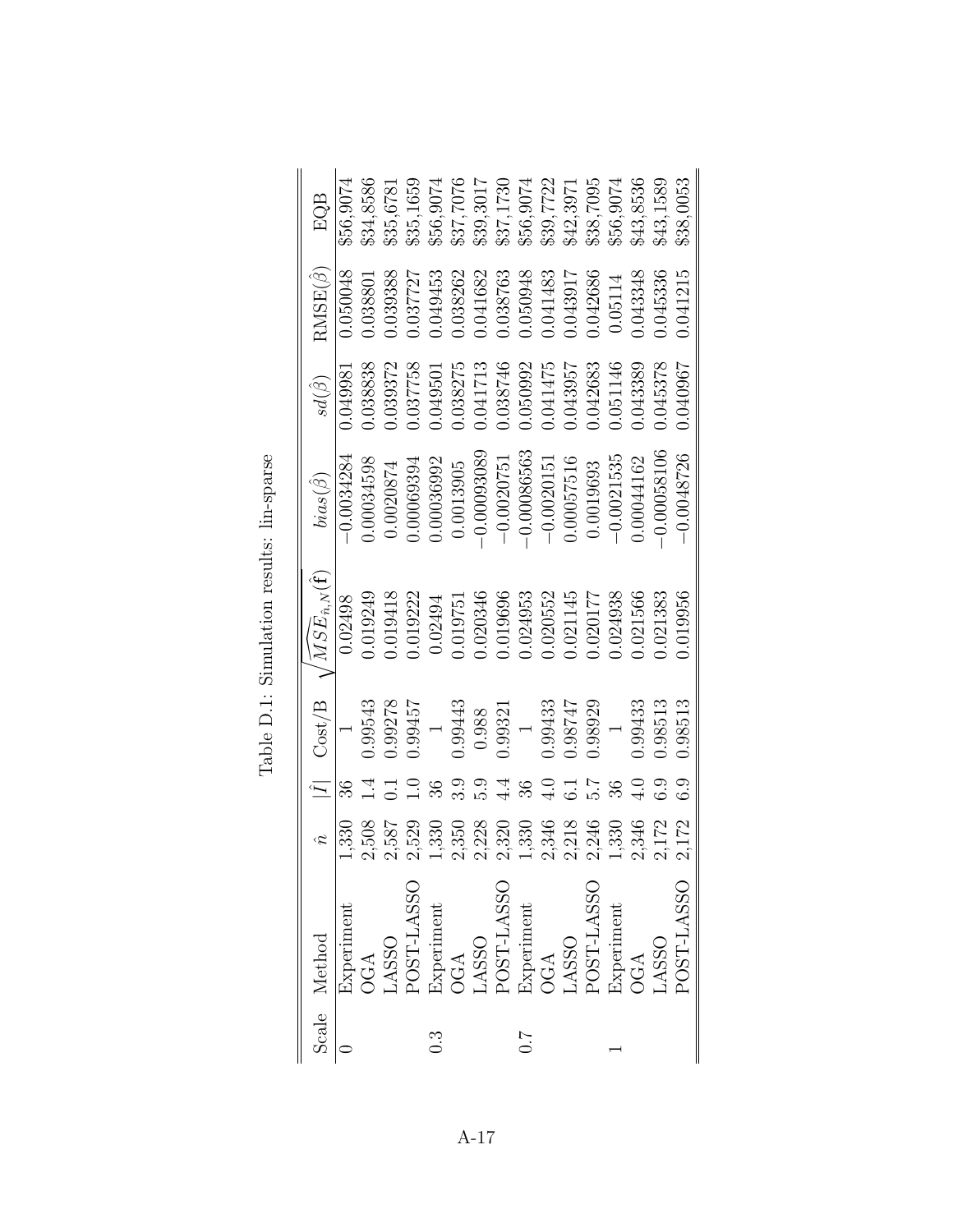|     | Scale Method |       | $\bar{I}$     | Cost/B         | $\sqrt{MSE_{\hat n,N}(\hat{\bf f})}$ | $bias(\ddot{\beta})$ | $sd(\dot\beta)$ | $RMSE(\hat{\beta})$ | EQB                                                             |
|-----|--------------|-------|---------------|----------------|--------------------------------------|----------------------|-----------------|---------------------|-----------------------------------------------------------------|
|     | Experiment   | 1,330 |               |                | 0.024965                             | 0.0027033            | 0.051564        | 0.051583            | \$569,074                                                       |
|     | OGA          | 2,509 |               | 1.99541        | 0.019249                             | 0.0004296            | 0.03723         | 0.37195             | \$348,682                                                       |
|     | <b>OSSV</b>  | 2,588 |               | 0.99275        | 0.01941                              | $-0.003374$          | 0.03845         | 0.03856             | \$357,261                                                       |
|     | POST-LASSO   | 2,530 |               | 0.9946         | 0.19215                              | 0.00076956           | 0.37924         | 1.037894            | \$351,755                                                       |
| ).3 | Experiment   | 1,330 |               | $\overline{a}$ | 0.02492                              | $-0.0015645$         | 1.049457        | 049432              | \$569,074                                                       |
|     | OGA          | 2,343 | $\frac{1}{4}$ | 0.99421        | 0.019868                             | $-0.0014349$         | 0.040197        | 0.040182            | $\begin{array}{c} 8379,540 \\ 8403,004 \\ 8377,876 \end{array}$ |
|     | ASSO         | 2,186 |               | 0.98569        | 0.020652                             | 0.0019377            | 0.04084         | 0.040845            |                                                                 |
|     | POST-LASSO   | 2,313 | $\ddot{4}$    | 0.99288        | 0.019816                             | $-0.0025812$         | 0.039587        | 0.3963              |                                                                 |
| 7:0 | Experiment   | 1,330 | 36            | $\overline{a}$ | 0.024936                             | 0.0041527            | 0.050436        | 0.050556            | \$569,074                                                       |
|     | OGA          | 2,301 | 4.7           | 0.99247        | 0.020805                             | $-0.0017267$         | 0.041303        | 1.041297            | \$408,990                                                       |
|     | <b>OSSV</b>  | 2,134 | 7.7           | 0.98551        | 0.02162                              | $-0.00071182$        | 0.042716        | 0.042679            | \$440,232                                                       |
|     | POST-LASSO   | 2,206 | က်<br>က       | 0.98955        | 0.20522.1                            | 0.0013055            | 0.043358        | 043334              | \$400,219                                                       |
|     | Experiment   | 1,330 |               |                | 024964                               | $-0.0034064$         | 049484          | 1.04955             | \$569,074                                                       |
|     | OGA          | 2,286 |               | 1.8187         | 0.021874                             | $-0.0025106$         | 042304          | 0.042336            | \$451,756                                                       |
|     | <b>OSSVT</b> | 2,080 | Э.            | 0.98793        | 1.021987                             | $-0.0015746$         | 0.044218        | 0.044201            | \$454,765                                                       |
|     | POST-LASSO   | 2,078 |               | 18787.08       | 0.020374                             | 0.00077488           | 1.041977        | 041942              | \$396,218                                                       |

Table D.2: Simulation results: lin-exp Table D.2: Simulation results: lin-exp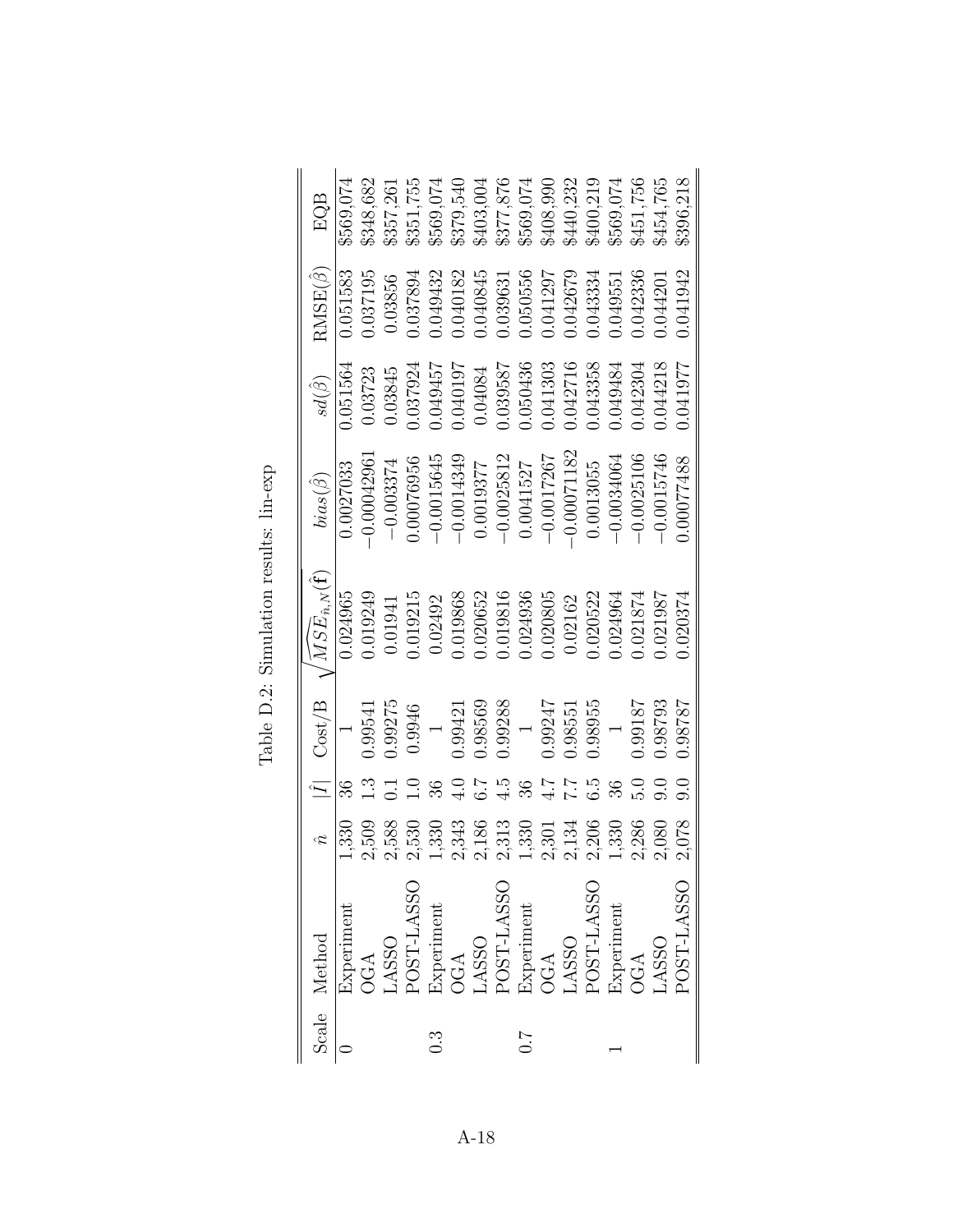| Scale Method |       | $\overline{I}$   | Cost/B                   | $\sqrt{MSE_{\hat n,N}(\hat{\mathbf{f}})}$ | $bias(\hat{\beta})$ | $sd(\hat{\beta})$ | $RMSE(\hat{\beta})$ | EQB       |
|--------------|-------|------------------|--------------------------|-------------------------------------------|---------------------|-------------------|---------------------|-----------|
| Experiment   | 1,330 | 36               |                          | 0.024953                                  | 0.00083077          | 0.54043           | 0.053996            | \$569.074 |
| OGA          | 2,511 |                  | 0.99538                  | 0.019234                                  | 0.0016616           | 0.37237           | 0.037236            | \$348,426 |
| LASSO        | 2,588 |                  | 0.99278                  | 0.019394                                  | $-0.00049328$       | 0.038849          | 0.038813            | 3356,941  |
| POST-LASSO   | 2,529 |                  | 0.99452                  | 0.019203                                  | $-0.00044404$       | 0.039549          | 0.39512             | \$351,403 |
| Experiment   | 1,330 | 36               | $\overline{a}$           | 0.024947                                  | $-0.00089522$       | 0.051246          | 0.051202            | \$569,074 |
| OGA          | 2,411 | $2.\overline{9}$ | 0.99605                  | 0.019426                                  | 0.0016951           | 0.038729          | 1.038727            | \$359,950 |
| LASSO        | 2,291 | 4.9              | 0.9911                   | 0.020184                                  | $-0.0022094$        | 0.040243          | 0.040263            | \$389,560 |
| POST-LASSO   | 2,380 | s.s              | 0.99514                  | 0.019377                                  | 0.0014552           | 0.039996          | 0.39982             | \$359,662 |
| Experiment   | 1,330 | 36               | $\overline{a}$           | 0.024946                                  | $-0.0012694$        | 1.050347          | 0.50912             | \$569,074 |
| OGA          | 2,408 | $\frac{1}{3}$    | 0.99605                  | 0.019457                                  | 0.0015399           | 0.040789          | 1.040778            | 362,287   |
| <b>OSSV</b>  | 2,279 | $\overline{.1}$  | 0.99039                  | 0.020233                                  | 0.0011166           | 0.042491          | 042463              | \$391,128 |
| POST-LASSO   | 2,376 | 3.5              | 0.99515                  | 0.019405                                  | $-0.0023208$        | 0.37252           | 1.037287            | \$361,903 |
| Experiment   | 1,330 |                  | $\overline{\phantom{0}}$ | 0.024948                                  | $-0.0034014$        | 0.51898           | 0.051957            | \$569,074 |
| OGA          | 2,407 | $\frac{1}{2}$    | 0.99603                  | 0.019494                                  | 0.0022031           | 0.038846          | 038869              | \$364,015 |
| <b>OSSV</b>  | 2,271 |                  | 0.99008                  | 0.020298                                  | 0.0016393           | 0.039024          | 0.039019            | \$392,857 |
| POST-LASSO   | 2,377 |                  | 0.99516                  | 0.019448                                  | 0.00085645          | 0.39135           | 0.039106            | 363,023   |

Table D.3: Simulation results:  $\exp$ Table D.3: Simulation results: exp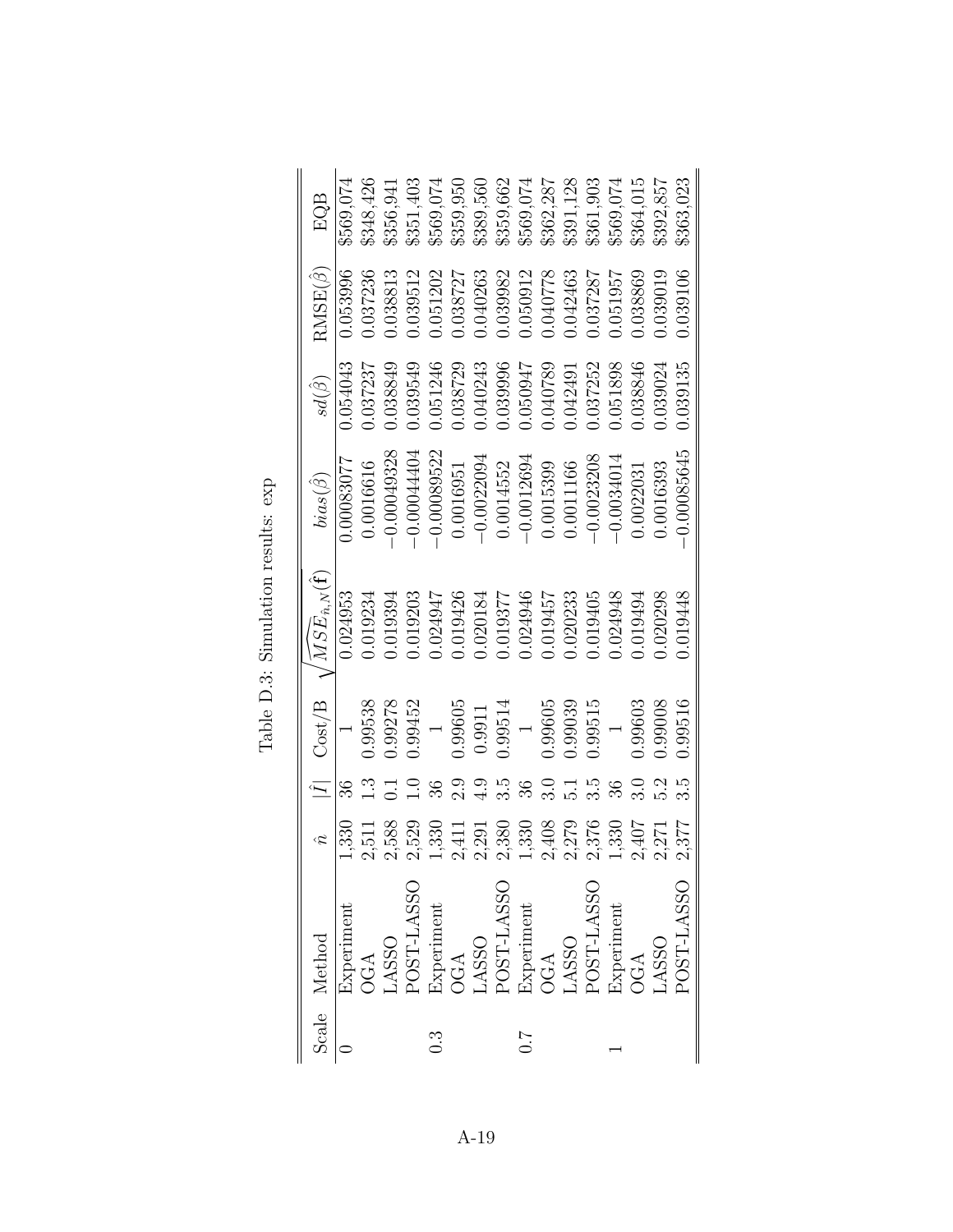Table E.1: School grants (outcome: math test): selected covariates in panel (a) of Table 3

| OGA                    | <b>LASSO</b>           | POST-LASSO             |
|------------------------|------------------------|------------------------|
|                        |                        |                        |
| Child is male          | Child is male          | Child is male          |
| Village pop.           | Dist. to Dakar         | Dist. to Dakar         |
| Piped water            | Dist. to city          | Dist. to city          |
| Teach-stud             | Village pop.           | Village pop.           |
| No. computers          | Piped water            | Piped water            |
| Req. (h) teach. qual.  | No. computers          | No. computers          |
| Req. (h) teach. att.   | Req. $(h)$ teach-stud  | Req. $(h)$ teach-stud  |
| Obs. $(h)$ manuals     | Hrs. tutoring          | Hrs. tutoring          |
| Books acq. last yr.    | Books acq. last yr.    | Books acq. last yr.    |
| Any parent transfer    | Provis. struct.        | Provis, struct.        |
| Teacher bacc. plus     | NGO cash cont.         | NGO cash cont.         |
| Teach. train. math     | Any parent transfer    | Any parent transfer    |
| Obst. $(t)$ class size | NGO promised cash      | NGO promised cash      |
| Measure. equip.        | Avg. teach. exp.       | Avg. teach. exp.       |
|                        | Teacher bacc. plus     | Teacher bacc. plus     |
|                        | Obs. (t) student will. | Obs. (t) student will. |
|                        | Obst. $(t)$ class size | Obst. $(t)$ class size |
|                        | Silence kids           | Silence kids           |